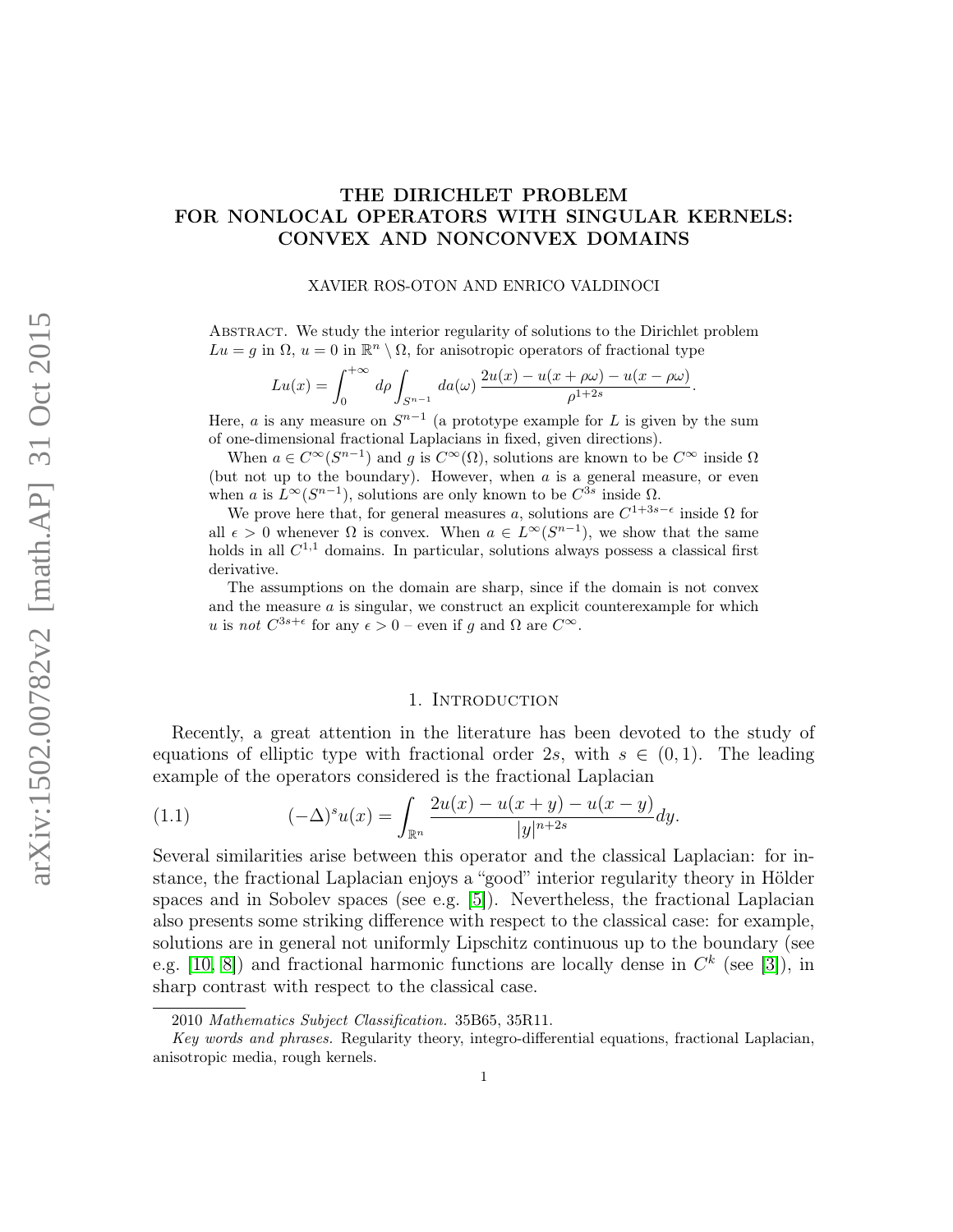A simple difference between the fractional and the classical Laplacians is also given by the fact that the classical Laplacian may be reconstructed as the sum of finitely many one-dimensional operators, namely one can write

<span id="page-1-2"></span>(1.2) 
$$
\Delta = \partial_1^2 + \cdots + \partial_n^2,
$$

and each  $\partial_i^2$  is indeed the Laplacian in a given direction. This phenomenon is typical for the classical case and it has no counterpart in the fractional setting, since the operator in [\(1.1\)](#page-0-0) cannot be reduced to a finite sets of directions.

Nevertheless, in order to study equations in anisotropic media, it is important to understand operators obtained by the superposition of fractional one-dimensional (or lower-dimensional) operators, or, more generally, by the superposition of different operators in different directions, see [\[7\]](#page-51-3). For this reason, we consider here the anisotropic integro-differential operator

<span id="page-1-1"></span>(1.3) 
$$
Lu(x) = \int_0^{+\infty} d\rho \int_{S^{n-1}} da(\omega) \frac{2u(x) - u(x + \rho\omega) - u(x - \rho\omega)}{\rho^{1+2s}},
$$

with  $s \in (0,1)$ . Here a is a non-negative measure on  $S^{n-1}$  (called in jargon the "spectral measure"), and we suppose that it satisfies the following "ellipticity" assumption

$$
\inf_{\varpi \in S^{n-1}} \int_{S^{n-1}} |\omega \cdot \varpi|^{2s} da(\omega) \ge \lambda \text{ and } \int_{S^{n-1}} da \le \Lambda,
$$

for some  $\lambda$ ,  $\Lambda > 0$ . The simplest model example is when a is absolutely continuous with respect to the standard measure on  $S^{n-1}$  (that is  $da(\omega) = a(\omega) d\mathcal{H}^{n-1}(\omega)$ , for a suitable  $L^1$  function  $a: S^{n-1} \to [0, +\infty]$ . In this case, thanks to the polar coordinate representation, the operator  $L$  may be written (up to a multiplicative constant) as

<span id="page-1-0"></span>(1.4) 
$$
Lu(x) = \int_{\mathbb{R}^n} (2u(x) - u(x+y) - u(x-y)) \frac{a(y/|y|)}{|y|^{n+2s}} dy.
$$

When  $a \equiv 1$  in [\(1.4\)](#page-1-0) (i.e. when  $da \equiv d\mathcal{H}^{n-1}$  in [\(1.3\)](#page-1-1)), we have the particularly famous case of the fractional Laplacian in [\(1.1\)](#page-0-0).

In general, the role of the measure  $a$  in  $(1.3)$  is to weight differently the different spacial directions (hence we refer to it as an "anisotropy"). In particular, we can also allow the measure  $\alpha$  in [\(1.3\)](#page-1-1) to be a sum of Dirac's Deltas. Indeed, a quite stimulating example arises in the case in which

<span id="page-1-4"></span>(1.5) 
$$
a = \sum_{i=1}^{n} \delta_{e_i} + \delta_{-e_i},
$$

where, as usual,  $\{e_1, \dots, e_n\}$  is the standard Euclidean base of  $\mathbb{R}^n$ : then the operator in [\(1.3\)](#page-1-1) becomes

<span id="page-1-3"></span>
$$
(1.6) \qquad \qquad (-\partial_1^2)^s + \cdots + (-\partial_n^2)^s,
$$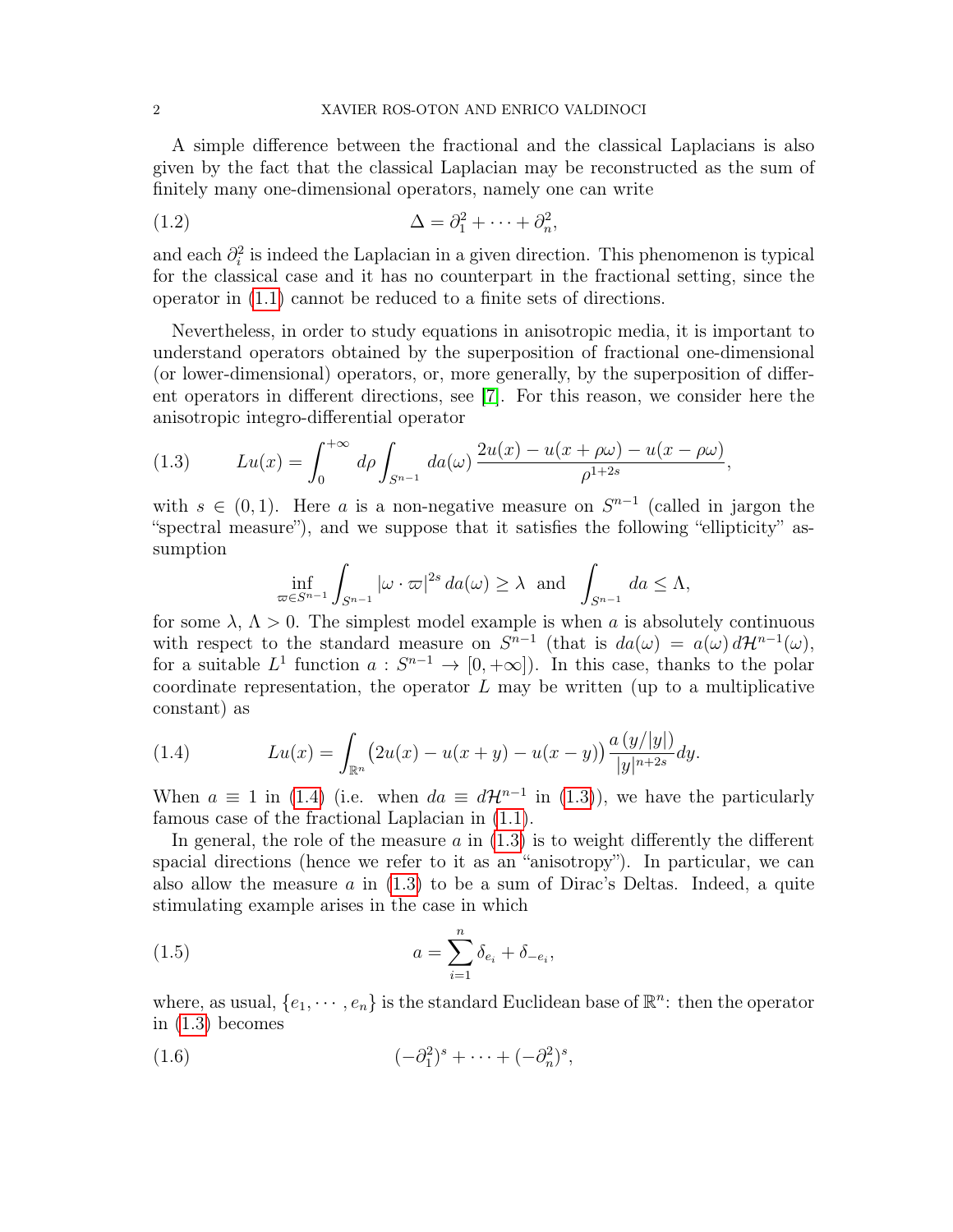where  $(-\partial_i^2)^s$  represents the one-dimensional fractional Laplacian in the *i*th coordinate direction (compare with [\(1.2\)](#page-1-2)).

Notice that, in the limit case  $s = 1$ , the operators [\(1.3\)](#page-1-1) that we study are linear elliptic and translation invariant, and hence they are of the form  $Lu = -\sum_{i,j} a_{ij}\partial_{ij}u$ . After an affine change of variables, the operator L is just the Laplacian  $-\Delta$ . Thus, for nonlocal equations  $s \in (0, 1)$ , the class of linear and translation invariant operators is much richer than in the local case, and presents several interesting features that are purely nonlocal.

Goal of this paper is to develop a regularity theory for solutions of

(1.7) 
$$
\begin{cases} Lu = g \text{ in } \Omega \\ u = 0 \text{ in } \mathbb{R}^n \setminus \Omega, \end{cases}
$$

The class of solutions that we study are the weak ones, i.e. the ones that have finite (weighted) energy

<span id="page-2-0"></span>
$$
\int_{\mathbb{R}^n} dx \int_{\mathbb{R}} d\rho \int_{S^{n-1}} da(\omega) \frac{\left(u(x) - u(x + \rho \omega)\right)^2}{\rho^{1+2s}} < +\infty
$$

and satisfy

$$
\frac{1}{2} \int_{\mathbb{R}^n} dx \int_{\mathbb{R}} d\rho \int_{S^{n-1}} da(\omega) \frac{\left(u(x) - u(x + \rho \omega)\right) \left(\varphi(x) - \varphi(x + \rho \omega)\right)}{\rho^{1+2s}} \\
= \int_{\mathbb{R}^n} dx \, g(x) \, \varphi(x),
$$

for any  $\varphi \in C_0^{\infty}(\Omega)$ .

When the nonlinearity  $g$  is regular enough and the measure  $a$  of the operator  $L$ is  $C^{\infty}(S^{n-1})$  it is known that solutions of  $(1.7)$  in bounded domains are, roughly speaking, smooth up to an additional order 2s in the derivatives: i.e. for any  $\beta \in$  $[0, +\infty)$  such that  $\beta + 2s$  is not an integer, we have that  $u \in C_{\text{loc}}^{\beta+2s}(\Omega)$ , thanks to the estimate

<span id="page-2-1"></span>
$$
(1.8) \t\t\t ||u||_{C^{\beta+2s}(B_{r/2})} \leq C (||g||_{C^{\beta}(B_r)} + ||u||_{L^{\infty}(\mathbb{R}^n)}),
$$

valid in every ball  $B_r$  in  $\Omega$ ; see for instance Corollary 3.5 in [\[7\]](#page-51-3) and also [\[11,](#page-52-1) [1\]](#page-51-4). The constant C in [\(1.8\)](#page-2-1) depends on n, s, r, and the  $C^{\beta}(S^{n-1})$  norm of the measure a (the "anisotropy"). When  $\beta + 2s$  is an integer, then the same estimate holds with  $||u||_{C^{\beta+2s-\epsilon}}$  (for any  $\epsilon > 0$ ) in the left hand side of [\(1.8\)](#page-2-1).

In particular, solutions of [\(1.7\)](#page-2-0) are  $C^{\infty}(\Omega)$  if so is g and the measure a, but in general they are not better than  $C<sup>s</sup>(\mathbb{R}<sup>n</sup>)$ , i.e. they are smooth in the interior, but only Hölder continuous at the boundary. For instance,  $(-\Delta)^s (1-|x|^2)_+^s$  is constant in  $B_1$  and provides an example of solution which is not better than  $C^s(\mathbb{R}^n)$ .

In the general case of operators as in [\(1.3\)](#page-1-1), the situation becomes quite different, due to the lack of regularity of the kernels outside the origin. In this generality,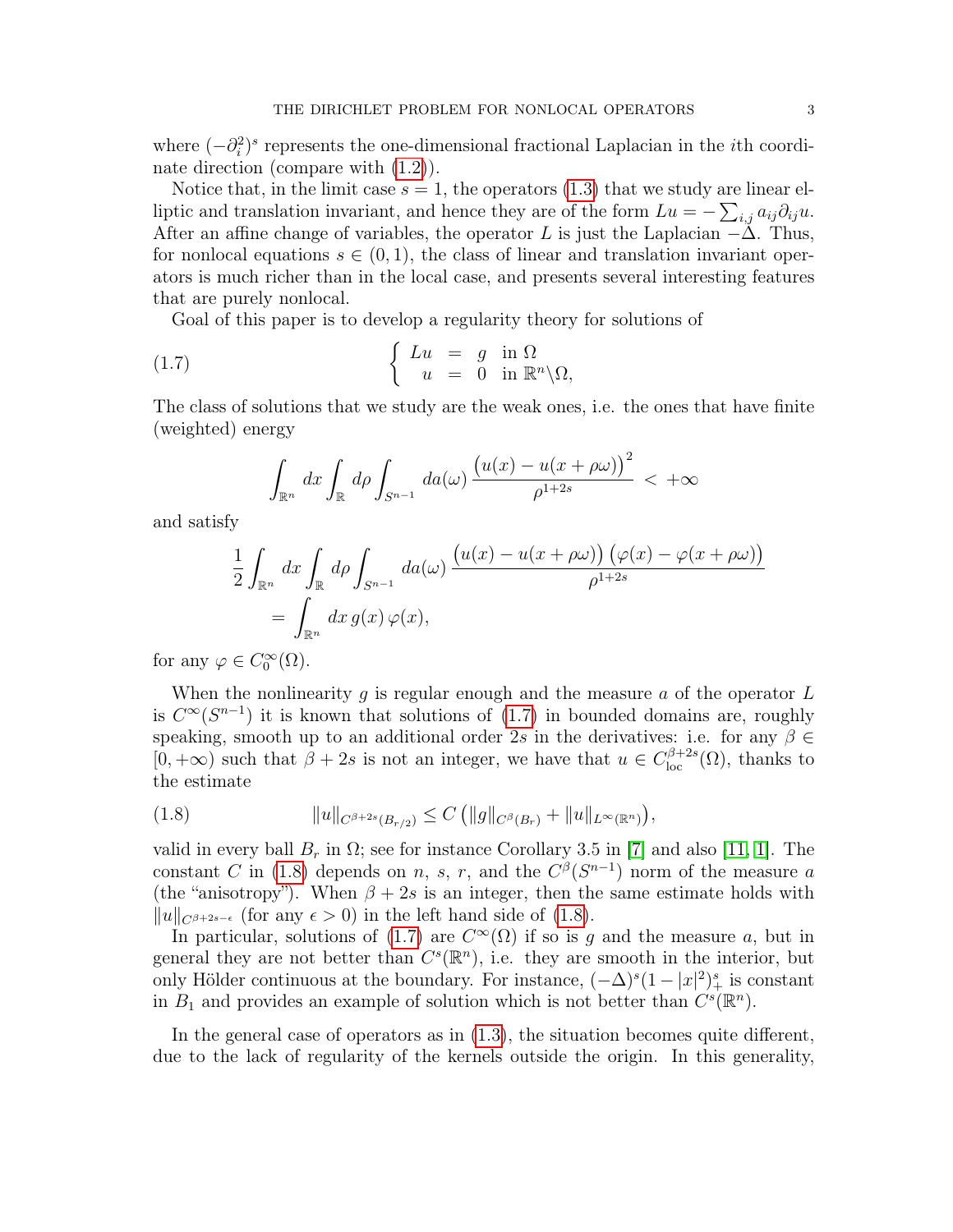estimate [\(1.8\)](#page-2-1) does not hold, and it gets replaced by the weaker estimate

<span id="page-3-0"></span>(1.9) 
$$
||u||_{C^{\beta+2s}(B_{r/2})} \leq C(||g||_{C^{\beta}(B_r)} + ||u||_{C^{\beta}(\mathbb{R}^n)}),
$$

see Theorem 1.1 in [\[7\]](#page-51-3). The constant C in  $(1.9)$  depends on the measure a only through  $\lambda$  and  $\Lambda$ .

Though estimates [\(1.8\)](#page-2-1) and [\(1.9\)](#page-3-0) may look similar at a first glance, the additional term  $||u||_{C^{\beta}(\mathbb{R}^n)}$  in [\(1.9\)](#page-3-0) prevents higher regularity results: namely, since u is not in general  $C^{\beta}(\mathbb{R}^n)$  when  $\beta > s$ , it follows that [\(1.9\)](#page-3-0) is meaningful mainly when  $\beta \leq s$ and it cannot provide higher order regularity: namely, from it one can only show that  $u \in C^{3s}_{loc}(\Omega)$ , even if one assumes  $g \in C^{\infty}(\overline{\Omega})$ .

In the light of these observations, in general, when  $s < 1/3$ , one does not have any control even on the first derivative of u. Nevertheless, we will prove here a higher regularity result as in  $(1.8)$ , up to an exponent larger than one, by relating the differentiability properties of the solution with the geometry of the domain. Namely, we will show that in convex domains and for  $g$  smooth enough the solution is always  $C^{1+3s-\epsilon}_{loc}(\Omega)$ , for any measure a.

The same regularity result holds true also in possibly non-convex domains with  $C^{1,1}$ boundary, provided that the measure a is bounded, i.e. if  $da(\omega) = a(\omega) dH^{n-1}(\omega)$ , with  $a \in L^{\infty}(S^{n-1})$ .

In further detail, the main result that we prove is the following:

<span id="page-3-1"></span>**Theorem 1.1.** Let  $\beta \in (0, 1+s)$  and assume that  $\beta + 2s$  is not an integer. Assume that either

(1.10)  $\Omega$  is a convex, bounded domain,

or

<span id="page-3-3"></span> $\Omega$  is a bounded domain with  $C^{1,1}$  boundary (1.11)

and the measure a in [\(1.3\)](#page-1-1) is bounded.

Let u be a weak solution to [\(1.7\)](#page-2-0), with  $g \in C^{\beta}(\overline{\Omega})$ .

Then  $u \in C_{\text{loc}}^{\beta+2s}(\Omega)$  and, for any  $\delta > 0$ ,

<span id="page-3-2"></span> $||u||_{C^{\beta+2s}(\Omega_s)} \leq C ||g||_{C^{\beta}(\overline{\Omega})}, \qquad \beta \in (0, 1+s)$ 

where  $\Omega_{\delta}$  is the set containing all the points in  $\Omega$  that have distance larger than  $\delta$ from  $\partial\Omega$  and  $C > 0$  depends also on  $\Omega$  and  $\delta$ .

We think that it is a very interesting open problem to establish whether or not a higher regularity theory holds true under the assumptions of Theorem [1.1](#page-3-1) (for instance, it is an open question to establish if solutions are  $C^{\infty}$  if so are the data, or if the  $C^{1+3s}$  regularity is optimal also in this case). As far as we know, there are natural examples of smooth solutions (such as the one presented in Lemma [7.2\)](#page-38-0), but a complete regularity theory only holds under additional regularity assumptions on the "anisotropy"  $a$  (see [\[11,](#page-52-1) [1,](#page-51-4) [7\]](#page-51-3)) and the general picture seems to be completely open.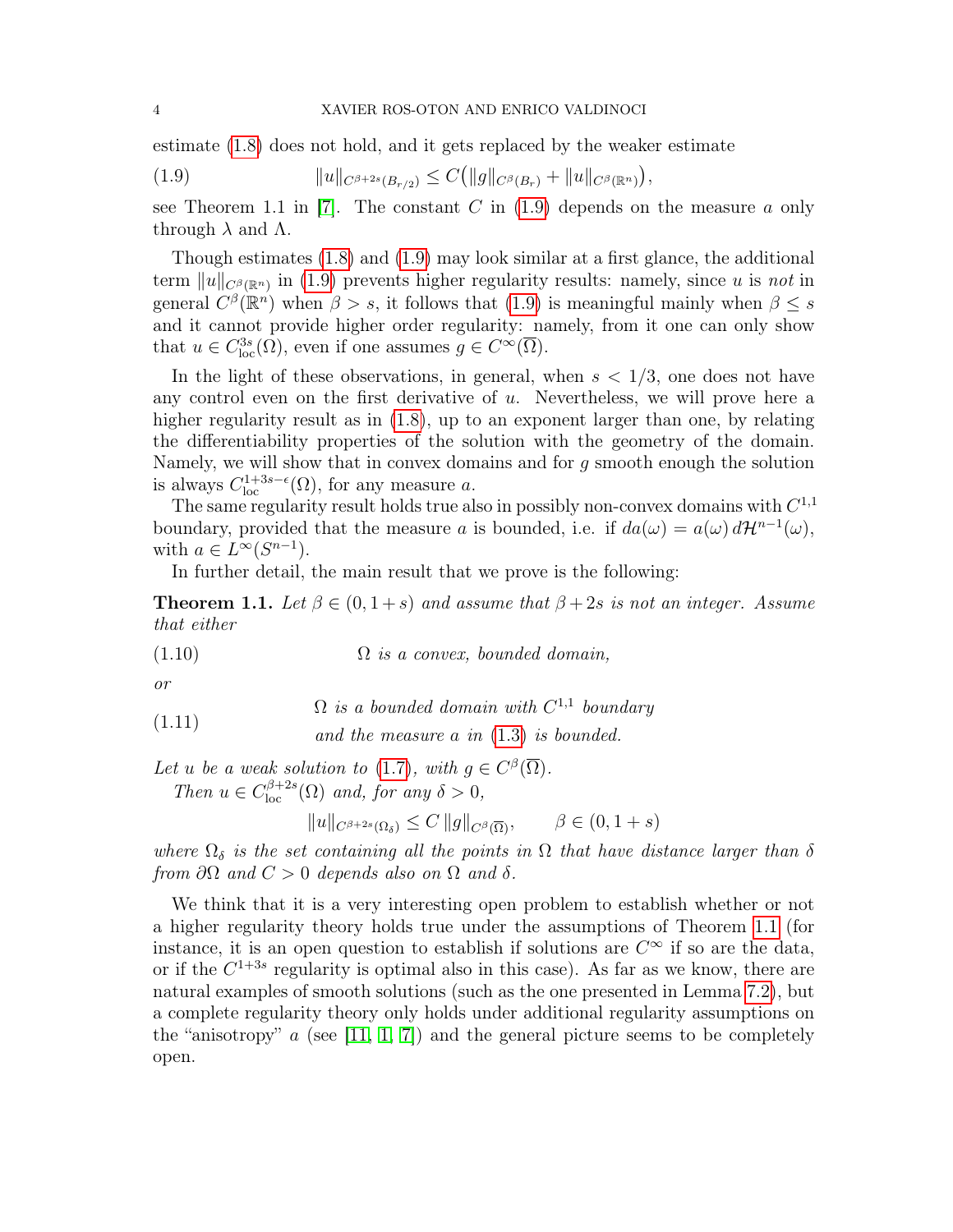The result of Theorem [1.1](#page-3-1) also plays an important role in the proof of a Pohozaev type identity for anisotropic fractional operators, see [\[9\]](#page-51-6).

At a first glance, it may also look surprising that the regularity of the solution in Theorem [1.1](#page-3-1) depends on the shape of the domain. But indeed the convexity assumption in Theorem [1.1](#page-3-1) cannot in general be avoided, as next result points out:

<span id="page-4-0"></span>**Theorem 1.3.** Let L be as in [\(1.6\)](#page-1-3), with  $n = 2$ . There exists a bounded domain in  $\mathbb{R}^2$  with  $C^{\infty}$  boundary and a solution  $u \in C^s(\overline{\Omega})$  of

$$
\begin{cases}\nLu &= 1 & \text{in } \Omega \\
u &= 0 & \text{in } \mathbb{R}^n \backslash \Omega,\n\end{cases}
$$

with  $u \notin C_{\text{loc}}^{3s+\epsilon}(\Omega)$ , for any  $\epsilon > 0$ .

We remark that the result in Theorem [1.3](#page-4-0) is special for the case of singular measures a (compare, for instance, with the regularity results in case of smooth measures in  $[11, 1, 7]$  $[11, 1, 7]$  $[11, 1, 7]$ . In particular, the loss of interior regularity detected by Theorem [1.3](#page-4-0) is in sharp contrast with the smooth interior regularity theory that holds true for both the classical and the fractional Laplacian.

Roughly speaking, the counterexample in Theorem [1.3](#page-4-0) will be based on the fact that, if the domain is not convex, there are half-lines originating from an interior point that intersect tangentially the boundary of  $\Omega$ : then, the singularity on  $\partial\Omega$ (created by the solution itself) "propagates" inside the domain due to the nonlocal effect of the operator.

The rest of the paper is organized as follows. In Section [2](#page-5-0) we recall the appropriate notion of weighted norms that we will use to prove Theorem [1.1:](#page-3-1) these norms are slightly unpleasant from the typographic point of view, but they have nice scaling properties and they encode the "right" behavior of the functions in the vicinity of the boundary as well.

Then, Sections [3](#page-8-0) and [4](#page-13-0) comprise several integral computations of geometric flavor to estimate suitably averaged weighted distance functions in the domain into consideration. More precisely, Section [3](#page-8-0) is devoted to the case of convex domains. The estimates obtained there will be used for the proof of Theorem [1.1](#page-3-1) in case of convex domains, where no structural assumption on the operator  $L$  is taken and therefore the integrals considered are "line integrals", as in [\(1.3\)](#page-1-1). Section [4](#page-13-0) is instead devoted to the case of bounded domains with  $C^{1,1}$  boundary. The estimates of this part will be used in the proof of Theorem [1.1](#page-3-1) for  $C^{1,1}$  domains: since in this case the operator L is as in [\(1.4\)](#page-1-0), the integrals considered are "spread" over  $\mathbb{R}^n$ . That is, roughly speaking, in Section [3](#page-8-0) the singularity of the line integrals is compensated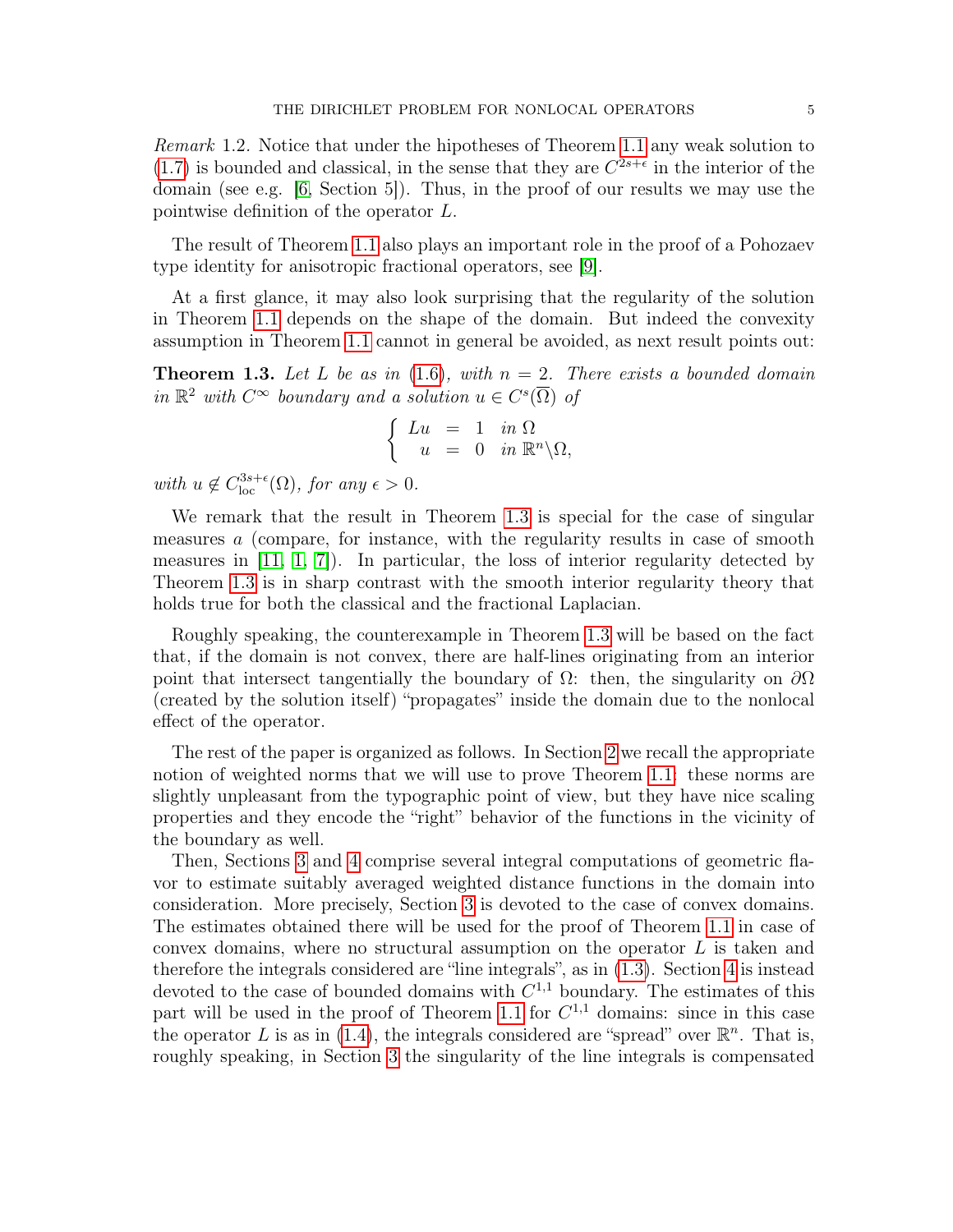by the convexity of the domain, while in Section [4](#page-13-0) is the operator  $L$  that somehow averages its effect in open regions of  $\mathbb{R}^n$ .

In Section [5](#page-17-0) we compute the effect of a cutoff on the operator. Namely, when proving regularity results, it is often useful to distinguish the interior regularity from the one at the boundary (though, as shown here, in the nonlocal setting one may dramatically interact with the other). To this goal, it is sometimes desirable to localize the solution inside the domain by multiplication with a cutoff function: by performing this operation, some estimates are needed in order to control the effect of this cutoff on the operator. These estimates, in our case, are provided in Lemma [5.1.](#page-17-1)

In Section [6](#page-22-0) we bootstrap the regularity theory obtained in order to increase, roughly speaking, the Hölder exponent by 2s. In our framework, the model for such "improvement of regularity" result is given by Theorem [6.1,](#page-23-0) which somehow allows us to say that solutions in  $C_{\text{loc}}^{\alpha}$  are in fact in  $C_{\text{loc}}^{\alpha+2s}$ , if the nonlinearity is nice enough and  $\alpha < 1 + s$  (the precise statement involves weighted norms). Section [6](#page-22-0) contains also Corollary [6.2,](#page-32-0) which is the iterative version of Theorem [6.1](#page-23-0) and provides a very general regularity result, which in turn implies Theorem [1.1](#page-3-1) (as a matter of fact, in Corollary [6.2](#page-32-0) it is not necessary to assume that g is  $C^{\beta}$  up to the boundary, but only that has finite weighted norm, and also the weighted norm of  $u$  is controlled up to the boundary).

The proof of Theorem [1.3](#page-4-0) is contained in Section [7,](#page-35-0) where a somehow surprising counterexample will be constructed.

The paper ends with an appendix, which collects some "elementary", probably well known, but not trivial, ancillary results on the distance functions (in our setting, these results are needed for the integral computations of Section [4\)](#page-13-0).

## 2. Regularity framework with weighted norms

<span id="page-5-0"></span>To study the regularity theory up to the boundary, it is convenient to use the following notation for weighted norms. We consider the distance from a point  $x \in \Omega$ to  $\partial\Omega$ , defined, as usual as

<span id="page-5-1"></span>
$$
\mathcal{d}(x) = \text{dist}\left(x, \partial \Omega\right) = \inf_{q \in \partial \Omega} |x - q|.
$$

We also denote

(2.1) 
$$
d(x, y) = \min\{d(x), d(y)\}.
$$

Of course, no confusion should arise between  $d(x, y)$  and the distance function from x to y (since the latter is denoted by dist  $(x, y)$ ). Given  $\sigma \in \mathbb{R}$  and  $\alpha > 0$ , we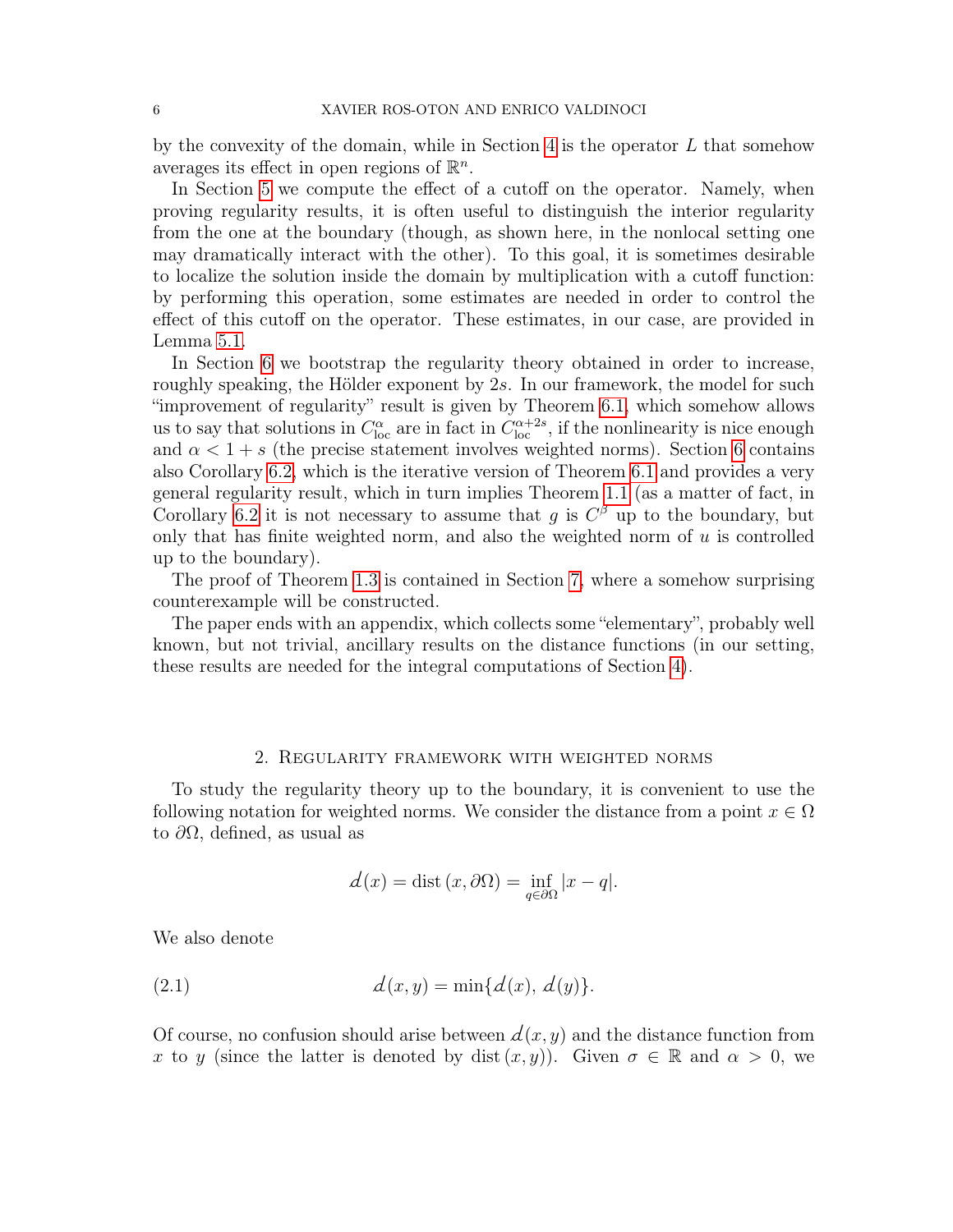take  $k \in \mathbb{N}$  and  $\alpha' \in (0, 1]$  such that  $\alpha = k + \alpha'$  and we let

<span id="page-6-0"></span>(2.2)  
\n
$$
[u]_{\alpha;\Omega}^{(\sigma)} = \sup_{x \neq y \in \Omega} \left[ d^{\alpha+\sigma}(x,y) \frac{|D^k u(x) - D^k u(y)|}{|x - y|^{\alpha'}} \right]
$$
\n
$$
\text{and } ||u||_{\alpha;\Omega}^{(\sigma)} = \sum_{j=0}^k \sup_{x \in \Omega} \left[ d^{j+\sigma}(x) |D^j u(x)| \right] + [u]_{\alpha;\Omega}^{(\sigma)}.
$$

Notice that in [\(2.2\)](#page-6-0) the number k is a "sort of integer part" of  $\alpha$ : more precisely, when  $\alpha' \in (0,1)$  then k is integer part of  $\alpha$ , but when  $\alpha' = 1$  then  $\alpha$  is an integer and  $k = \alpha - 1$ . Related notations concerning this type of modified integer part function appear in the theory of Besov spaces.

The advantage of these weighted norms is twofold. First of all, since we write  $\alpha =$  $k + \alpha'$  with  $\alpha' \in (0, 1]$ , we can comprise the usual Hölder and Lipschitz spaces  $C^{\beta}$ ,  $C^{1+\beta}$ ,  $C^{2+\beta}$ , etc., with  $\beta \in (0,1]$  with the same notation. As usual, given  $k \in \mathbb{N}$ and  $\beta \in (0, 1]$ , we define

<span id="page-6-4"></span>
$$
(2.3) \qquad ||u||_{C^{k+\beta}(\Omega)} := \sum_{\substack{\gamma \in \mathbb{N}^n \\ |\gamma| \leq k}} \sup_{x \in \Omega} |D^{\gamma}u(x)| + \sum_{\substack{\gamma \in \mathbb{N}^n \\ |\gamma| = k}} \sup_{\substack{x,y \in \Omega \\ x \neq y}} \frac{|D^{\gamma}u(x) - D^{\gamma}u(y)|}{|x - y|^{\beta}}.
$$

Notice that when  $-\sigma = \alpha \in (0,1]$ , the notation  $[u]_{\alpha;\Omega}^{(\sigma)}$  boils down to the usual seminorm of  $C^{\alpha}(\Omega)$ . What is more, by choosing  $\sigma$  in the appropriate way, we can allow the derivatives of  $u$  to possibly blow up near the boundary, hence interior and boundary regularity can be proved at the same time and interplay<sup>[1](#page-6-1)</sup> the one with the other.

The weighted norms in [\(2.2\)](#page-6-0) enjoy a monotonicity property with respect to  $\alpha$ , that is if  $\alpha_1 \leq \alpha_2$  and  $||u||_{\alpha_2,\Omega}^{(\sigma)} < +\infty$  then also  $||u||_{\alpha_1,\Omega}^{(\sigma)} < +\infty$ . This is given by the following:

<span id="page-6-3"></span>Lemma 2.1. Let  $\alpha_1 \leq \alpha_2$ . Then  $||u||_{\alpha_1;\Omega}^{(\sigma)} \leq C ||u||_{\alpha_2;\Omega}^{(\sigma)}$ , for some  $C > 0$  only depending on  $\alpha_1$  and  $\alpha_2$  (and bounded uniformly when  $\alpha_1$  and  $\alpha_2$  range in a bounded set).

*Proof.* We write  $\alpha_i = k_i + \alpha'_i$ , for  $i \in \{1, 2\}$ ,  $k_i \in \mathbb{N}$  and  $\alpha'_i \in (0, 1]$ . We claim that

$$
(2.4) \t\t k_1 \leq k_2.
$$

To prove it, suppose the converse: then  $k_1 > k_2$  and therefore, being  $k_1$  and  $k_2$ integers, it follows that  $k_1 \geq k_2 + 1$ . Then

<span id="page-6-2"></span>
$$
\alpha_2 = k_2 + \alpha'_2 \le k_1 + \alpha'_2 - 1 \le k_1 < k_1 + \alpha'_1 = \alpha_1,
$$

in contradiction with our assumptions. This proves [\(2.4\)](#page-6-2).

<span id="page-6-1"></span><sup>&</sup>lt;sup>1</sup>Though not explicitly used in this paper, we remark that an additional advantage of these weighted norms is that they usually behave nicely for semilinear equations, namely when the nonlinearity in [\(1.7\)](#page-2-0) has the form  $g(x) = f(x, u(x))$ , in which f is locally Lipschitz, but u is not.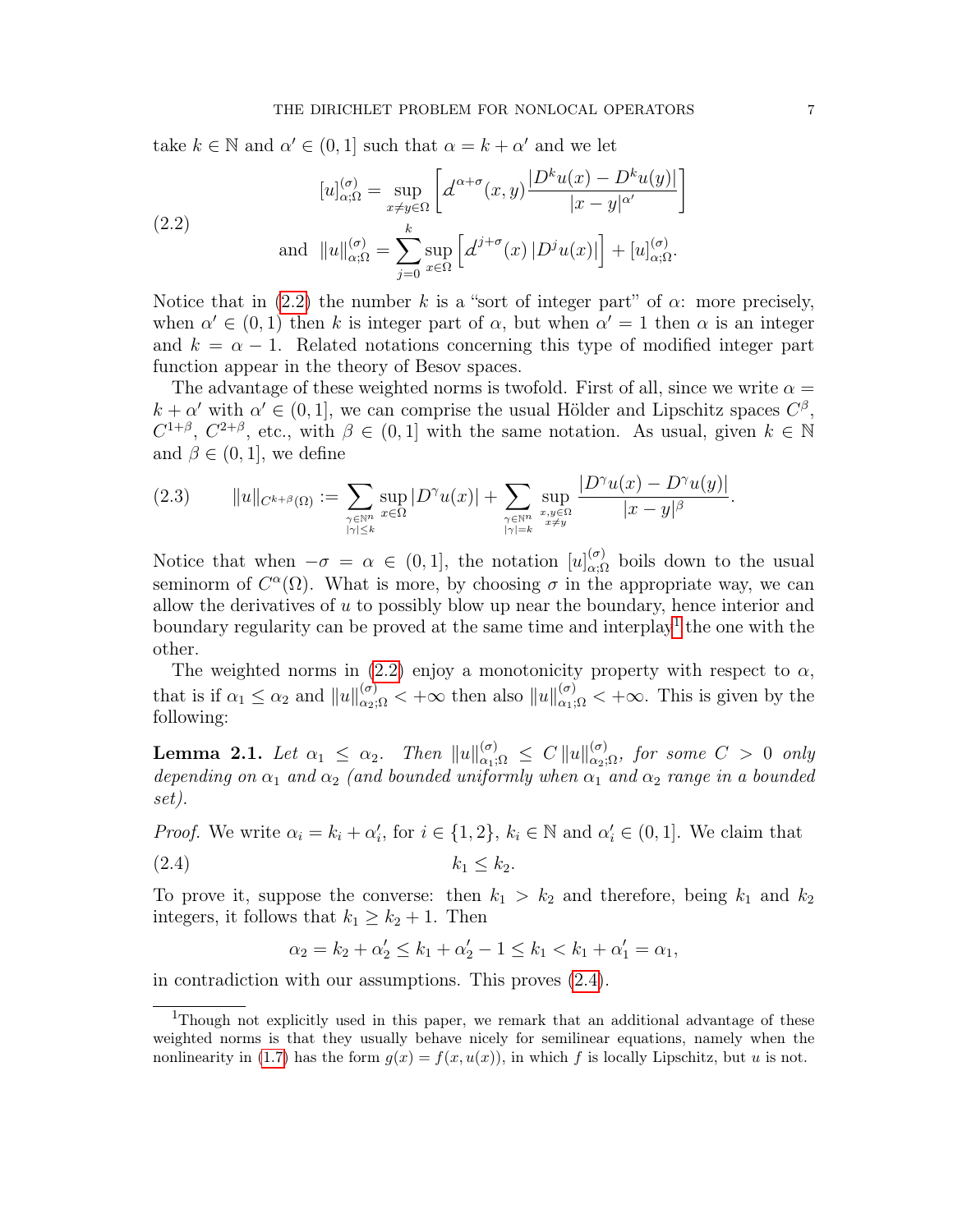<span id="page-7-0"></span>Now we show that

(2.5) 
$$
d^{\alpha_1+\sigma}(x,y)\frac{|D^{k_1}u(x)-D^{k_1}u(y)|}{|x-y|^{\alpha'_1}} \leq C \|u\|_{\alpha_2;\Omega}^{(\sigma)}.
$$

Notice that, to prove  $(2.5)$ , we can suppose that

$$
(2.6) \t\t |x-y| \le \frac{d(x,y)}{4}.
$$

Indeed, if  $|x - y| > d(x, y)/4$  we use [\(2.4\)](#page-6-2) to see that

<span id="page-7-1"></span>
$$
d^{k_1+\sigma}(x)|D^{k_1}u(x)| \leq ||u||_{\alpha_2;\Omega}^{(\sigma)}
$$

and therefore

$$
d^{\alpha_1+\sigma}(x,y) \frac{|D^{k_1}u(x) - D^{k_1}u(y)|}{|x - y|^{\alpha'_1}} \leq C d^{\alpha_1+\sigma}(x,y) \frac{|D^{k_1}u(x)| + |D^{k_1}u(y)|}{d^{\alpha'_1}(x,y)}
$$
  

$$
\leq C d^{k_1+\sigma}(x,y) (d^{-k_1-\sigma}(x) + d^{-k_1-\sigma}(y)) ||u||_{\alpha_2;\Omega}^{(\sigma)} \leq C ||u||_{\alpha_2;\Omega}^{(\sigma)},
$$

that shows [\(2.5\)](#page-7-0) in this case. Hence, we reduce to prove [\(2.5\)](#page-7-0) under the additional assumption  $(2.6)$ . To this goal, we observe that  $(2.6)$  implies that

(2.7) 
$$
|d(x) - d(y)| \le |x - y| \le \frac{d(x, y)}{4}.
$$

Now, in view of [\(2.4\)](#page-6-2), we can distinguish two cases: either  $k_1 = k_2$  or  $k_1 < k_2$ . If  $k_1 = k_2$ , then

$$
\alpha'_1 = \alpha_1 - k_1 = \alpha_1 - k_2 \le \alpha_2 - k_2 = \alpha'_2,
$$

thus we set  $d_x = d(x)$  and  $d_{x,y} = d(x, y)$  for typographical convenience and we perform the following computation:

$$
d_{x,y}^{\alpha_1+\sigma} \frac{|D^{k_1}u(x)-D^{k_1}u(y)|}{|x-y|^{\alpha'_1}}
$$
\n
$$
= d_{x,y}^{\alpha_1+\sigma} \frac{|D^{k_1}u(x)-D^{k_1}u(y)|^{\frac{\alpha'_2-\alpha'_1}{\alpha'_2}}|D^{k_1}u(x)-D^{k_1}u(y)|^{\frac{\alpha'_1}{\alpha'_2}}}{|x-y|^{\alpha'_1}} \\
\leq d_{x,y}^{\alpha_1+\sigma} d_{x,y}^{\frac{-\alpha'_1(\alpha_2+\sigma)}{\alpha'_2}} \frac{\left(|D^{k_1}u(x)|+|D^{k_1}u(y)|\right)^{\frac{\alpha'_2-\alpha'_1}{\alpha'_2}}\left(d_{x,y}^{\alpha_2+\sigma}|D^{k_1}u(x)-D^{k_1}u(y)|\right)^{\frac{\alpha'_1}{\alpha'_2}}}{|x-y|^{\alpha'_1}} \\
\leq d_{x,y}^{\alpha_1+\sigma} d_{x,y}^{\frac{-\alpha'_1(\alpha_2+\sigma)}{\alpha'_2}} \frac{\left(d_{x}^{-k_1-\sigma}||u||_{\alpha_2;\Omega}^{(\sigma)}+d_{y}^{-k_1-\sigma}||u||_{\alpha_2;\Omega}^{(\sigma)}\right)^{\frac{\alpha'_2-\alpha'_1}{\alpha'_2}}\left(||u||_{\alpha_2;\Omega}|x-y|^{\alpha'_2}\right)^{\frac{\alpha'_1}{\alpha'_2}}}{|x-y|^{\alpha'_1}} \\
\leq C d_{x,y}^{\alpha_1+\sigma} d_{x,y}^{-\frac{\alpha'_1(\alpha_2+\sigma)}{\alpha'_2}} d_{x,y}^{-\frac{(\alpha'_2-\alpha'_1)(k_1+\sigma)}{\alpha'_2}} ||u||_{\alpha_2;\Omega}^{(\sigma)}.
$$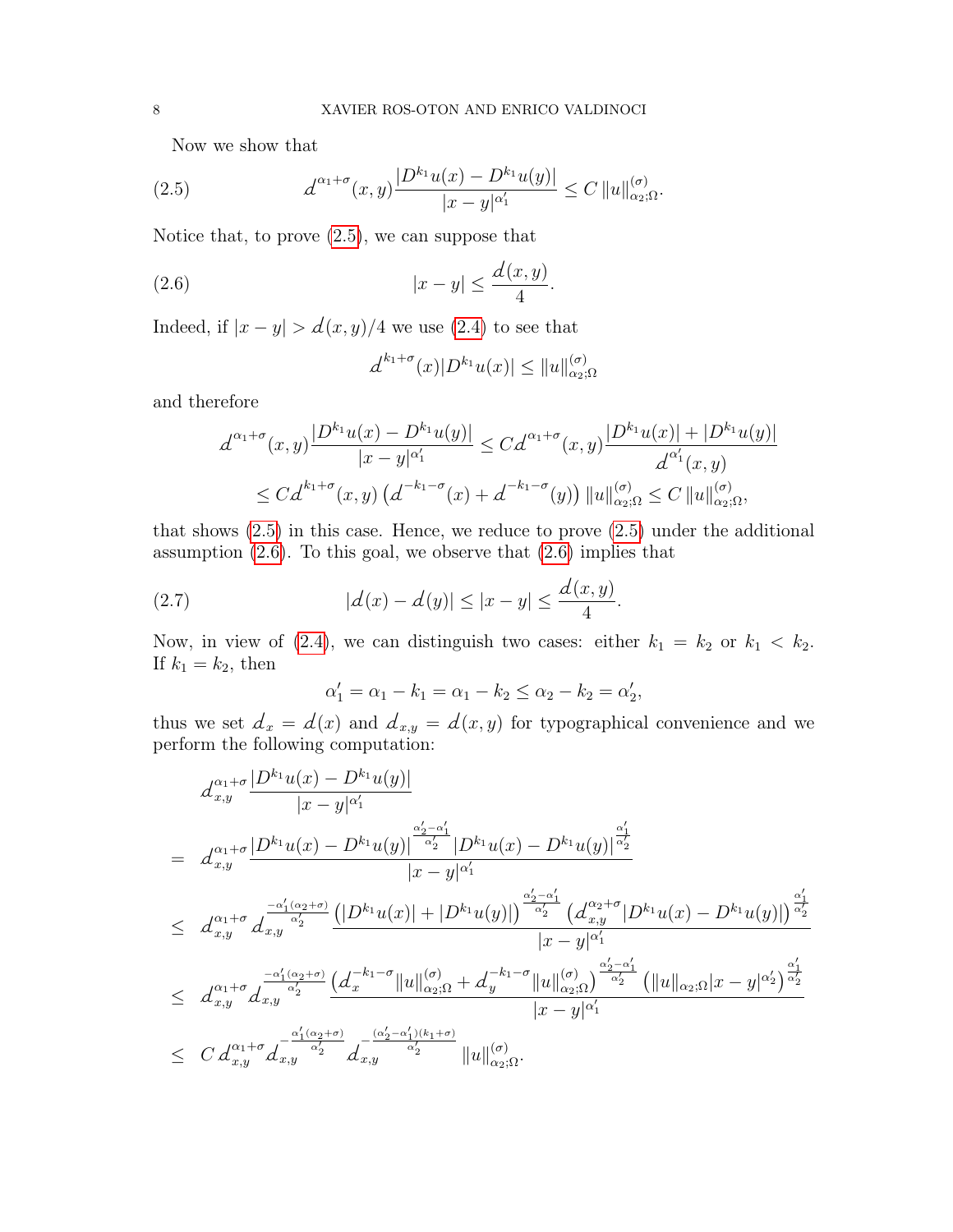Moreover, since  $k_1 = k_2$ ,

$$
\alpha_1 + \sigma - \frac{\alpha'_1(\alpha_2 + \sigma)}{\alpha'_2} - \frac{(\alpha'_2 - \alpha'_1)(k_1 + \sigma)}{\alpha'_2} = 0,
$$

hence the last inequality proves [\(2.5\)](#page-7-0) when  $k_1 = k_2$ . Let us now consider the case  $k_1 < k_2$ , i.e.  $k_1 + 1 \leq k_2$ . Again, we can suppose that  $d(x) \leq d(y)$  and denote by  $B_o$  the ball centered at x and radius  $d(x)/4$ , and then [\(2.6\)](#page-7-1) implies that  $y \in B_o$ . Also, we notice that this ball lies in  $\Omega$ , at distance from  $\partial\Omega$  bounded from below by  $3d(x)/4$ . As a consequence,

$$
|D^{k_1}u(x) - D^{k_1}u(y)| \le \sup_{\zeta \in B_o} |D^{k_1+1}u(\zeta)| |x - y|
$$
  
\n
$$
\le C d_x^{-k_1-1-\sigma} \sup_{\zeta \in B_o} d_{\zeta}^{k_1+1+\sigma} |D^{k_1+1}u(\zeta)| |x - y|
$$
  
\n
$$
\le C d_{x,y}^{-k_1-1-\sigma} ||u||_{\alpha_2;\Omega}^{(\sigma)} |x - y|.
$$

Hence we obtain

$$
d_{x,y}^{\alpha_1+\sigma} \frac{|D^{k_1}u(x)-D^{k_1}u(y)|}{|x-y|^{\alpha'_1}}
$$
  
\n
$$
= d_{x,y}^{\alpha_1+\sigma} \frac{|D^{k_1}u(x)-D^{k_1}u(y)|^{1-\alpha'_1}|D^{k_1}u(x)-D^{k_1}u(y)|^{\alpha'_1}}{|x-y|^{\alpha'_1}}
$$
  
\n
$$
\leq d_{x,y}^{\alpha_1+\sigma} (d_{x}^{-k_1-\sigma}||u||_{\alpha_2;\Omega}^{(\sigma)} + d_{y}^{-k_1-\sigma}||u||_{\alpha_2;\Omega}^{(\sigma)})^{1-\alpha'_1} d_{x,y}^{-\alpha'_1(k_1+1+\sigma)} (||u||_{\alpha_2;\Omega}^{(\sigma)})^{\alpha'_1}
$$
  
\n
$$
\leq d_{x,y}^{\alpha_1+\sigma} d_{x,y}^{-(k_1+\sigma)(1-\alpha'_1)} d_{x,y}^{-\alpha'_1(k_1+1+\sigma)} ||u||_{\alpha_2;\Omega}^{(\sigma)}.
$$

Since

$$
\alpha_1 + \sigma - (k_1 + \sigma)(1 - \alpha'_1) - \alpha'_1(k_1 + 1 + \sigma) = 0,
$$

the inequality above proves  $(2.5)$  when  $k_1 < k_2$ .

Having completed the proof of [\(2.5\)](#page-7-0), we now notice that

$$
\sum_{j=0}^{k_1} \sup_{x \in \Omega} \left[ d^{j+\sigma}(x) \left| D^j u(x) \right| \right] \le \sum_{j=0}^{k_2} \sup_{x \in \Omega} \left[ d^{j+\sigma}(x) \left| D^j u(x) \right| \right],
$$

thanks to  $(2.4)$ . This inequality and  $(2.5)$  imply the desired claim.

### 3. Integral computations for convex sets

<span id="page-8-0"></span>The goal of this section is to provide some (somehow optimal) weighted integral computations of geometric type for convex sets. Similar estimates for bounded domains with  $C^{1,1}$  boundary when the measure a in  $(1.3)$  is regular will be developed in the forthcoming Section [4.](#page-13-0) The first geometric integral computation is given by the following: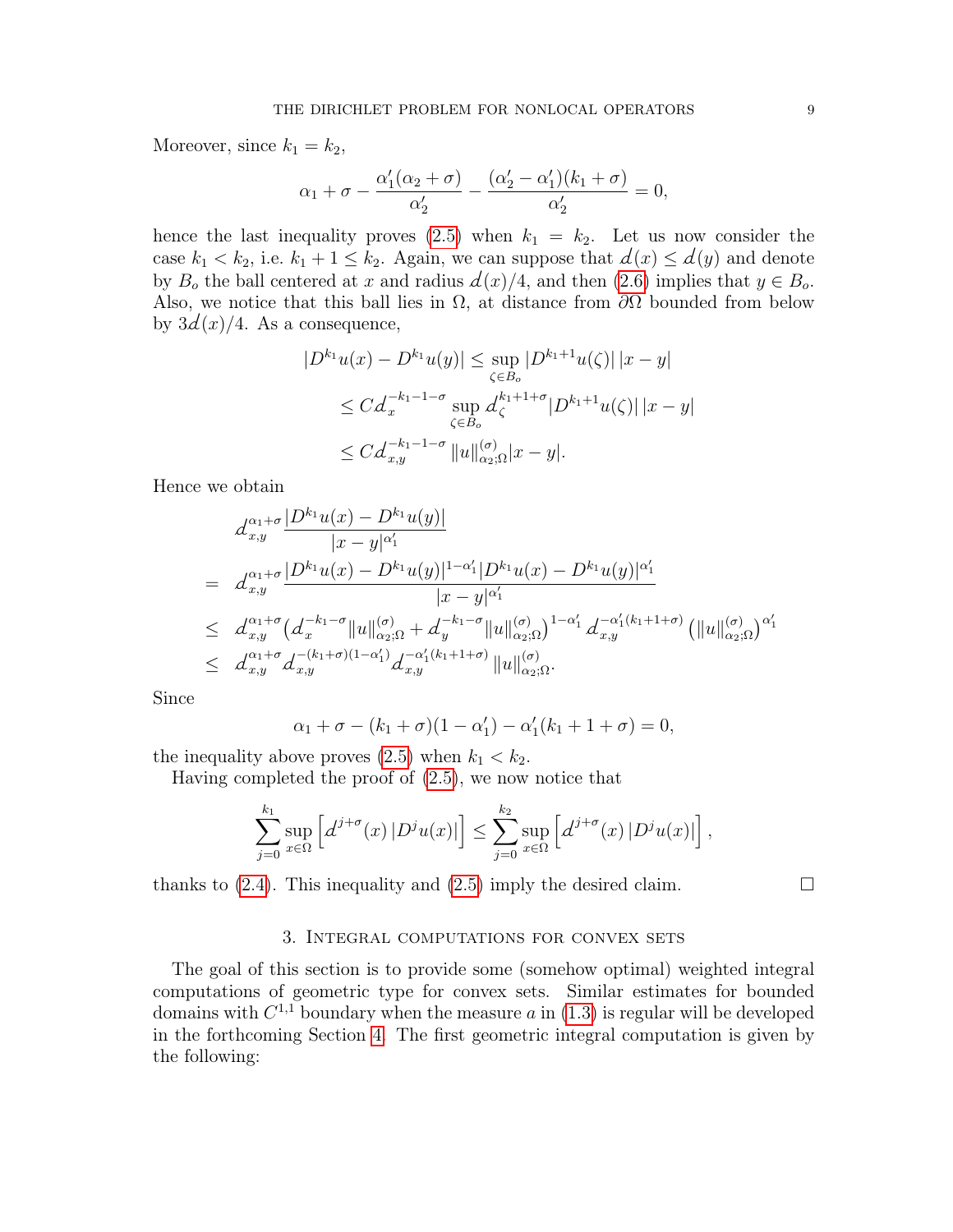<span id="page-9-4"></span>**Lemma 3.1.** Let  $p \in \mathbb{R}^n$ ,  $R > 2r > 0$  and  $\omega \in S^{n-1}$ . Let  $\Omega \subset \mathbb{R}^n$  be a convex open set, with  $B_R(p) \subseteq \Omega$ . Then there exists  $C > 0$ , possibly depending on n and s, such that

<span id="page-9-1"></span>(3.1) 
$$
\int_{R}^{+\infty} d\rho \frac{\chi_{\Omega}(p+\rho\omega)\chi_{[0,r]}(d(p+\rho\omega))}{\rho^{1+2s}} \leq C r R^{-1-2s}.
$$

Proof. The idea is that the set in which the integrand is non-zero "typically" occupies a segment of length comparable to r.

More precisely, consider the half-line  $\Theta = \{p + \rho \omega, \rho \geq 0\}$ . If  $\Theta$  lies inside  $Ω$ , then we are done. Indeed, in this case, by convexity, the set  $Ω$  contains the convex envelope of the ball  $B_R(p)$  and the half-line  $\Theta$ , which is an horizontal cylinder of radius R. In particular, in this case we have that  $d(p + \rho \omega) \ge R > r$ , hence  $\chi_{[0,r]}(d(p + \rho \omega)) = 0$ , and so the left hand side of [\(3.1\)](#page-9-1) vanishes.

As a consequence, we may and do assume that  $\Theta \cap (\partial \Omega)$  is non-void. Thus, we claim that  $\Theta \cap (\partial \Omega)$  only contains a point. Indeed, suppose by contradiction that  $p + \rho_1 \omega$  and  $p + \rho_2 \omega$  belong to  $\partial \Omega$ , for some  $\rho_2 > \rho_1 \geq 0$ . In particular, there exists a sequence  $q_j \in \Omega$  such that  $q_j \to p + \rho_2 \omega$  as  $j \to +\infty$ .

Then, by convexity,  $\Omega$  contains the convex envelope  $K_j$  of  $B_R(p)$  with  $q_j$ . Notice that  $K_j$ , as  $j \to +\infty$ , approaches the convex envelope of  $B_R(p)$  with  $p + \rho_2 \omega$ : therefore, for large j, the point  $p + \rho_1 \omega$  belongs to the interior of  $K_j$  and thus to  $\Omega$ . This is a contradiction, and so we have shown that  $\Theta \cap (\partial \Omega)$  consists of exactly one point, that we denote by  $q_{\star} = p + \rho_{\star}\omega$ , for some  $\rho_{\star} \geq 0$ .

We remark that, since  $B_R(p)$  lies in  $\Omega$ , we have that

$$
(3.2) \t\t \rho_{\star} \ge R.
$$

Now we show that

<span id="page-9-2"></span>(3.3) if 
$$
\rho \ge 0
$$
,  $p + \rho \omega \in \Omega$  and  $d(p + \rho \omega) \in [0, r]$ , then  $\rho \in [\rho_*(1 - rR^{-1}), \rho_*]$ .

Indeed, by convexity,  $\Omega$  contains the interior of the convex envelope  $K_{\star}$  of  $B_R(p)$ with  $q_{\star}$ . Therefore,  $d(p + \rho \omega)$  is controlled from below by the distance of  $p + \rho \omega$ to  $\partial K_{\star}$ , which will be denoted by  $\delta$ .

We remark that  $K_{\star}$  has a radially symmetric conical singularity at  $q_{\star}$ . If we let  $\beta$ be the planar angle of such cone, by trigonometry we have that

<span id="page-9-3"></span>
$$
\delta = (\rho_{\star} - \rho) \sin(\beta/2)
$$
  
and 
$$
R = \rho_{\star} \sin(\beta/2).
$$

$$
\sup_{t \in [0,1/2]} |f'(t)| = 2s \sup_{t \in [0,1/2]} (1-t)^{-2s-1} = (2s) \cdot (1/2)^{-2s-1}.
$$

<span id="page-9-0"></span><sup>&</sup>lt;sup>2</sup>As a matter of fact, an explicit expression for such C is given by  $C = 2^{2s+1}$  (which, in particular, is less than 8). This bound can be obtained at the end of the proof, by using that, if  $f(t) := (1 - t)^{-2s}$ , then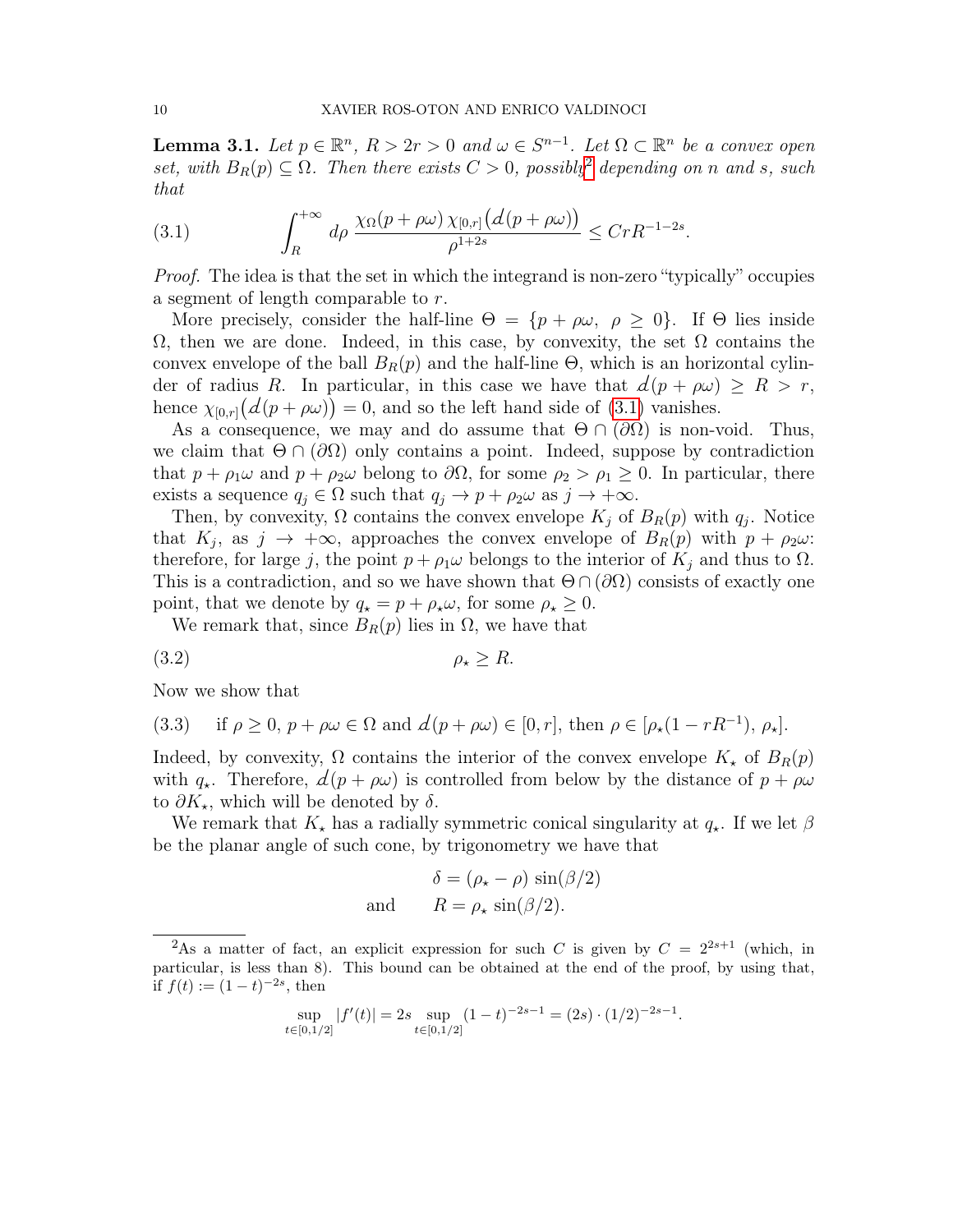Thus

(3.4) 
$$
d(p + \rho \omega) \geq \delta = \frac{(\rho_{\star} - \rho) R}{\rho_{\star}}.
$$

So, if  $d(p + \rho\omega) \in [0, r]$  we have that

<span id="page-10-0"></span>
$$
r \ge \frac{(\rho_\star - \rho) R}{\rho_\star},
$$

that is  $\rho \ge \rho_{\star}(1 - rR^{-1})$ , which proves [\(3.3\)](#page-9-2).

Therefore, using [\(3.3\)](#page-9-2) and the substitution  $t = \rho_\star^{-1} \rho$ , we conclude that

$$
\int_{R}^{+\infty} d\rho \frac{\chi_{\Omega}(p+\rho\omega)\chi_{[0,r]}(d(p+\rho\omega))}{\rho^{1+2s}} \leq \int_{\rho_{\star}(1-rR^{-1})}^{\rho_{\star}} \frac{d\rho}{\rho^{1+2s}} \n= \frac{1}{\rho_{\star}^{2s}} \int_{1-rR^{-1}}^{1} \frac{dt}{t^{1+2s}} \leq \frac{C}{\rho_{\star}^{2s}} \left(\frac{1}{(1-rR^{-1})^{2s}} - 1\right) \leq \frac{CrR^{-1}}{\rho_{\star}^{2s}}.
$$

This and  $(3.2)$  imply  $(3.1)$ .

Remark 3.2. We notice that the estimate in [\(3.1\)](#page-9-1) is optimal, since one can consider, for instance, the case in which  $p := 0$  and  $\Omega := B_{3R}$ . Indeed, in this case, if  $\rho \in$  $[3R - r, 3R]$ , then  $\rho\omega \in \partial B_\rho$ , thus  $d(\rho\omega) = 3R - \rho \in [0, r]$ , and so

$$
\int_{R}^{+\infty} d\rho \frac{\chi_{\Omega}(p+\rho\omega)\chi_{[0,r]}(d(p+\rho\omega))}{\rho^{1+2s}} \ge \int_{3R-r}^{3R} \frac{d\rho}{\rho^{1+2s}}
$$

$$
= \frac{1}{2s} \left( \frac{1}{(3R-r)^{2s}} - \frac{1}{(3R)^{2s}} \right) = \frac{1}{2s(3R)^{2s}} \left( \frac{1}{(1-\frac{r}{3R})^{2s}} - 1 \right) \ge \frac{cr}{R^{1+2s}},
$$

from which it follows that [\(3.1\)](#page-9-1) is sharp.

Remark 3.3. The convexity assumption in Lemma [3.1](#page-9-4) cannot be dropped. As a counterexample, let us endow  $\mathbb{R}^n$  with coordinates  $(x', x_n) \in \mathbb{R}^{n-1} \times \mathbb{R}$ , let us take  $p =$  $0, \omega = e_1$ , and

$$
\Omega = B_R \cup \left\{ |x_n| < Re^{-|x'|/R} \right\}.
$$

Notice that  $\Omega$  is not convex. Also, the points of the form  $(\rho, 0, \dots, 0, Re^{-\rho/R})$  belong to  $\partial\Omega$ , for any  $\rho$  ≥ 1. Hence

$$
d(\rho \omega) \leq Re^{-\rho/R} \leq r
$$

for any  $\rho \geq R \log(Rr^{-1})$ . Hence

$$
\int_{R}^{+\infty} d\rho \frac{\chi_{\Omega}(p+\rho\omega)\chi_{[0,r]}(d(p+\rho\omega))}{\rho^{1+2s}} \geq \int_{R\log(Rr^{-1})}^{+\infty} \frac{d\rho}{\rho^{1+2s}} = \frac{C}{(R\log(Rr^{-1}))^{2s}}.
$$

This quantity is larger than the right hand side of  $(3.1)$  when r is small, and this shows that the convexity assumption is essential in such result.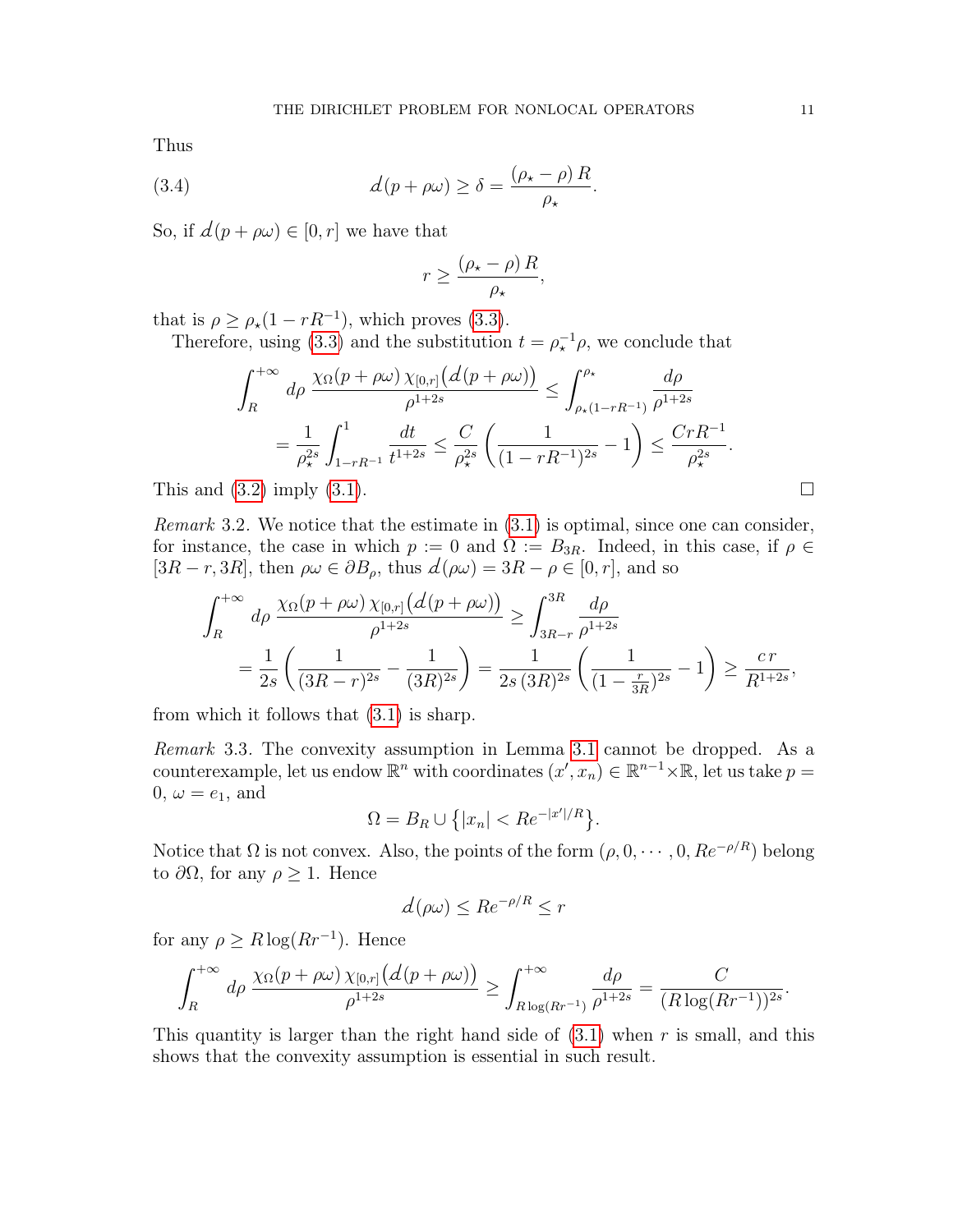Next is a variation of Lemma [3.1.](#page-9-4) Namely, the integral on the left hand side is modified by a weight depending on the distance (and the condition  $d(p+\rho\omega) \in [0, r]$ is dropped).

<span id="page-11-3"></span>**Lemma 3.4.** Let  $\alpha \in [s, 1+s)$ . Let  $p, q \in \mathbb{R}^n$ ,  $R > 0$  and  $\omega \in S^{n-1}$ . Let  $\Omega \subset \mathbb{R}^n$ be a convex open set, with  $B_R(p) \cup B_R(q) \subseteq \Omega$ . Then there exists  $C > 0$ , possibly<sup>[3](#page-11-0)</sup> depending on  $\alpha$ , n and s, such that

<span id="page-11-1"></span>(3.5) 
$$
\int_{R}^{+\infty} d\rho \frac{\chi_{\Omega}(p+\rho\omega)\,\chi_{\Omega}(q+\rho\omega)}{\Delta^{\alpha-s}(p+\rho\omega,q+\rho\omega)\,\rho^{1+2s}} \leq CR^{-s-\alpha}.
$$

*Proof.* We let  $\rho_{\star} = \sup \{ \rho \text{ s.t. } p + \rho \omega \in \Omega \} \in [R, +\infty]$ . By convexity and trigonometry (see e.g. [\(3.4\)](#page-10-0)), we have that

$$
d(p + \rho \omega) \ge \frac{(\rho_{\star} - \rho) R}{\rho_{\star}},
$$

with the obvious limit notation that the formula above reads  $d(p + \rho \omega) \ge R$  if  $\rho_* =$  $+\infty$ . Since the same formula holds for q instead of p, we have that

$$
d(p + \rho \omega, q + \rho \omega) = \min \left\{ d(p + \rho \omega), d(q + \rho \omega) \right\} \ge \frac{(\rho_{\star} - \rho) R}{\rho_{\star}}.
$$

Thus, the left hand side of [\(3.5\)](#page-11-1) is bounded by

<span id="page-11-2"></span>(3.6) 
$$
\int_{R}^{\rho_{\star}} d\rho \, \frac{\rho_{\star}^{\alpha-s}}{(\rho_{\star}-\rho)^{\alpha-s} \, R^{\alpha-s} \, \rho^{1+2s}} = R^{s-\alpha} \rho_{\star}^{-2s} \int_{\mu_{o}}^{1} \frac{dt}{(1-t)^{\alpha-s} t^{1+2s}},
$$

where we used the substitution  $t = \rho/\rho_{\star}$  and the notation  $\mu_o = R/\rho_{\star} \in (0, 1]$ . Now, for any  $\mu \in (0,1]$ , we set

$$
\psi(\mu) = \mu^{2s} \int_{\mu}^{1} \frac{dt}{(1-t)^{\alpha-s}t^{1+2s}}
$$

<span id="page-11-0"></span><sup>3</sup>More precisely, the constant C can be bounded by  $C'/s$ , with C' independent of s. To see that, one can modify the proof by arguing as follows. First of all, one notices that  $1 + \alpha - s \ge 1$  and that that

$$
\int_{1/2}^1 \frac{dt}{(1-t)^{\alpha-s}t^{1+2s}} \le 2^{1+2s} \int_{1/2}^1 \frac{dt}{(1-t)^{\alpha-s}} \le C'',
$$

with C'' independent of s. This says that  $\psi(\mu) \leq \psi(1/2) \leq C''$  for any  $\mu \in [1/2, 1]$ . Conversely, if  $\mu \in (0, 1/2)$ , then

$$
\psi(\mu) \le \mu^{2s} \int_{\mu}^{1/2} \frac{dt}{(1-t)^{\alpha-s}t^{1+2s}} + C'' \le \mu^{2s} \int_{\mu}^{1/2} \frac{dt}{(1/2)^{\alpha-s}t^{1+2s}} + C'' \le \frac{C'''}{s} + C'',
$$

with  $C'''$  independent of s, and therefore

$$
\sup_{\mu \in (0,1]} \psi(\mu) \le \frac{C''''}{s},
$$

with  $C^{\prime\prime\prime\prime}$  independent of s.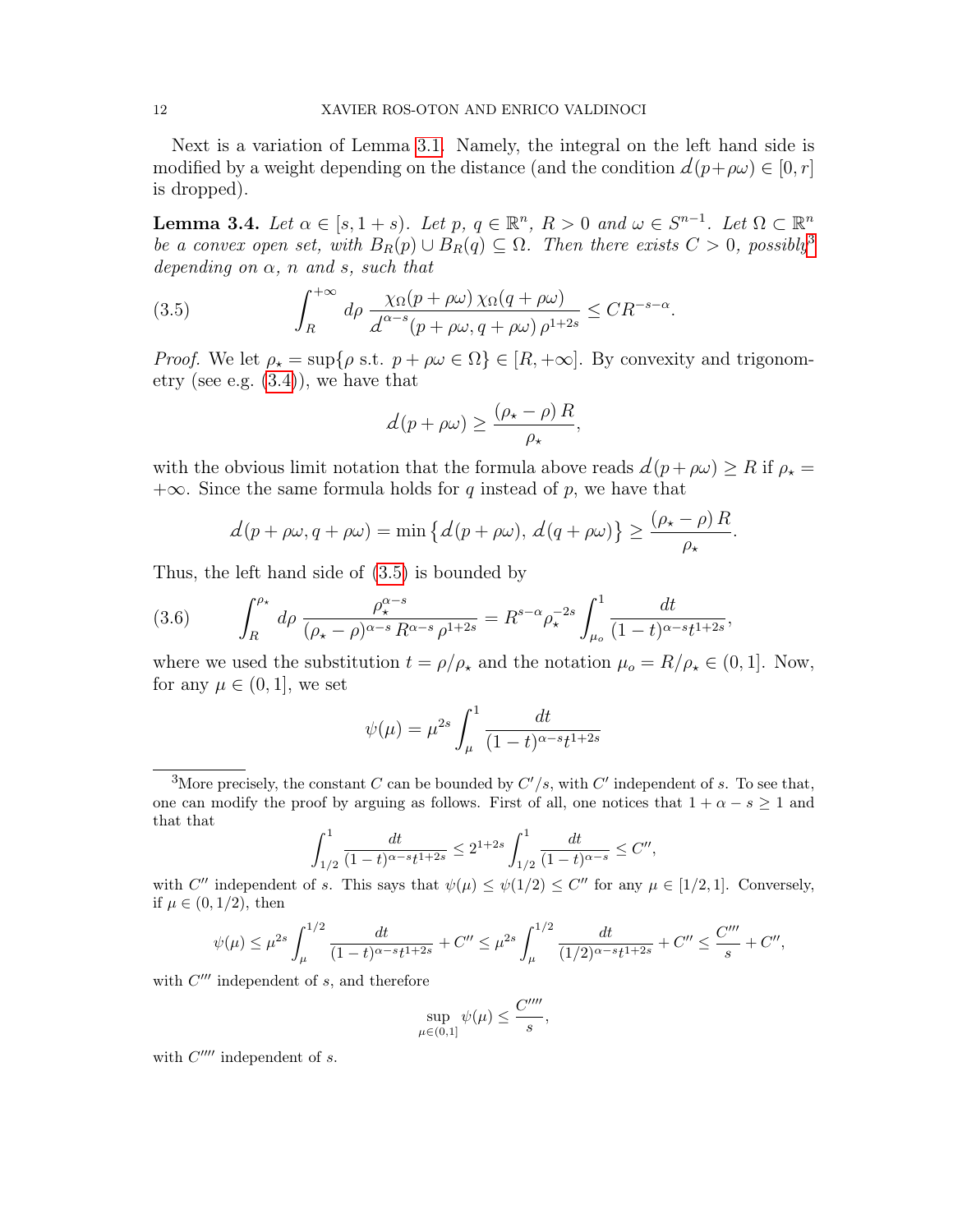and we claim that

$$
\sup_{\mu \in (0,1]} \psi(\mu) \le C,
$$

for some  $C > 0$ . To check this, we recall that  $\alpha - s < 1$  and we notice that  $\psi(1) = 0$ . Also,

<span id="page-12-0"></span>
$$
\int_0^1 \frac{dt}{(1-t)^{\alpha-s}t^{1+2s}} = +\infty,
$$

so we compute, by de l'Hôpital rule,

$$
\lim_{\mu \to 0} \psi(\mu) = \lim_{\mu \to 0} \frac{\int_{\mu}^{1} \frac{dt}{(1-t)^{\alpha - s} t^{1+2s}}}{\mu^{-2s}} = \lim_{\mu \to 0} \frac{\frac{1}{(1-\mu)^{\alpha - s} \mu^{1+2s}}}{2s \mu^{-1-2s}} = \frac{1}{2s}.
$$

Thus  $\psi$  can be extended to a continuous function in [0, 1] and so [\(3.7\)](#page-12-0) follows.

Then, we can bound  $(3.6)$  using  $(3.7)$ : we obtain that the quantity in  $(3.6)$  is controlled by

$$
R^{s-\alpha} \rho_{\star}^{-2s} \mu_o^{-2s} \psi(\mu_o) \leq CR^{s-\alpha} \rho_{\star}^{-2s} \mu_o^{-2s} = CR^{s-\alpha} \rho_{\star}^{-2s} \cdot R^{-2s} \rho_{\star}^{2s},
$$
  
which proves (3.5).

Remark 3.5. We notice that the estimate in [\(3.5\)](#page-11-1) is also optimal, as one can see by taking  $p := q := 0$  and  $\Omega := B_{3R}$ . Indeed, in this case, if  $\rho \in [R, 2R]$ , then the point  $\rho\omega$  lies on  $\partial B_\rho$  and so it is at distance  $3R - \rho \in [R, 2R]$  from  $\partial\Omega = \partial B_{3R}$ : hence, in this case

$$
\int_{R}^{+\infty} d\rho \frac{\chi_{\Omega}(p+\rho\omega)\,\chi_{\Omega}(q+\rho\omega)}{\int_{R}^{\alpha-s}(p+\rho\omega,q+\rho\omega)\,\rho^{1+2s}} \ge \int_{R}^{2R} \frac{d\rho}{(2R)^{\alpha-s}\rho^{1+2s}}
$$

$$
= \frac{R^{-s-\alpha}}{2^{\alpha-s+1}s} \left(1 - \frac{1}{2^{2s}}\right) = c R^{-s-\alpha},
$$

thus showing the optimality [\(3.5\)](#page-11-1).

For further reference, we point out that Lemma [3.4](#page-11-3) is of course valid in particular when  $p = q$ . In this case, its statement simplifies in the following way:

<span id="page-12-1"></span>**Lemma 3.6.** Let  $\alpha \in [s, 1+s)$ . Let  $p \in \mathbb{R}^n$ ,  $R > 0$  and  $\omega \in S^{n-1}$ . Let  $\Omega \subset \mathbb{R}^n$ be a convex open set, with  $B_R(p) \subseteq \Omega$ . Then there exists  $C > 0$ , possibly depending on  $\alpha$ , n and s, such that

$$
\int_{R}^{+\infty} d\rho \frac{\chi_{\Omega}(p+\rho\omega)}{\Delta^{\alpha-s}(p+\rho\omega)\,\rho^{1+2s}} \leq CR^{-s-\alpha}.
$$

The next integral computation is a simple, but operational, consequence of elementary geometry: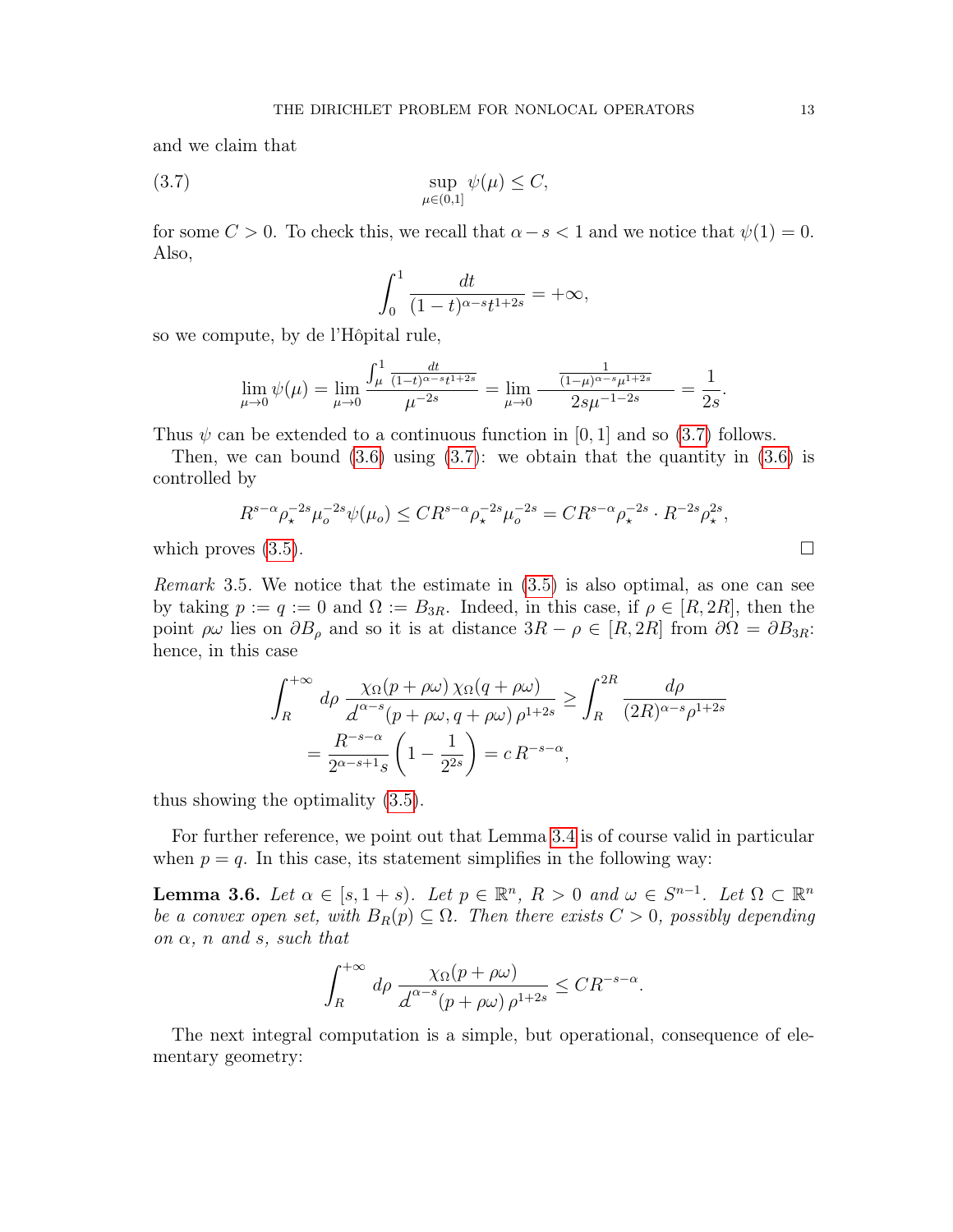<span id="page-13-1"></span>**Lemma 3.7.** Let  $R > 0$ ,  $p \in B_R$ , and  $\omega \in S^{n-1}$ . Let  $\Omega \subset \mathbb{R}^n$  be a convex open set, with  $B_{3R} \cap (\partial \Omega) \neq \emptyset$ . Then there exists  $C > 0$ , possibly depending on n and s, such that

$$
\int_{R}^{+\infty} d\rho \, \frac{d^{s}(p+\rho\omega)}{\rho^{1+2s}} \leq CR^{-s}.
$$

*Proof.* Let  $q_o \in B_{3R} \cap (\partial \Omega)$ . Then

$$
\mathcal{d}(p + \rho \omega) \le |p + \rho \omega - q_o| \le |p| + |q| + \rho \le C(R + \rho).
$$

Therefore, using the substitution  $\rho = Rt$ , we obtain

$$
\int_{R}^{+\infty} d\rho \, \frac{d^{s}(p+\rho\omega)}{\rho^{1+2s}} \le C \int_{R}^{+\infty} d\rho \, \frac{(R+\rho)^{s}}{\rho^{1+2s}} = CR^{-s} \int_{1}^{+\infty} dt \, \frac{(1+t)^{s}}{t^{1+2s}},
$$
\nIt is the desired result

that gives the desired result.

<span id="page-13-0"></span>4. INTEGRAL COMPUTATIONS FOR  $C^{1,1}$  DOMAINS AND BOUNDED MEASURES

In this section, we consider bounded domains with  $C^{1,1}$  boundary and bounded measures a and we obtain the corresponding results of Section [3](#page-8-0) in this framework. More precisely, we obtain the results analogous to Lemmata [3.1,](#page-9-4) [3.4,](#page-11-3) [3.6](#page-12-1) and [3.7,](#page-13-1) when the convexity assumption on the domain is replaced by a regularity assumption on the domain and the boundedness of the measure.

The counterpart of Lemma [3.1](#page-9-4) in the setting of this section is the following:

<span id="page-13-5"></span>**Lemma 4.1.** Let  $p \in \mathbb{R}^n$  and  $R > 2r > 0$ . Let  $\Omega \subset \mathbb{R}^n$  be a bounded domain with  $C^{1,1}$  boundary, with  $B_R(p) \subseteq \Omega$ . Then there exists  $C > 0$ , possibly depending on n, s and  $\Omega$ , such that

<span id="page-13-2"></span>(4.1) 
$$
\int_{\mathbb{R}^n \setminus B_R} \frac{\chi_{\Omega}(p+x) \chi_{[0,r]}(d(p+x))}{|x|^{n+2s}} dx \leq C r R^{-1-2s}.
$$

*Proof.* First, notice that, by possibly replacing  $\Omega$  with the translated domain  $\Omega - p$ , we may assume that  $p = 0$ .

Also, we can suppose that R is less then the diameter of  $\Omega$ , otherwise the condition  $B_R \subseteq \Omega$  cannot hold. Then, we perform the change of variables  $z = \frac{x}{B}$  $\frac{x}{R}$ , so that [\(4.1\)](#page-13-2) becomes

<span id="page-13-4"></span>(4.2) 
$$
\int_{\mathbb{R}^n \setminus B_1} \frac{\chi_{\Omega_R}(z) \,\chi_{[0,\bar{r}]}(\text{dist}(z,\partial \Omega_R))}{|z|^{n+2s}} \, dz \leq C\bar{r},
$$

where we denoted  $\Omega_R = \frac{1}{R}\Omega$  and  $\bar{r} = \frac{r}{R}$  $\frac{r}{R}$ . Notice that  $\Omega_R$  has a bounded  $C^{1,1}$ norm (uniformly in R), and in fact converges to a half-space as  $R \to 0^+$ . As a consequence, we can apply Proposition [A.3:](#page-47-0) we obtain that there exists  $\kappa_* > 0$  such that, if  $\bar{r} \in (0, \kappa_*]$  then

<span id="page-13-3"></span>(4.3) 
$$
\left| \left\{ x \in \Omega_R \cap (B_{2^{k+1}} \setminus B_{2^k}) \text{ s.t. } \text{dist}(x, \partial \Omega_R) \in [0, \bar{r}] \right\} \right|
$$

$$
\leq C\bar{r} \mathcal{H}^{n-1}((\partial \Omega_R) \cap (B_{2^{k+2}} \setminus B_{2^{k-1}}))
$$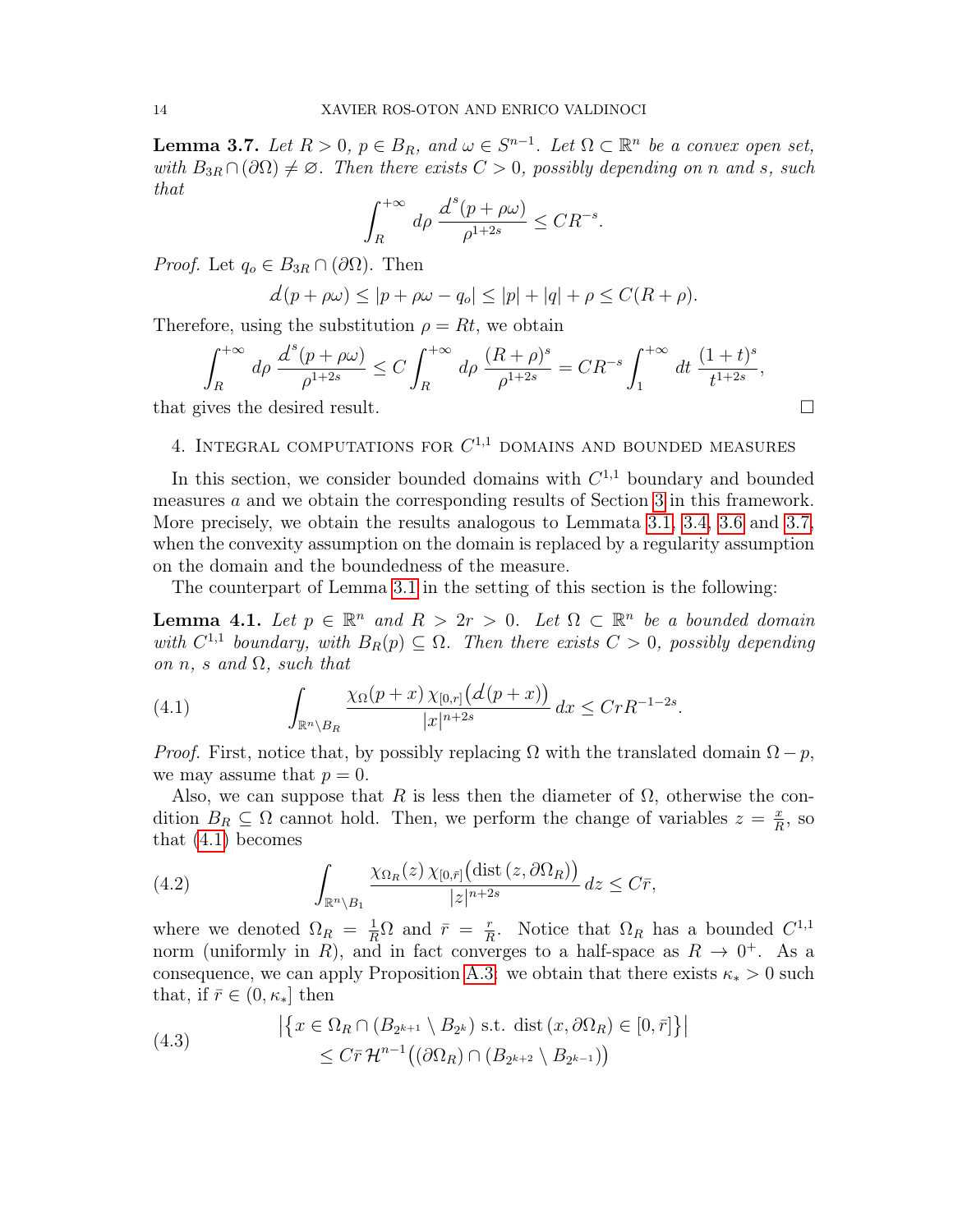for every  $k \in \mathbb{N}$ . Now we estimate the latter term by scaling back to the original domain and exploiting Lemma [A.4.](#page-49-0) We obtain

$$
\mathcal{H}^{n-1}((\partial \Omega_R) \cap (B_{2^{k+2}} \setminus B_{2^{k-1}}))
$$
  
= 
$$
\frac{1}{R^{n-1}} \mathcal{H}^{n-1}((\partial \Omega) \cap (B_{2^{k+2}R} \setminus B_{2^{k-1}R}))
$$
  

$$
\leq \frac{C(2^{k-1}R)^{n-1}}{R^{n-1}}.
$$

This and [\(4.3\)](#page-13-3) give that

$$
\left| \left\{ x \in \Omega_R \cap (B_{2^{k+1}} \setminus B_{2^k}) \text{ s.t. } \text{dist}(x, \partial \Omega_R) \in [0, \bar{r}]\right\} \right| \le C2^{k(n-1)}\bar{r}.
$$

As a consequence, if  $\bar{r} \in (0, \kappa_*],$ 

$$
\int_{B_{2^{k+1}} \setminus B_{2^k}} \frac{\chi_{\Omega_R}(z) \, \chi_{[0,\bar r]}(\text{dist}(z, \partial \Omega_R))}{|z|^{n+2s}} \, dz
$$
\n
$$
\leq \int_{B_{2^{k+1}} \setminus B_{2^k}} \frac{\chi_{\Omega_R}(z) \, \chi_{[0,\bar r]}(\text{dist}(z, \partial \Omega_R))}{2^{k(n+2s)}} \, dz
$$
\n
$$
\leq \frac{C\bar{r}}{2^{k(1+2s)}}.
$$

By summing over  $k$ , we obtain that

$$
\int_{\mathbb{R}^n \setminus B_1} \frac{\chi_{\Omega_R}(z) \chi_{[0,\bar{r}]}(\text{dist}(z, \partial \Omega_R))}{|z|^{n+2s}} dz
$$
\n
$$
\leq \sum_{k \geq 0} \int_{B_{2^{k+1}} \setminus B_{2^k}} \frac{\chi_{\Omega_R}(z) \chi_{[0,\bar{r}]}(\text{dist}(z, \partial \Omega_R))}{|z|^{n+2s}} dz
$$
\n
$$
\leq \sum_{k \geq 0} \frac{C\bar{r}}{2^{k(1+2s)}}
$$
\n
$$
\leq C\bar{r},
$$

up to renaming C. This gives [\(4.2\)](#page-13-4) when  $\bar{r} \leq \kappa_*$ , with a constant C that does not depend on  $s \in (0,1)$ .

If instead  $\bar{r} > \kappa_*$ , then

$$
\int_{\mathbb{R}^n \setminus B_1} \frac{\chi_{\Omega_R}(z) \, \chi_{[0,\overline{r}]} \big( \text{dist} \, (z, \partial \Omega_R) \big)}{|z|^{n+2s}} \, dz \le \int_{\mathbb{R}^n \setminus B_1} \frac{dz}{|z|^{n+2s}} \le C \le \frac{C\overline{r}}{\kappa_*}.
$$

This shows that [\(4.2\)](#page-13-4) also holds in this case, up to renaming constants, and this completes the proof of Lemma [4.1.](#page-13-5) Notice that the constant  $C$  can be bounded by  $C'/s$ , with  $C'$  independent of s.

Following is the variation of Lemma [3.6](#page-12-1) needed in the setting of this section: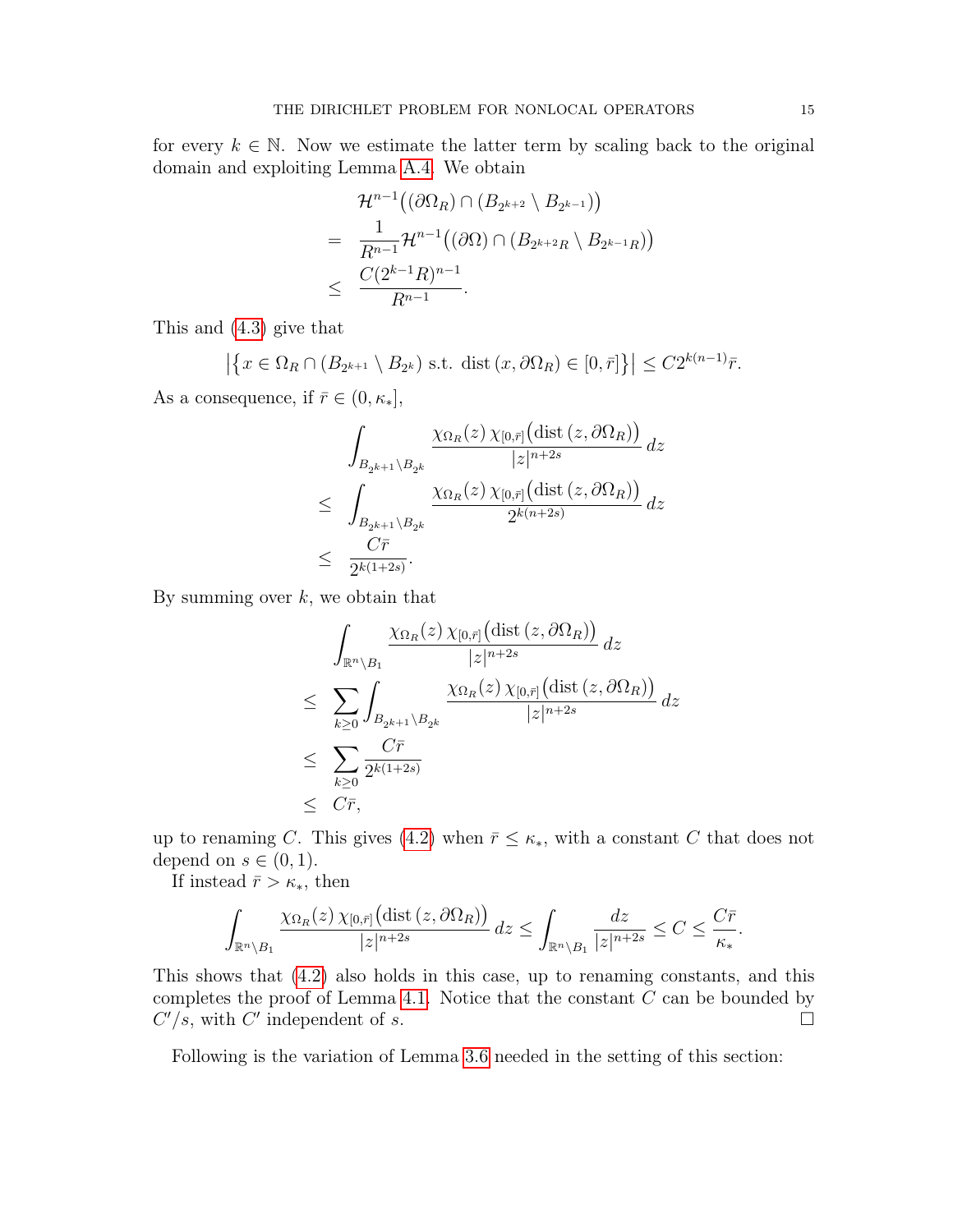<span id="page-15-2"></span>**Lemma 4.2.** Let  $\alpha \in [s, 1+s)$ ,  $p \in \mathbb{R}^n$  and  $R > 0$ . Let  $\Omega \subset \mathbb{R}^n$  be a bounded domain with  $C^{1,1}$  boundary, with  $B_R(p) \subseteq \Omega$ . Then there exists  $C > 0$ , possibly depending on  $\alpha$ , n, s and  $\Omega$ , such that

<span id="page-15-0"></span>(4.4) 
$$
\int_{\mathbb{R}^n \setminus B_R} \frac{\chi_{\Omega}(p+x)}{d^{\alpha-s}(p+x) |x|^{n+2s}} dx \leq CR^{-s-\alpha}.
$$

*Proof.* Up to a translation of the domain, we suppose that  $p = 0$ . In addition, we can suppose that R is less then the diameter of  $\Omega$ , otherwise the condition  $B_R \subseteq \Omega$ cannot hold. Hence we do the change of variables  $z = \frac{x}{R}$  $\frac{x}{R}$ , so that [\(4.4\)](#page-15-0) reduces to

<span id="page-15-1"></span>(4.5) 
$$
\int_{\mathbb{R}^n \setminus B_1} \frac{\chi_{\Omega_R}(z)}{\text{dist}^{\alpha-s}(z, \partial \Omega_R) |z|^{n+2s}} dz \leq C
$$

where we denoted  $\Omega_R = \frac{1}{R}\Omega$ . Since  $\Omega_R$  has a bounded  $C^{1,1}$  norm (uniformly in R, and indeed it converges to a half-space as  $R \to 0^+$ , we can apply Corollary [A.2](#page-45-0) and obtain that there exists  $\kappa_* > 0$  such that, for any  $t \in (0, \kappa_*]$ ,

$$
\mathcal{H}^{n-1}(\lbrace z \in \Omega_R \cap (B_{2^{k+1}} \setminus B_{2^k}) \text{ s.t. } \text{dist}(z, \partial \Omega_R) = t \rbrace)
$$
  
 
$$
\leq C \mathcal{H}^{n-1}((\partial \Omega_R) \cap (B_{2^{k+2}} \setminus B_{2^{k-1}}))
$$

for any  $k \in \mathbb{N}$ . Furthermore, by Lemma [A.4,](#page-49-0)

$$
\mathcal{H}^{n-1}((\partial \Omega_R) \cap (B_{2^{k+2}} \setminus B_{2^{k-1}})) \leq C(2^{k-1})^{n-1}.
$$

The latter two formulas give that

$$
\mathcal{H}^{n-1}(\{z \in \Omega_R \cap (B_{2^{k+1}} \setminus B_{2^k}) \text{ s.t. } \text{dist}(z, \partial \Omega_R) = t\}) \le C(2^{k-1})^{n-1}.
$$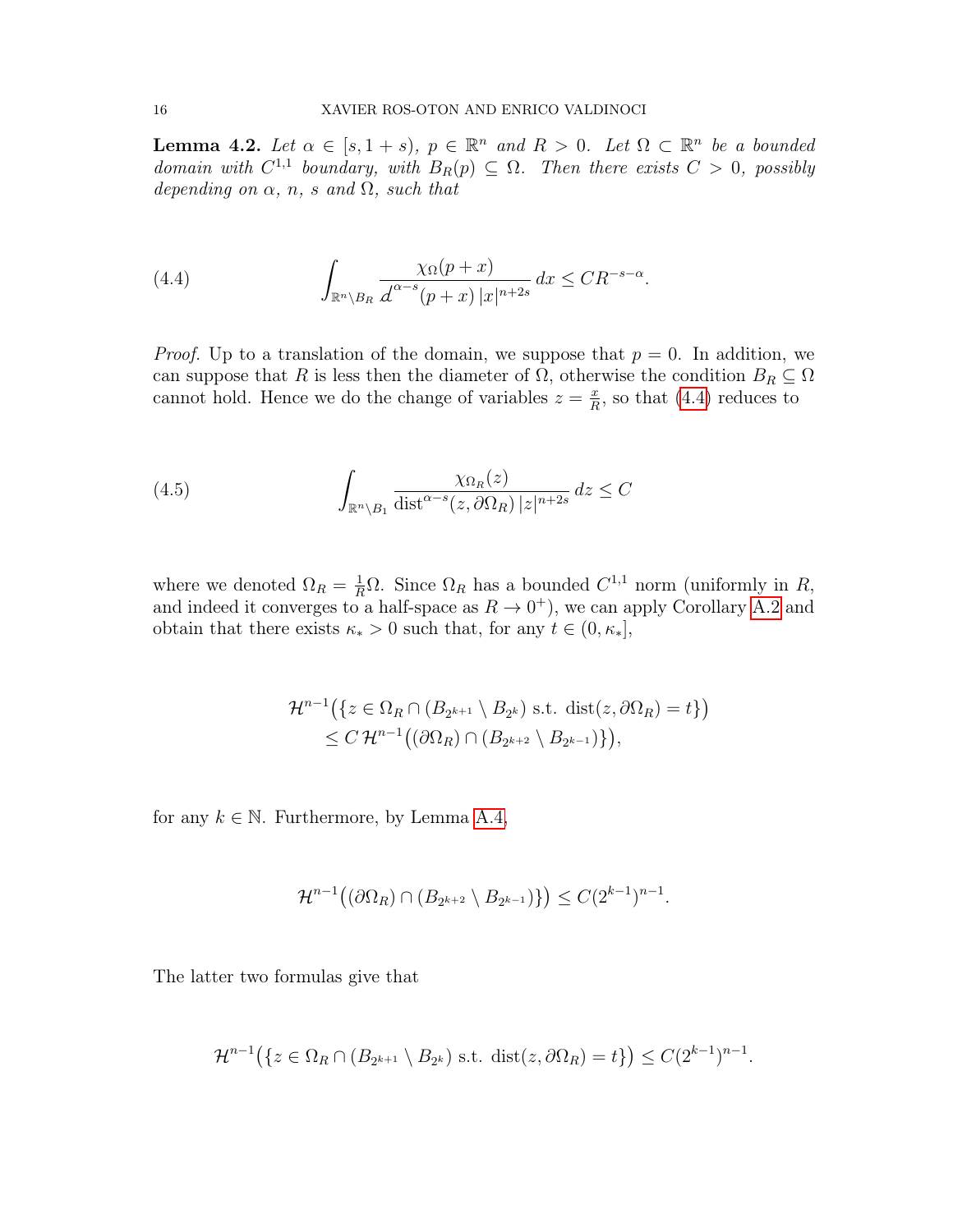Consequently, by Coarea Formula,

<span id="page-16-0"></span>
$$
\int_{\frac{R^{n}\setminus B_{1}}{\{dist\leq \kappa*\}}}\frac{\chi_{\Omega_{R}}(z)}{\text{dist}^{\alpha-s}(z,\partial\Omega_{R})|z|^{n+2s}}dz
$$
\n
$$
\leq \sum_{k\geq 0} \int_{\frac{B_{2k+1}\setminus B_{2k}}{\{dist\leq \kappa*\}}} \frac{\chi_{\Omega_{R}}(z)}{\text{dist}^{\alpha-s}(z,\partial\Omega_{R})|z|^{n+2s}}dz
$$
\n
$$
\leq \sum_{k\geq 0} \frac{1}{2^{k(n+2s)}} \int_{\frac{B_{2k+1}\setminus B_{2k}}{\{dist\leq \kappa*\}}} \frac{\chi_{\Omega_{R}}(z)|\nabla \text{dist}(z,\partial\Omega_{R})|}{\text{dist}^{\alpha-s}(z,\partial\Omega_{R})}dz
$$
\n
$$
\leq \sum_{k\geq 0} \frac{1}{2^{k(n+2s)}} \int_{0}^{\kappa*} dt \int_{\frac{B_{2k+1}\setminus B_{2k}}{\{dist(z,\partial\Omega_{R})=t\}}} d\mathcal{H}^{n-1}(z) \frac{1}{t^{\alpha-s}}
$$
\n
$$
\leq \sum_{k\geq 0} \int_{0}^{\kappa*} dt \frac{\mathcal{H}^{n-1}(\{z \in \Omega_{R} \cap (B_{2k+1} \setminus B_{2k}) \text{ s.t. } \text{dist}(z,\partial\Omega_{R})=t\})}{t^{\alpha-s} 2^{k(n+2s)}}
$$
\n
$$
\leq \sum_{k\geq 0} \int_{0}^{\kappa*} dt \frac{C(2^{k-1})^{n-1}}{t^{\alpha-s} 2^{k(n+2s)}}
$$
\n
$$
\leq \sum_{k\geq 0} \int_{0}^{\kappa*} dt \frac{C}{t^{\alpha-s} 2^{k(1+2s)}}
$$
\n
$$
\leq C,
$$

up to renaming constants. Additionally, we have that

$$
\int_{\mathbb{R}^n \setminus B_1 \atop \{\text{dist} \ge \kappa_*\}} \frac{\chi_{\Omega_R}(z)}{\text{dist}^{\alpha - s}(z, \partial \Omega_R) \, |z|^{n+2s}} \, dz \le \int_{\mathbb{R}^n \setminus B_1} \frac{\chi_{\Omega_R}(z)}{\kappa_*^{\alpha - s} \, |z|^{n+2s}} \, dz \le C.
$$

This and  $(4.6)$  complete the proof of  $(4.5)$  and thus of Lemma [4.2.](#page-15-2) The constant C can be bounded by  $C'/s$ , with  $C'$  independent of s.

Then, the result corresponding to Lemma [3.4](#page-11-3) goes as follows:

<span id="page-16-1"></span>**Lemma 4.3.** Let  $\alpha \in [s, 1+s)$ . Let  $p, q \in \mathbb{R}^n$  and  $R > 0$ . Let  $\Omega \subset \mathbb{R}^n$  be a bounded domain with  $C^{1,1}$  boundary, with  $B_R(p) \cup B_R(q) \subseteq \Omega$ . Then there exists  $C > 0$ , possibly depending on  $\alpha$ , n, s and  $\Omega$ , such that

$$
\int_{\mathbb{R}^n \setminus B_R} \frac{\chi_{\Omega}(p+x) \chi_{\Omega}(q+x)}{d^{\alpha-s}(p+x, q+x) |x|^{n+2s}} dx \leq CR^{-s-\alpha}.
$$

*Proof.* Notice that  $d(p+x, q+x)$  coincides with either  $d(p+x)$  or  $d(q+x)$ , therefore

$$
\frac{1}{d^{\alpha-s}(p+x,q+x)} \le \frac{1}{d^{\alpha-s}(p+x)} + \frac{1}{d^{\alpha-s}(q+x)}.
$$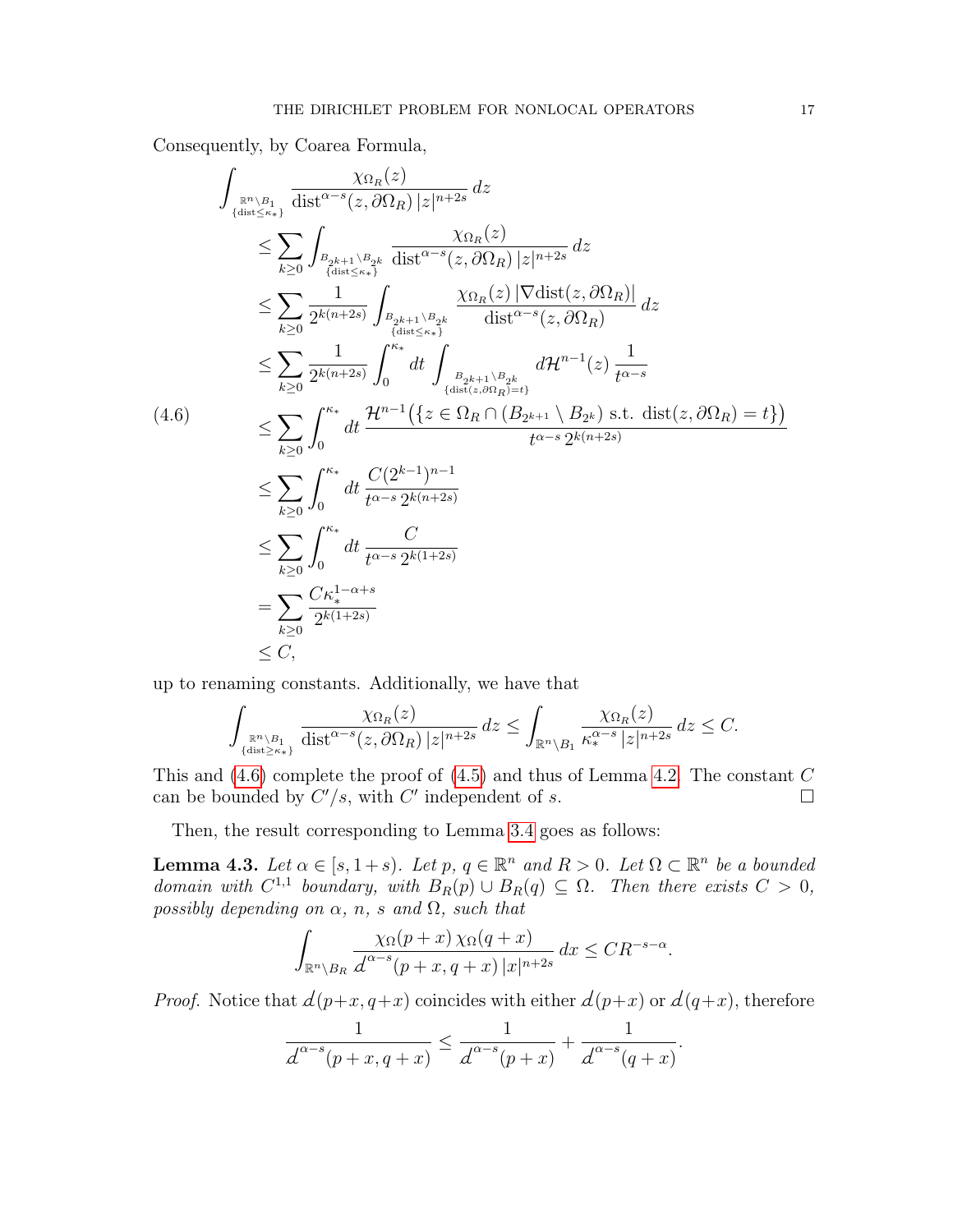Furthermore,  $\chi_{\Omega}(p+x)\chi_{\Omega}(q+x) \leq \chi_{\Omega}(p+x)$  and  $\chi_{\Omega}(p+x)\chi_{\Omega}(q+x) \leq \chi_{\Omega}(q+x)$ . As a consequence

$$
\frac{\chi_{\Omega}(p+x)\,\chi_{\Omega}(q+x)}{d^{\alpha-s}(p+x,q+x)\,|x|^{n+2s}} \le \frac{\chi_{\Omega}(p+x)}{d^{\alpha-s}(p+x)\,|x|^{n+2s}} + \frac{\chi_{\Omega}(q+x)}{d^{\alpha-s}(q+x)\,|x|^{n+2s}},
$$

and so Lemma [4.3](#page-16-1) follows from Lemma [4.2.](#page-15-2) In particular, the constant C can be bounded by  $C'/s$ , with C' independent of s.

Finally, here is the counterpart of Lemma [3.7:](#page-13-1)

<span id="page-17-2"></span>**Lemma 4.4.** Let  $R > 0$  and  $p \in B_R$ . Let  $\Omega \subset \mathbb{R}^n$  be a bounded domain with  $C^{1,1}$ boundary, with  $B_{3R} \cap (\partial \Omega) \neq \emptyset$ . Then there exists  $C > 0$ , possibly depending on n, s and  $\Omega$ , such that

$$
\int_{\mathbb{R}^n \setminus B_R} \frac{d^s(p+x)}{|x|^{n+2s}} dx \le C R^{-s}.
$$

*Proof.* Let  $q_o \in B_{3R} \cap (\partial \Omega)$ . Then

$$
\mathcal{d}(p+x) \le |p+x - q_o| \le |p| + |x| + |q_o| \le |x| + 4R,
$$

therefore

$$
\int_{\mathbb{R}^n \backslash B_R} \frac{d^s(p + x)}{|x|^{n+2s}} \, dx \le \int_{\mathbb{R}^n \backslash B_R} \frac{(|x|+4R)^s}{|x|^{n+2s}} \, dx = R^{-s} \int_{\mathbb{R}^n \backslash B_1} \frac{(|y|+4)^s}{|y|^{n+2s}} \, dy = CR^{-s}.
$$

Notice that the constant C can be bounded by  $C'/s$ , with C' independent of s.  $\square$ 

### <span id="page-17-5"></span>5. A localization argument

<span id="page-17-0"></span>In this section we introduce an appropriate cutoff function and we discuss its regularity properties. The goal of the cutoff procedure is, roughly speaking, to distinguish the behavior of the solutions inside the domain from the one at the boundary. For this we recall the notation in [\(2.1\)](#page-5-1) and we give the following result:

<span id="page-17-1"></span>**Lemma 5.1.** Let  $R > 0$ ,  $\Omega \subset \mathbb{R}^n$  and  $\alpha \in (0, 1 + s)$ . Assume that either [\(1.10\)](#page-3-2) or [\(1.11\)](#page-3-3) is satisfied and that

(5.1) 
$$
B_{2R} \subseteq \Omega \text{ and } B_{3R} \cap (\partial \Omega) \neq \varnothing.
$$

Let  $w \in C^{s}(\mathbb{R}^n)$ , with

$$
(5.2) \t\t w \equiv 0 \t\tin B_R
$$

(5.3) and 
$$
u \equiv 0
$$
 outside  $\Omega$ .

Then

(5.4) 
$$
||Lw||_{L^{\infty}(B_{R/2})} \leq C [w]_{C^{s}(\mathbb{R}^{n})} R^{-s}.
$$

In addition, if we assume also that

- <span id="page-17-4"></span><span id="page-17-3"></span>• either  $\alpha \in (0, s]$ ,
- or  $\alpha \in (s, 1+s)$  and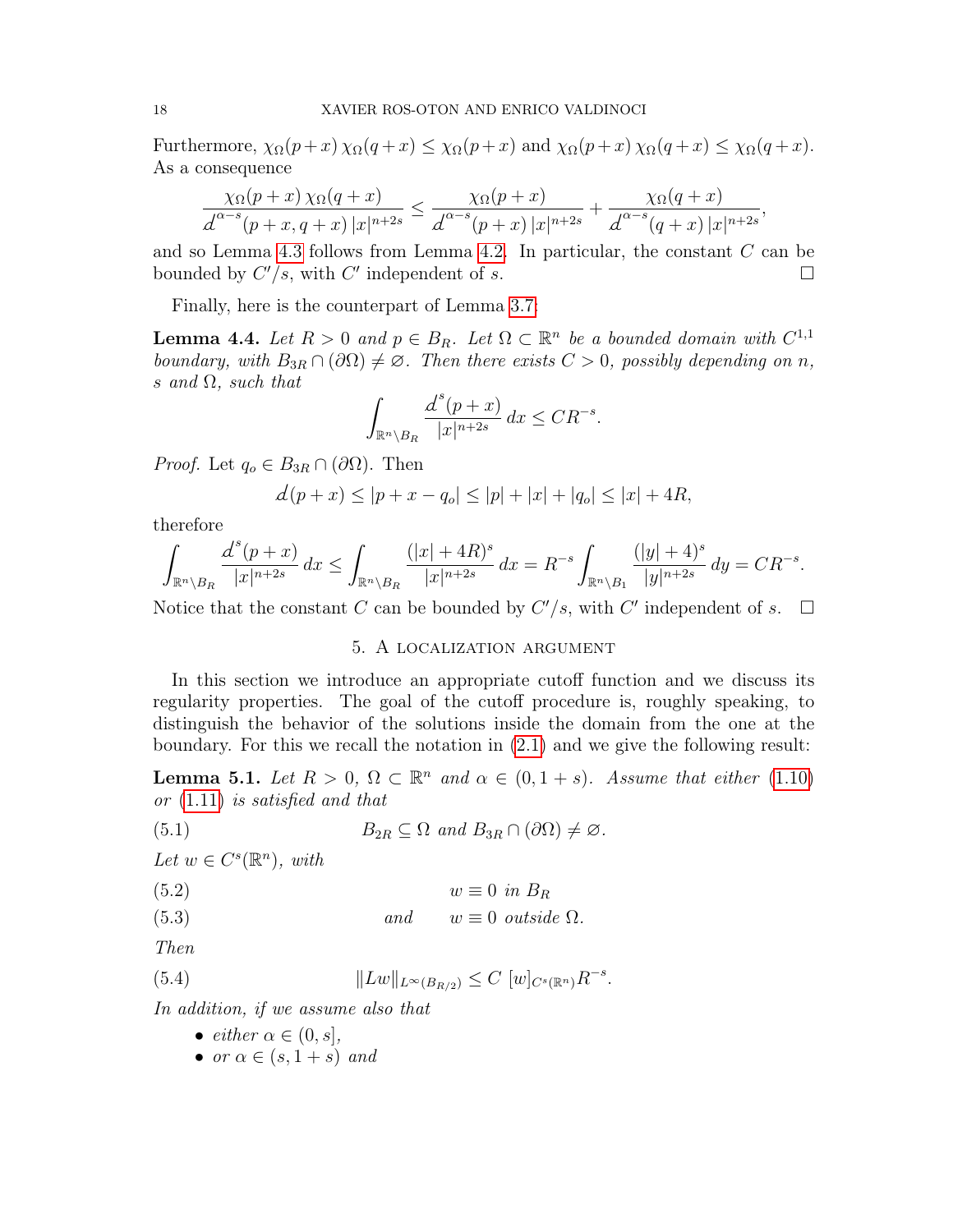<span id="page-18-2"></span>
$$
- \text{ for any } p, q \in \Omega \text{ with } |p - q| \le R \text{ we have that}
$$
\n
$$
(5.5)
$$
\n
$$
|w(p) - w(q)| \le \ell |p - q|^{\alpha} (d^{s-\alpha}(p, q) + R^{-\alpha} d^{s}(p, q)) \qquad \text{if } \alpha \in (s, 1],
$$
\n
$$
|\nabla w(p)| \le \ell (d^{s-1}(p) + R^{-1} d^{s}(p)) \qquad \text{and}
$$
\n
$$
|\nabla w(p) - \nabla w(q)| \le \ell |p - q|^{\alpha - 1} (d^{s-\alpha}(p, q) + R^{-\alpha} d^{s}(p, q)) \qquad \text{if } \alpha \in (1, 1 + s),
$$
\n
$$
\text{for some } \ell > 0,
$$

then

<span id="page-18-0"></span>(5.6) 
$$
R^{\alpha+s}[Lw]_{C^{\alpha}(B_{R/4})} \leq \begin{cases} C[w]_{C^s(\mathbb{R}^n)} & \text{if } \alpha \in (0,s], \\ C([w]_{C^s(\mathbb{R}^n)} + \ell) & \text{if } \alpha \in (s,1+s). \end{cases}
$$

Finally, if  $\alpha \in (1, 1+s)$ , we also have that

<span id="page-18-3"></span>(5.7) 
$$
R^{1+s} \|\nabla Lw\|_{L^{\infty}(B_{R/4})} \leq C\ell.
$$

Proof. For simplicity, we state and prove this result for convex open sets, i.e. when  $(1.10)$ is assumed. The proof under condition [\(1.11\)](#page-3-3) would be the same, except that one should use the results of Section [4](#page-13-0) instead of the ones of Section [3.](#page-8-0) More explicitly, for convex open sets, in the proof of this result we will quote Lemmata [3.1,](#page-9-4) [3.6,](#page-12-1) [3.7](#page-13-1) and [3.4:](#page-11-3) for bounded domains with  $C^{1,1}$  boundary one has instead to quote Lemmata [4.1,](#page-13-5) [4.2,](#page-15-2) [4.4](#page-17-2) and [4.3.](#page-16-1)

First of all, we prove [\(5.4\)](#page-17-3). Fix  $x \in B_{R/2}$ . Then  $w(x) = 0$  and  $w(x + \rho \omega) = 0$  for any  $\rho \in (-R/2, R/2)$ , thanks to [\(5.2\)](#page-17-4). Accordingly, for all  $\rho > 0$  we have

$$
|w(x + \rho \omega)| = |w(x + \rho \omega) - w(x)| \le [w]_{C^{s}(\mathbb{R}^n)} \rho^s
$$

therefore

$$
Lw(x) \le 2 [w]_{C^{s}(\mathbb{R}^n)} \int_{R/2}^{+\infty} d\rho \int_{S^{n-1}} da(\omega) \frac{1}{\rho^{1+s}} \le C [w]_{C^{s}(\mathbb{R}^n)} R^{-s},
$$

which proves  $(5.4)$ .

Now we prove [\(5.6\)](#page-18-0). For this, we first consider the case  $\alpha \in (0,1]$ , and we fix  $x_1$ and  $x_2$  in  $B_{R/4}$ . Notice that if  $y \in B_{R/2}$  then  $w(x_1 + y) = w(x_2 + y) = 0$ , thanks to [\(5.2\)](#page-17-4). In particular, we have  $w(x_1) = w(x_2) = 0$ . As a consequence of these observations,

$$
Lw(x_i) = -\int_{R/2}^{+\infty} d\rho \int_{S^{n-1}} da(\omega) \frac{w(x_i + \rho \omega) + w(x_i - \rho \omega)}{\rho^{1+2s}}
$$
  
=  $-2 \int_{R/2}^{+\infty} d\rho \int_{S^{n-1}} da(\omega) \frac{w(x_i + \rho \omega)}{\rho^{1+2s}},$ 

for  $i \in \{1,2\}$  (and possibly replacing  $da(\omega)$  with  $da(\omega) + da(-\omega)$ ). Therefore

<span id="page-18-1"></span>
$$
(5.8) \quad |Lw(x_1) - Lw(x_2)| \le 2 \int_{R/2}^{+\infty} d\rho \int_{S^{n-1}} da(\omega) \frac{|w(x_1 + \rho\omega) - w(x_2 + \rho\omega)|}{\rho^{1+2s}}.
$$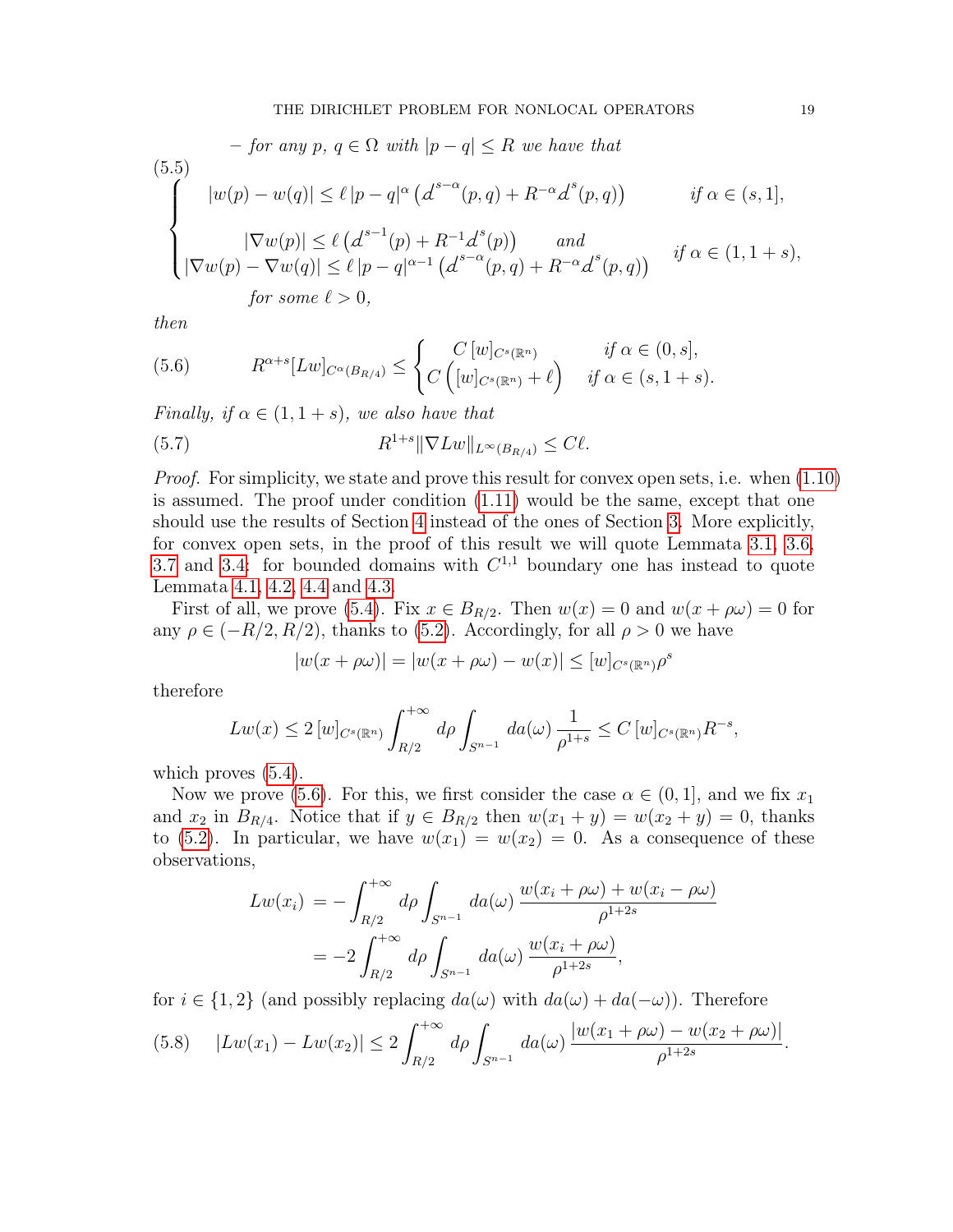So, we distinguish two cases. If  $\alpha \in (0, s]$ , then we obtain from [\(5.8\)](#page-18-1) that

$$
|Lw(x_1) - Lw(x_2)| \le 2[w]_{C^s(\mathbb{R}^n)} |x_1 - x_2|^s \int_{R/2}^{+\infty} d\rho \int_{S^{n-1}} da(\omega) \frac{1}{\rho^{1+2s}}
$$
  
 
$$
\le C[w]_{C^s(\mathbb{R}^n)} |x_1 - x_2|^s R^{-2s}.
$$

Therefore

<span id="page-19-1"></span>
$$
\frac{|Lw(x_1) - Lw(x_2)|}{|x_1 - x_2|^{\alpha}} \le C[w]_{C^{s}(\mathbb{R}^n)} |x_1 - x_2|^{s-\alpha} R^{-2s}.
$$

So, if  $\alpha \in (0, s]$ , the result in [\(5.6\)](#page-18-0) follows by noticing that  $|x_1-x_2| \le |x_1|+|x_2| \le R$ .

Now suppose that  $\alpha \in (s, 1]$ . We define  $d_{\star}(\rho) = d(x_1 + \rho \omega) + d(x_2 + \rho \omega)$  and we write [\(5.8\)](#page-18-1) as

(5.9) 
$$
|Lw(x_1) - Lw(x_2)| \le I_1 + I_2,
$$

where  $r = |x_1 - x_2|$ ,

$$
I_1 = 2 \int_{R/2}^{+\infty} d\rho \int_{S^{n-1}} da(\omega) \chi_{[0,6r]}(d_*(\rho)) \frac{|w(x_1 + \rho \omega) - w(x_2 + \rho \omega)|}{\rho^{1+2s}}
$$
  
and 
$$
I_2 = 2 \int_{R/2}^{+\infty} d\rho \int_{S^{n-1}} da(\omega) \chi_{(6r, +\infty)}(d_*(\rho)) \frac{|w(x_1 + \rho \omega) - w(x_2 + \rho \omega)|}{\rho^{1+2s}}.
$$

Now we estimate  $I_1$ . For this, we fix  $\rho \geq 0$  such that  $d_{\star}(\rho) \in [0, 6r]$ . Thus, for any  $i \in \{1, 2\}$ , we have that  $d(x_i + \rho \omega) \leq d_{\star}(\rho) \leq 6r$ , thus, by [\(5.3\)](#page-17-4),

$$
|w(x_i + \rho \omega)| = |w(x_i + \rho \omega)| \chi_{\Omega}(x_i + \rho \omega)
$$
  
\n
$$
\leq [w]_{C^s(\mathbb{R}^n)} \Delta^s(x_i + \rho \omega) \chi_{\Omega}(x_i + \rho \omega)
$$
  
\n
$$
\leq C [w]_{C^s(\mathbb{R}^n)} r^s \chi_{\Omega}(x_i + \rho \omega).
$$

As a consequence (5.10)

<span id="page-19-2"></span>
$$
I_1 \leq C \left[ w \right]_{C^s(\mathbb{R}^n)} r^s \sum_{i=1}^2 \int_{R/2}^{+\infty} d\rho \int_{S^{n-1}} da(\omega) \frac{\chi_{\Omega}(x_i + \rho \omega) \chi_{[0,6r]}(d(x_i + \rho \omega))}{\rho^{1+2s}}.
$$

This and Lemma [3.1](#page-9-4) give that

(5.11) 
$$
I_1 \leq C \, [w]_{C^s(\mathbb{R}^n)} r^{1+s} R^{-1-2s},
$$

for some  $C > 0$ .

Now we estimate  $I_2$ . For this we let  $d_{\star}(\rho) > 6r$  and we will show that

<span id="page-19-0"></span>(5.12) 
$$
\begin{aligned} |w(x_1 + \rho \omega) - w(x_2 + \rho \omega)| \\ &\leq C r^{\alpha} \ell \big( d^{s-\alpha} (x_1 + \rho \omega) + R^{-\alpha} d^s (x_1 + \rho \omega) \big) \end{aligned}
$$

To prove this, we observe that

$$
d(x_1 + \rho \omega) \le d(x_2 + \rho \omega) + |x_1 - x_2| = d(x_2 + \rho \omega) + r.
$$

.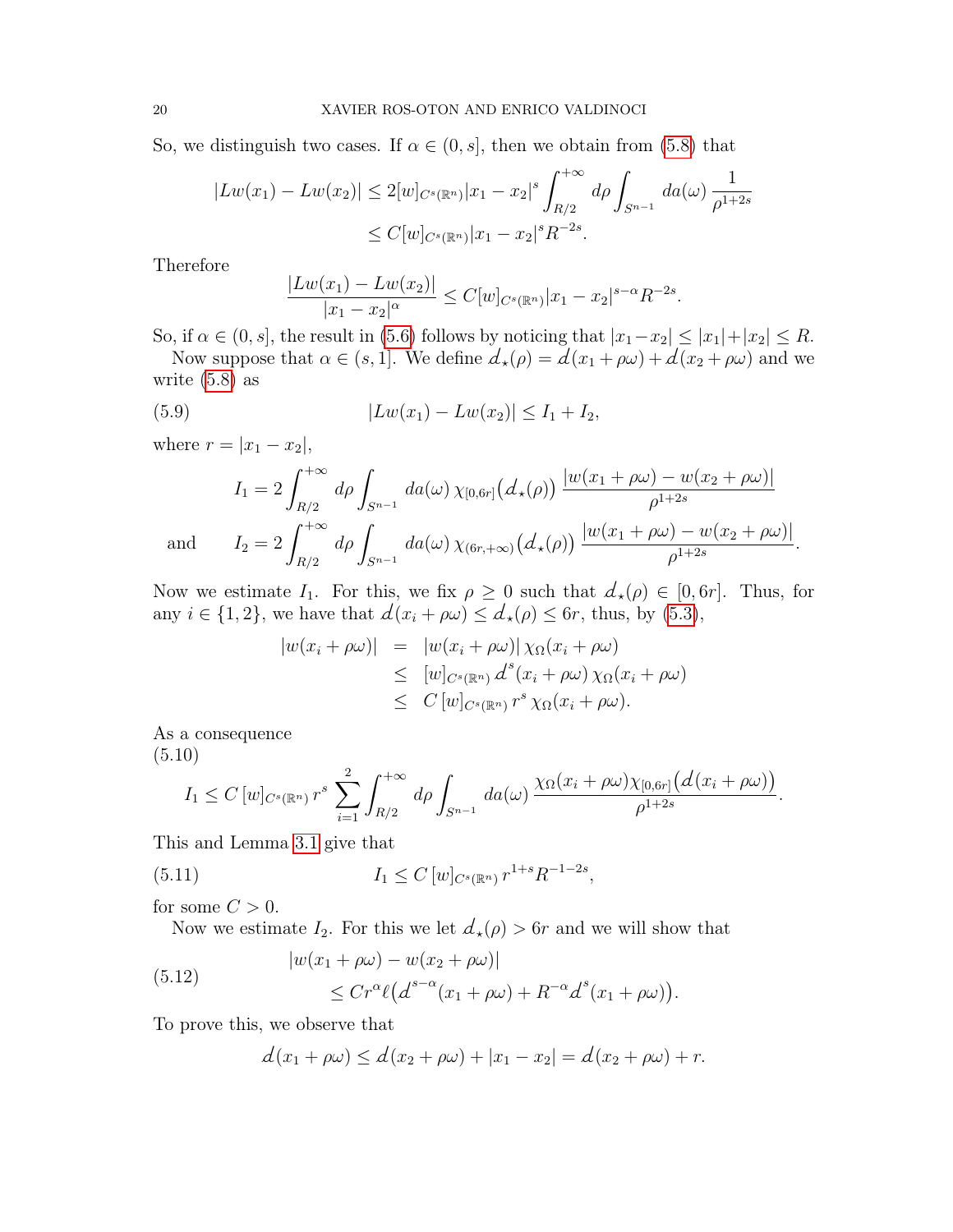Therefore

$$
d_{\star}(\rho) = d(x_1 + \rho\omega) + d(x_2 + \rho\omega) \le 2d(x_2 + \rho\omega) + r.
$$

Thus, if  $d_{\star}(\rho) > 6r$  we have that

$$
\frac{5}{12}d(x_1+\rho\omega)\leq \frac{5}{12}d_{\star}(\rho)<\frac{d_{\star}(\rho)-r}{2}\leq d(x_2+\rho\omega).
$$

In particular

$$
d(x_1 + \rho \omega, x_2 + \rho \omega) = \min\{d(x_1 + \rho \omega), d(x_2 + \rho \omega)\} \ge \frac{5}{12}d(x_1 + \rho \omega).
$$

Also, of course  $d(x_1 + \rho\omega, x_2 + \rho\omega) \leq d(x_1 + \rho\omega)$ . As a consequence of these observations, we can exploit [\(5.5\)](#page-18-2) with  $p = x_1 + \rho \omega$  and  $q = x_2 + \rho \omega$ , and we obtain

$$
|w(x_1+\rho\omega)-w(x_2+\rho\omega)| \leq \ell |x_1-x_2|^{\alpha} \left( \left(\frac{5}{12}d(x_1+\rho\omega)\right)^{s-\alpha} + R^{-\alpha}d^s(x_1+\rho\omega)\right),
$$

which implies  $(5.12)$ .

Having completed the proof of [\(5.12\)](#page-19-0), we can use such formula to obtain that

$$
I_2 \leq C \ell r^{\alpha} \int_{R/2}^{+\infty} d\rho \int_{S^{n-1}} da(\omega) \chi_{(r,+\infty)}(d(x_1+\rho\omega)) \frac{d^{s-\alpha}(x_1+\rho\omega)}{\rho^{1+2s}} + C \ell r^{\alpha} R^{-\alpha} \int_{R/2}^{+\infty} d\rho \int_{S^{n-1}} da(\omega) \chi_{(r,+\infty)}(d(x_1+\rho\omega)) \frac{d^{s}(x_1+\rho\omega)}{\rho^{1+2s}}.
$$

So we use Lemma [3.6](#page-12-1) (resp., Lemma [3.7\)](#page-13-1) to bound the first (resp., the second) of the two integrals above: we obtain

$$
(5.13)\t\t I_2 \leq C \ell r^{\alpha} R^{-s-\alpha}.
$$

This,  $(5.9)$  and  $(5.11)$  give that

<span id="page-20-0"></span>
$$
|Lw(x_1) - Lw(x_2)| \le Cr^{\alpha}([w]_{C^s(\mathbb{R}^n)} r^{1+s-\alpha} R^{-1-2s} + \ell R^{-s-\alpha}).
$$

So, since  $1 + s - \alpha > 0$ , we have that  $r^{1+s-\alpha} \leq R^{1+s-\alpha}$  and so

$$
|Lw(x_1) - Lw(x_2)| \le C|x_1 - x_2|^{\alpha} (w|_{C^s(\mathbb{R}^n)} R^{-s-\alpha} + \ell R^{-s-\alpha}),
$$

which establishes [\(5.6\)](#page-18-0) when  $\alpha \in (s, 1]$ .

It remains now to consider the case in which  $\alpha \in (1, 1+s)$ . For this scope, we modify the argument above by looking at  $L\partial_j w(x_1) - L\partial_j w(x_2)$ , for a fixed  $j \in$  $\{1, \dots, n\}$ . In this case, formula [\(5.8\)](#page-18-1) becomes

$$
|L\partial_j w(x_1) - L\partial_j w(x_2)| \le 2 \int_{R/2}^{+\infty} d\rho \int_{S^{n-1}} da(\omega) \frac{|\partial_j w(x_1 + \rho \omega) - \partial_j w(x_2 + \rho \omega)|}{\rho^{1+2s}}
$$
  
  $\le J_1 + J_2,$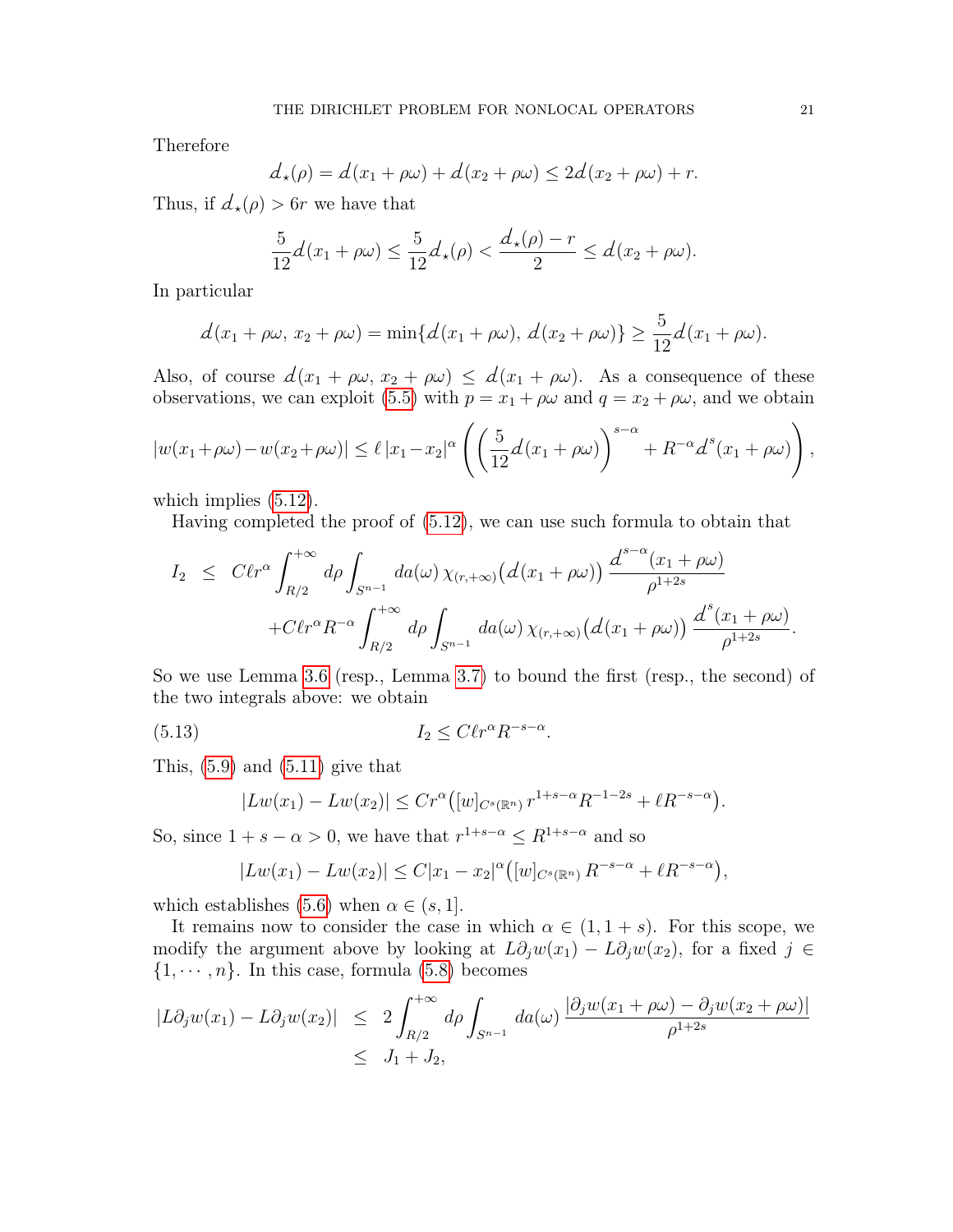where  $r = |x_1 - x_2|$ ,

$$
J_1 = 2 \int_{R/2}^{+\infty} d\rho \int_{S^{n-1}} da(\omega) \chi_{[0,6r]}(d_*(\rho)) \frac{|\partial_j w(x_1 + \rho \omega) - \partial_j w(x_2 + \rho \omega)|}{\rho^{1+2s}}
$$
  
and 
$$
J_2 = 2 \int_{R/2}^{+\infty} d\rho \int_{S^{n-1}} da(\omega) \chi_{(6r, +\infty)}(d_*(\rho)) \frac{|\partial_j w(x_1 + \rho \omega) - \partial_j w(x_2 + \rho \omega)|}{\rho^{1+2s}}.
$$

First we estimate  $J_1$ . We fix  $\rho \geq 0$  such that  $d_{\star}(\rho) \in [0, 6r]$  and, for any  $i \in \{1, 2\}$ , we obtain that  $d(x_i + \rho \omega) \leq d_{\star}(\rho) \leq 6r$ . Hence, when both  $x_1 + \rho \omega$  and  $x_2 + \rho \omega$ belong to  $\Omega$  we deduce from [\(5.5\)](#page-18-2) that

$$
\begin{aligned} |\partial_i w(x_1 + \rho \omega) - \partial_i w(x_2 + \rho \omega)| \\ &\leq \ell |x_1 - x_2|^{\alpha - 1} \left( d^{s - \alpha}(x_1 + \rho \omega, x_2 + \rho \omega) + R^{-\alpha} d^s(x_1 + \rho \omega, x_2 + \rho \omega) \right) \\ &\leq C \ell r^{\alpha - 1} d^{s - \alpha}(x_1 + \rho \omega, x_2 + \rho \omega). \end{aligned}
$$

This estimate and Lemma [3.4](#page-11-3) imply that

<span id="page-21-1"></span>
$$
(5.14)
$$
\n
$$
\int_{R/2}^{+\infty} d\rho \int_{S^{n-1}} da(\omega) \chi_{[0,6r]}(d_{\star}(\rho)) \frac{\chi_{\Omega}(x_1 + \rho \omega) \chi_{\Omega}(x_2 + \rho \omega) |\partial_j w(x_1 + \rho \omega) - \partial_j w(x_2 + \rho \omega)|}{\rho^{1+2s}}
$$
\n
$$
\leq C \ell r^{\alpha - 1} R^{-s - \alpha}.
$$

If instead  $x_1 + \rho \omega \in \Omega$  and  $x_2 + \rho \omega \notin \Omega$ , up to a set of measure zero we have that  $\partial_j w(x_2 + \rho \omega) = 0$  and so, by [\(5.5\)](#page-18-2),

<span id="page-21-0"></span>(5.15) 
$$
|\partial_i w(x_1 + \rho \omega) - \partial_i w(x_2 + \rho \omega)| = |\partial_i w(x_1 + \rho \omega)|
$$

$$
\leq \ell \left( d^{s-1}(x_1 + \rho \omega) + R^{-1} d^s(x_1 + \rho \omega) \right) \leq C \ell d^{s-1}(x_1 + \rho \omega)
$$

$$
\leq C \ell r^{\alpha - 1} d^{s - \alpha}(x_1 + \rho \omega)
$$

Notice that in the last two steps we have used the fact that  $d(x_1 + \rho \omega) \leq d_{\star}(\rho) \leq$  $6r \leq 6R$  (together with  $\alpha \geq 1$ ). Formula [\(5.15\)](#page-21-0) and Lemma [3.6](#page-12-1) imply that

<span id="page-21-2"></span>
$$
(5.16)
$$
\n
$$
\int_{R/2}^{+\infty} d\rho \int_{S^{n-1}} da(\omega) \chi_{[0,6r]}(d_{\star}(\rho)) \frac{\chi_{\Omega}(x_1 + \rho \omega) \chi_{\mathbb{R}^n \setminus \Omega}(x_2 + \rho \omega) |\partial_j w(x_1 + \rho \omega) - \partial_j w(x_2 + \rho \omega)|}{\rho^{1+2s}}
$$
\n
$$
\leq C \ell r^{\alpha - 1} R^{-s - \alpha}.
$$

A similar estimate also holds by exchanging  $x_1$  and  $x_2$ . Then, since also  $|\partial_i w(x_1 +$  $[\rho\omega] - \partial_i w(x_2 + \rho\omega)] = 0$  if both  $x_1 + \rho\omega$  and  $x_2 + \rho\omega$  lie outside  $\Omega$ , up to sets of null measure, we obtain from  $(5.14)$  and  $(5.16)$  that

$$
J_1 \le C\ell r^{\alpha - 1} R^{-s - \alpha}.
$$

Now we also bound  $J_2$  by  $C\ell r^{\alpha-1}R^{-s-\alpha}$ . This can be obtained by repeating the argument from [\(5.12\)](#page-19-0) to [\(5.13\)](#page-20-0), replacing w by  $\partial_i w$  (and  $|x_1 - x_2|^{\alpha}$  by  $|x_1 - x_2|^{\alpha-1}$ ).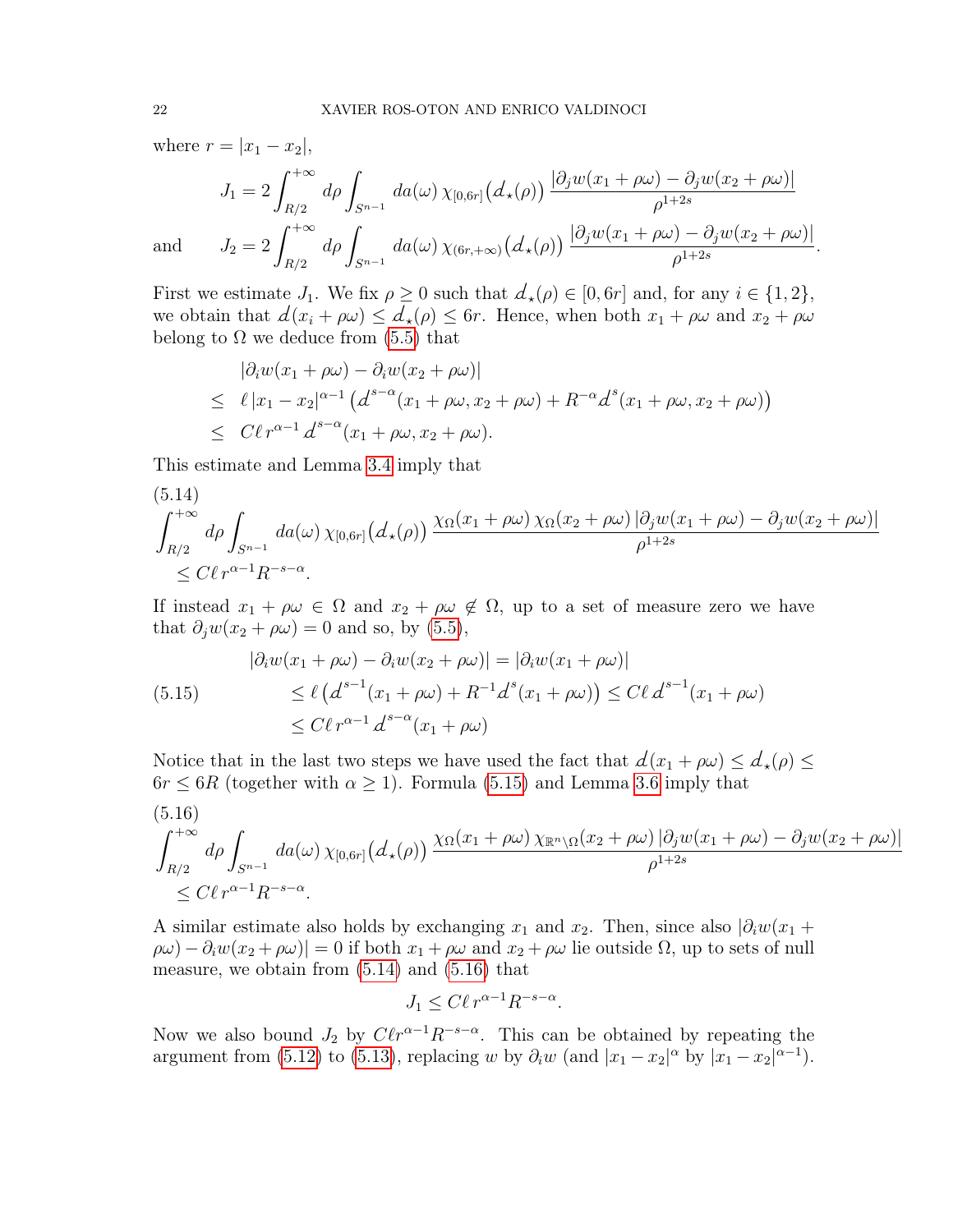The estimates obtained on  $J_1$  and  $J_2$  prove that

<span id="page-22-2"></span><span id="page-22-1"></span>
$$
|L\partial_j w(x_1) - L\partial_j w(x_2)| \le C\ell r^{\alpha - 1} R^{-s - \alpha},
$$

up to renaming  $C$ , and so

(5.17) 
$$
R^{\alpha+s}[L\partial_j w]_{C^{\alpha-1}(B_{R/4})} \leq C\ell.
$$

Now we observe that

(5.18) 
$$
L\partial_j w = \partial_j L w.
$$

This can be proved by using [\(5.5\)](#page-18-2) to obtain that, for any  $x \in \Omega$  and  $h \in \mathbb{R}$  sufficiently small,

$$
\begin{aligned}\n&\left|\frac{w(x+\rho\omega+he_i)-w(x+\rho\omega)}{h}-\partial_i w(x+\rho\omega)\right| \\
&= \left|\int_0^1 \partial_i w(x+\rho\omega+hte_i)-\partial_i w(x+\rho\omega)\,dt\right| \\
&\leq \int_0^1 dt \, (|h|^{\alpha-1}\left(d^{s-\alpha}(x+\rho\omega+hte_i,x+\rho\omega)+R^{-\alpha}d^s(x+\rho\omega+hte_i,x+\rho\omega)\right),\n\end{aligned}
$$

and then integrating and using the same argument as above.

From [\(5.17\)](#page-22-1) and [\(5.18\)](#page-22-2), one completes the proof of [\(5.6\)](#page-18-0) when  $\alpha \in (1, 1 + s)$ .

It only remains to prove [\(5.7\)](#page-18-3). For this, we take  $\alpha \in (1, 1+s)$  and  $x \in B_{R/4}$ . We remark that  $d(x) \in [R, 4R]$  and  $w(x + \rho\omega)$  vanishes when  $\rho \in (0, R/2)$  (thus so does  $\partial_i w$ , for any  $j \in \{1, \dots, n\}$ , hence, recalling first [\(5.18\)](#page-22-2) and then [\(5.5\)](#page-18-2), we have

$$
\begin{aligned}\n|\partial_j L w(x)| &= |L \partial_j w(x)| \\
&\leq 2 \int_{\{|\rho| > R/2\}} d\rho \int_{S^{n-1}} da(\omega) \frac{|\partial_j w(x + \rho \omega)|}{\rho^{1+2s}} \\
&\leq C \ell \int_{\{|\rho| > R/2\}} d\rho \int_{S^{n-1}} da(\omega) \frac{\chi_{\Omega}(x + \rho \omega) \left(d^{s-1}(x + \rho \omega) + R^{-1}d^s(x + \rho \omega)\right)}{\rho^{1+2s}}.\n\end{aligned}
$$

The term with  $\chi_{\Omega}(x + \rho \omega) d^{s-1}(x + \rho \omega)$  at the numerator can be estimated with  $C\ell R^{s-1}$  by means of Lemma [3.6](#page-12-1) (used here with  $\alpha = 1$ ). The term with  $d^{s}(x + \rho \omega)$ at the numerator can also be bounded in this way, using Lemma [3.7.](#page-13-1) From these considerations we obtain that  $|\partial_j L w(x)| \leq C \ell R^{-s-1}$ , which establishes [\(5.7\)](#page-18-3).  $\Box$ 

# 6. ITERATIVE  $C^{\alpha+2s}$ -REGULARITY

<span id="page-22-0"></span>The cornerstone of our regularity theory is the following Theorem [6.1.](#page-23-0) Namely, we show that if the solution lies in some Hölder space, than it indeed lies in a better Hölder space (with estimates).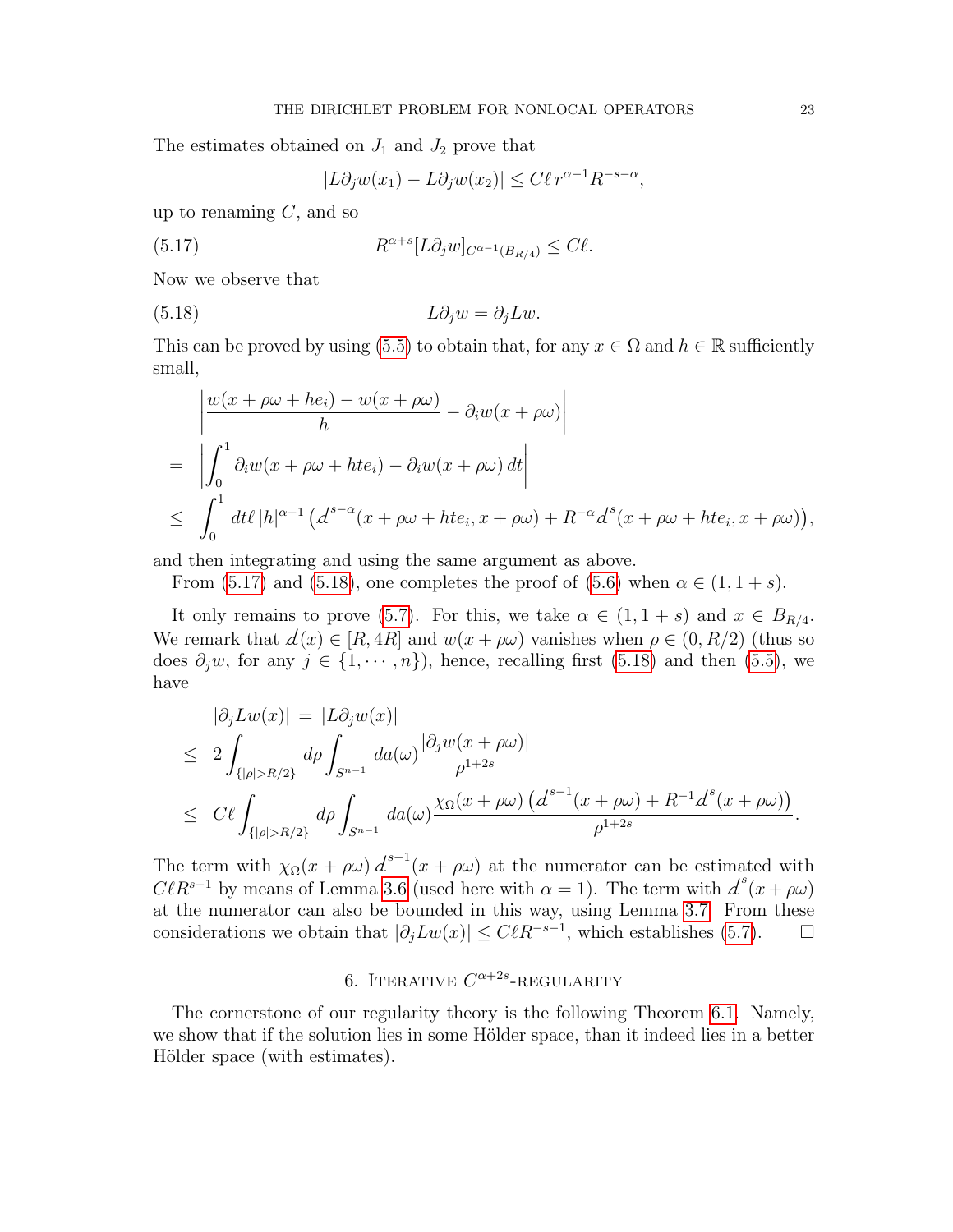<span id="page-23-0"></span>**Theorem 6.1.** Let  $\alpha \in (0, 1 + s)$ . Let  $\Omega \subset \mathbb{R}^n$  and assume that either [\(1.10\)](#page-3-2) or [\(1.11\)](#page-3-3) is satisfied.

<span id="page-23-2"></span>Let  $u \in C^{s}(\mathbb{R}^{n}) \cap C_{\text{loc}}^{\alpha}(\Omega)$  be a solution to  $(1.7)$ , with  $g \in C_{\text{loc}}^{\alpha}(\Omega)$ . If  $\alpha \in (s, 1+s)$  assume in addition that

(6.1) 
$$
||u||_{\alpha;\Omega}^{(-s)} < +\infty.
$$

Then  $u \in C^{\alpha+2s}_{\text{loc}}(\Omega)$  and

<span id="page-23-1"></span>(6.2) 
$$
||u||_{\alpha+2s;\Omega}^{(-s)} \leq C (||g||_{\alpha;\Omega}^{(s)} + ||u||_{C^{s}(\mathbb{R}^n)} + \chi_{(s,1+s)}(\alpha) ||u||_{\alpha;\Omega}^{(-s)})
$$

whenever  $\alpha + 2s$  is not an integer.

*Proof.* First, notice that [\(6.2\)](#page-23-1) implies that  $u \in C_{\text{loc}}^{\alpha+2s}(\Omega)$ . To prove (6.2), we fix  $p, q \in$  $\Omega$ ,  $p \neq q$ , and we aim to show that

<span id="page-23-6"></span>
$$
(6.3) \sum_{j=0}^{k_s} \left( d^{j-s}(p) |D^j u(p)| + d^{j-s}(q) |D^j u(q)| \right) + d^{\alpha+s}(p,q) \frac{|D^{k_s} u(p) - D^{k_s} u(q)|}{|p - q|^{\alpha'_s}}
$$
  
 
$$
\leq C \left( \|g\|_{\alpha;\Omega}^{(s)} + \|u\|_{C^s(\mathbb{R}^n)} + \chi_{(s,1+s)}(\alpha) \|u\|_{\alpha;\Omega}^{(-s)} \right),
$$

where  $k_s \in \mathbb{N}$  and  $\alpha_s' \in (0,1]$  are such that  $\alpha + 2s = k_s + \alpha_s'$ . To prove this, we distinguish two cases: either  $|p - q| < d(p, q)/30$  or  $|p - q| \ge d(p, q)/30$ .

We start with the case  $|p-q| < d(p, q)/30$ . Without loss of generality, by possibly exchanging  $p$  and  $q$ , we suppose that

$$
(6.4) \t d(p) \le d(q)
$$

and we set

$$
(6.5) \t\t R = \frac{d(p)}{3}.
$$

Notice that there exists  $p_{\star} \in (\partial \Omega) \cap (\partial B_{3R}(p))$  and

<span id="page-23-5"></span><span id="page-23-4"></span><span id="page-23-3"></span>
$$
|p - q| < \frac{d(p, q)}{30} = \frac{d(p)}{30} = \frac{R}{10}.
$$

Up to a translation, we also suppose that  $p = 0$ , hence

$$
(6.6) \t\t q \in B_{R/10}(p) = B_{R/10},
$$

(6.7) 
$$
q \subseteq B_{R/10}(p) \qquad B_{R/10}(6.7)
$$

$$
\Omega \supseteq B_{3R}(p) = B_{3R}
$$

(6.8) and 
$$
p_{\star} \in (\partial \Omega) \cap (\partial B_{3R}),
$$

hence formula [\(5.1\)](#page-17-5) holds true with this setting. We let  $\eta_* \in C^{\infty}(\mathbb{R}^n, [0,1])$  such that  $\eta_{\star} \equiv 1$  in  $B_1$  and  $\eta_{\star} \equiv 0$  outside  $B_{3/2}$ . Let us also define  $\eta(x) = \eta_{\star}(x/R)$ .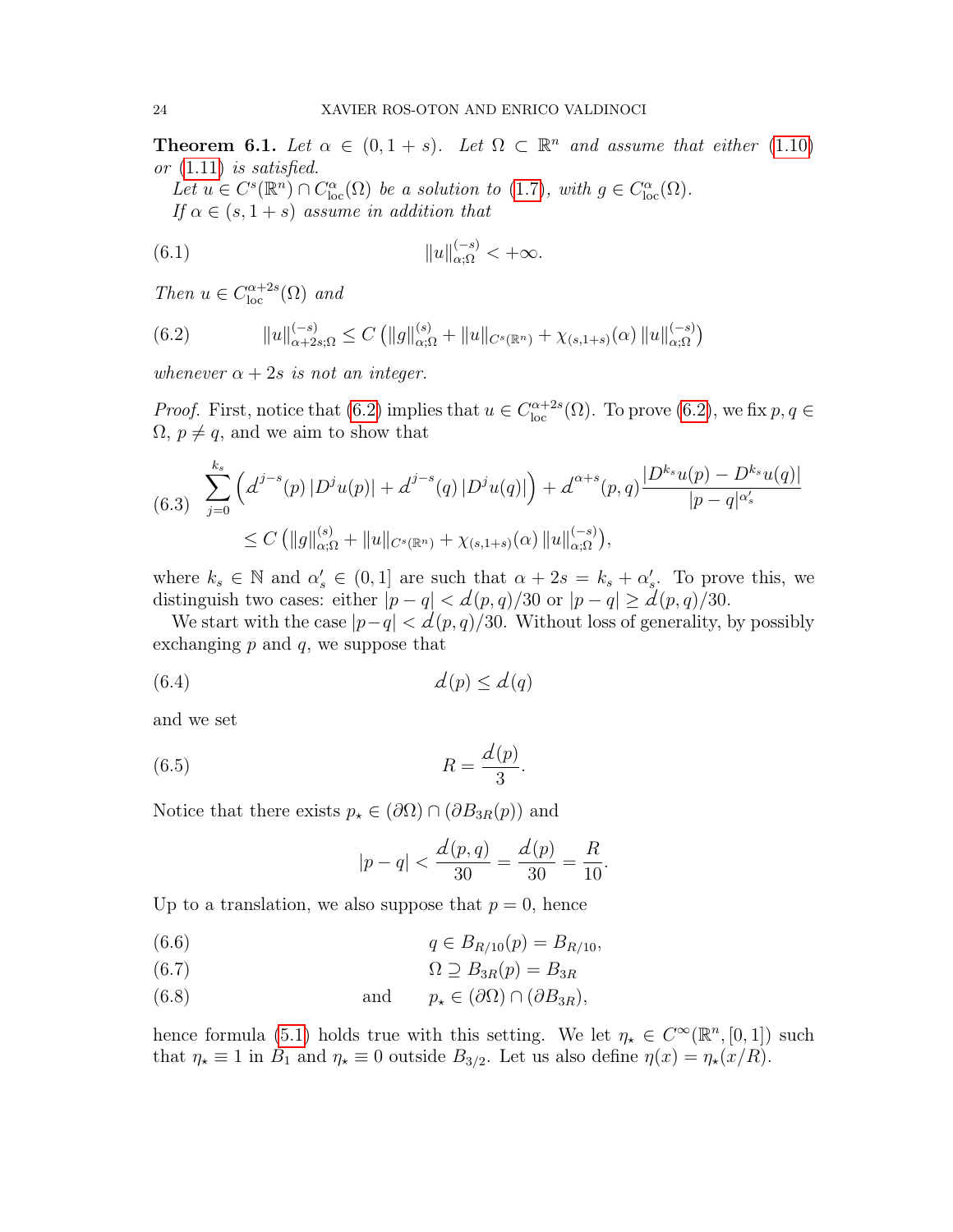Let us consider  $\bar{u} = \eta u$ ,  $\vartheta = 1 - \eta$  and  $w = \vartheta u$ . Since  $\eta_*$  is fixed once and for all, we can write, for any  $\alpha' \in (0, 1]$ ,

<span id="page-24-2"></span>(6.9)  

$$
|\vartheta(x) - \vartheta(y)| = |\eta(y) - \eta(x)| = \left|\eta_\star \left(\frac{y}{R}\right) - \eta_\star \left(\frac{x}{R}\right)\right|
$$

$$
\leq [\eta_\star]_{C^{\alpha'}(\mathbb{R}^n)} \left|\frac{y}{R} - \frac{x}{R}\right|^{\alpha'} \leq C R^{-\alpha'} |x - y|^{\alpha'}.
$$

Similarly

<span id="page-24-3"></span>(6.10) 
$$
\nabla \vartheta(x) = -\nabla \eta(x) = -R^{-1} \nabla \eta_{\star} \left(\frac{x}{R}\right)
$$

and so, for any  $\alpha' \in (0, 1]$ ,

<span id="page-24-6"></span>(6.11) 
$$
|\nabla \vartheta(x) - \nabla \vartheta(y)| = |\nabla \eta(x) - \nabla \eta(y)|
$$

$$
\leq R^{-1-\alpha'} \|\eta_{\star}\|_{C^{1+\alpha'}} |x-y|^{\alpha'} \leq CR^{-1-\alpha'} |x-y|^{\alpha'}.
$$

Notice also that  $w \equiv 0$  in  $B_R$  and  $w \equiv 0$  outside  $\Omega$ . Our goal is to show that w satisfies the assumptions of Lemma [5.1.](#page-17-1) For this, when  $\alpha \in (s, 1+s)$ , we need to check condition [\(5.5\)](#page-18-2). To this goal, we claim that, if  $\alpha \in (s, 1+s)$ , then

<span id="page-24-1"></span>condition [\(5.5\)](#page-18-2) holds true with

<span id="page-24-0"></span>(6.12) 
$$
\ell = C \left( \|u\|_{\alpha; \Omega}^{(-s)} + [u]_{C^s(\mathbb{R}^n)} \right).
$$

To prove [\(6.12\)](#page-24-0), we split the cases  $\alpha \in (s, 1]$  and  $\alpha \in (1, 1+s)$ .

Let us first deal with the case

$$
(6.13) \qquad \qquad \alpha \in (s, 1].
$$

We fix  $x, y \in \Omega$  with  $|x - y| \leq R$  and, up to interchanging x with y, we assume that  $d(y) \leq d(x)$ . Then there exists  $z \in \partial \Omega$  such that  $|y - z| = d(y)$ , and so

(6.14) 
$$
|u(y)| = |u(y) - u(z)| \leq [u]_{C^{s}(\mathbb{R}^{n})}|y - z|^{s} = [u]_{C^{s}(\mathbb{R}^{n})}d^{s}(y).
$$

Also, by [\(2.2\)](#page-6-0), [\(6.1\)](#page-23-2) and [\(6.13\)](#page-24-1),

<span id="page-24-5"></span><span id="page-24-4"></span>
$$
|u(x) - u(y)| \leq [u]_{\alpha;\Omega}^{(-s)} |x - y|^{\alpha} d^{s-\alpha}(y).
$$

Therefore, recalling also [\(6.9\)](#page-24-2),

$$
|w(x) - w(y)| \le |\vartheta(x)| |u(x) - u(y)| + |u(y)| |\vartheta(x) - \vartheta(y)|
$$
  
\n
$$
\le C([u]_{\alpha,\Omega}^{(-s)} |x - y|^{\alpha} d^{s-\alpha}(y) + [u]_{C^{s}(\mathbb{R}^n)} d^{s}(y) R^{-\alpha} |x - y|^{\alpha}).
$$

This says that, in this case, condition [\(5.5\)](#page-18-2) holds true, with  $\ell = C([u]_{\alpha;\Omega}^{(-s)} + [u]_{C^s(\mathbb{R}^n)}),$ and this proves [\(6.12\)](#page-24-0) when  $\alpha \in (s, 1]$ .

Now we prove [\(6.12\)](#page-24-0) when  $\alpha \in (1, 1+s)$ . In this case, we can write

$$
(6.15) \qquad \qquad \alpha = 1 + \alpha',
$$

<span id="page-24-7"></span>with  $\alpha' \in (0, s)$ , hence we use  $(2.2)$  (with index  $j = 1$ ) to deduce that in this case  $(6.16)$  $\int_{\alpha;\Omega}^{(-s)} \geq d^{1-s}(x) |\nabla u(x)|.$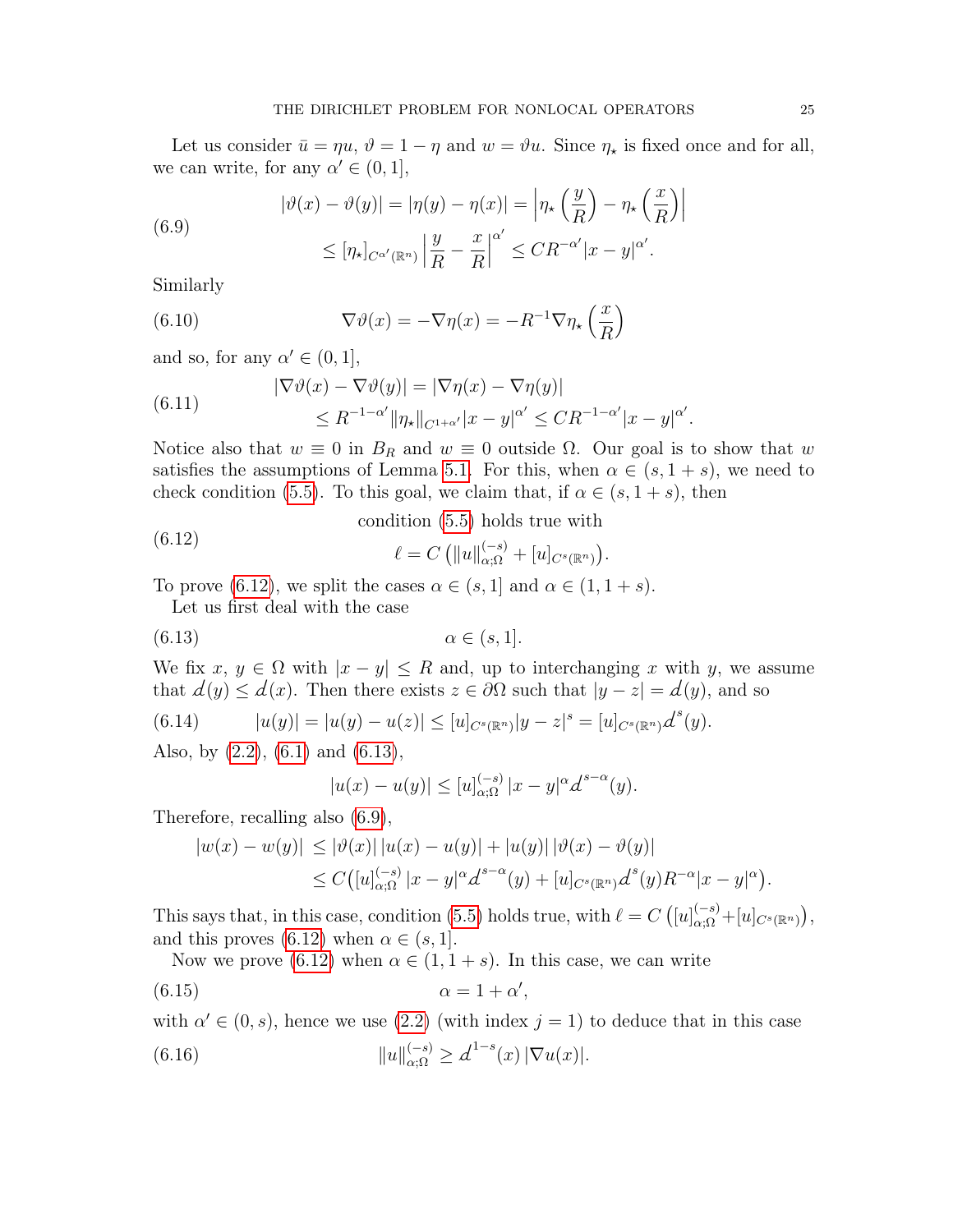Hence, recalling  $(6.10)$  and  $(6.14)$ ,

<span id="page-25-2"></span>(6.17) 
$$
|\nabla w(x)| \leq |\vartheta(x)| |\nabla u(x)| + |\nabla \vartheta(x)| |u(x)| \leq C (||u||_{\alpha;\Omega}^{(-s)} d^{s-1}(x) + R^{-1} [u]_{C^s(\mathbb{R}^n)} d^s(x)).
$$

Now we take  $x, y \in \Omega$ , with  $|x - y| \leq R$ , and suppose, without loss of generality that  $d(x, y) = d(y) \leq d(x)$ . Since  $\alpha' \in (0, s)$ , we have that

<span id="page-25-0"></span>(6.18) 
$$
|u(x) - u(y)| \leq [u]_{C^{s}(\mathbb{R}^{n})}|x - y|^{s} \leq [u]_{C^{s}(\mathbb{R}^{n})} R^{s - \alpha'} |x - y|^{\alpha'}.
$$

Also, using [\(6.15\)](#page-24-5) once again, we obtain

$$
[u]_{\alpha;\Omega}^{(-s)} \ge d^{\alpha-s}(y) \frac{|\nabla u(x) - \nabla u(y)|}{|x - y|^{\alpha'}}
$$

and therefore, recalling also [\(6.9\)](#page-24-2), [\(6.10\)](#page-24-3), [\(6.11\)](#page-24-6), [\(6.14\)](#page-24-4) [\(6.16\)](#page-24-7) and [\(6.18\)](#page-25-0),

$$
\begin{split}\n|\nabla w(x) - \nabla w(y)| \\
&= |\vartheta(x)\nabla u(x) + \nabla\vartheta(x)u(x) - \vartheta(y)\nabla u(y) - \nabla\vartheta(y)u(y)| \\
&\leq |\vartheta(x)\nabla u(x) - \vartheta(x)\nabla u(y)| + |\vartheta(x)\nabla u(y) - \vartheta(y)\nabla u(y)| \\
&\quad + |\nabla\vartheta(x)u(x) - \nabla\vartheta(x)u(y)| + |\nabla\vartheta(x)u(y) - \nabla\vartheta(y)u(y)| \\
&\leq C|\nabla u(x) - \nabla u(y)| + CR^{-\alpha'}|\nabla u(y)||x - y|^{\alpha'} \\
&\quad + CR^{-1}|u(x) - u(y)| + [u]_{C^s(\mathbb{R}^n)}\underline{d}^s(y)|\nabla\vartheta(x) - \nabla\vartheta(y)| \\
&\leq C[u]_{\alpha;\Omega}^{(-s)}\underline{d}^{s-\alpha}(y)|x - y|^{\alpha'} + CR^{-\alpha'}||u||_{\alpha;\Omega}^{(-s)}\underline{d}^{s-1}(y)|x - y|^{\alpha'} \\
&\quad + CR^{s-\alpha'-1}[u]_{C^s(\mathbb{R}^n)}|x - y|^{\alpha'} + CR^{-1-\alpha'}[u]_{C^s(\mathbb{R}^n)}\underline{d}^s(y)|x - y|^{\alpha'}.\n\end{split}
$$

By taking common factors and recalling [\(6.15\)](#page-24-5), we obtain that  $|\nabla w(x) - \nabla w(y)|$  is bounded from above by

<span id="page-25-1"></span>(6.19) 
$$
C\left([u]_{C^s(\mathbb{R}^n)} + \|u\|_{\alpha;\Omega}^{(-s)}\right)|x-y|^{\alpha-1} \cdot \left(d^{s-\alpha}(y) + R^{1-\alpha}d^{s-1}(y) + R^{s-\alpha} + R^{-\alpha}d^s(y)\right).
$$

Now we observe that

$$
\frac{1}{R^{\alpha-1}d^{1-s}(y)} < \frac{1}{d^{\alpha-s}(y)} + \frac{1}{R^{\alpha-s}}
$$
\nand

\n
$$
\frac{1}{R^{\alpha-s}} < \frac{1}{d^{\alpha-s}(y)} + \frac{d^s(y)}{R^\alpha},
$$

which follows directly from Young inequality. (Alternatively, this can be checked by considering the cases  $R \geq d(y)$  and  $R < d(y)$ , and recalling that here  $\alpha > 1 > s$ .) Consequently,

$$
R^{1-\alpha} d^{s-1}(y) + R^{s-\alpha} \le 2(d^{s-\alpha}(y) + R^{-\alpha} d^s(y))
$$

and then [\(6.19\)](#page-25-1) yields that that  $|\nabla w(x) - \nabla w(y)|$  is bounded from above by

$$
C\left([u]_{C^{s}(\mathbb{R}^n)} + \|u\|_{\alpha;\Omega}^{(-s)}\right)|x-y|^{\alpha-1}\left(d^{s-\alpha}(y) + R^{-\alpha}d^s(y)\right).
$$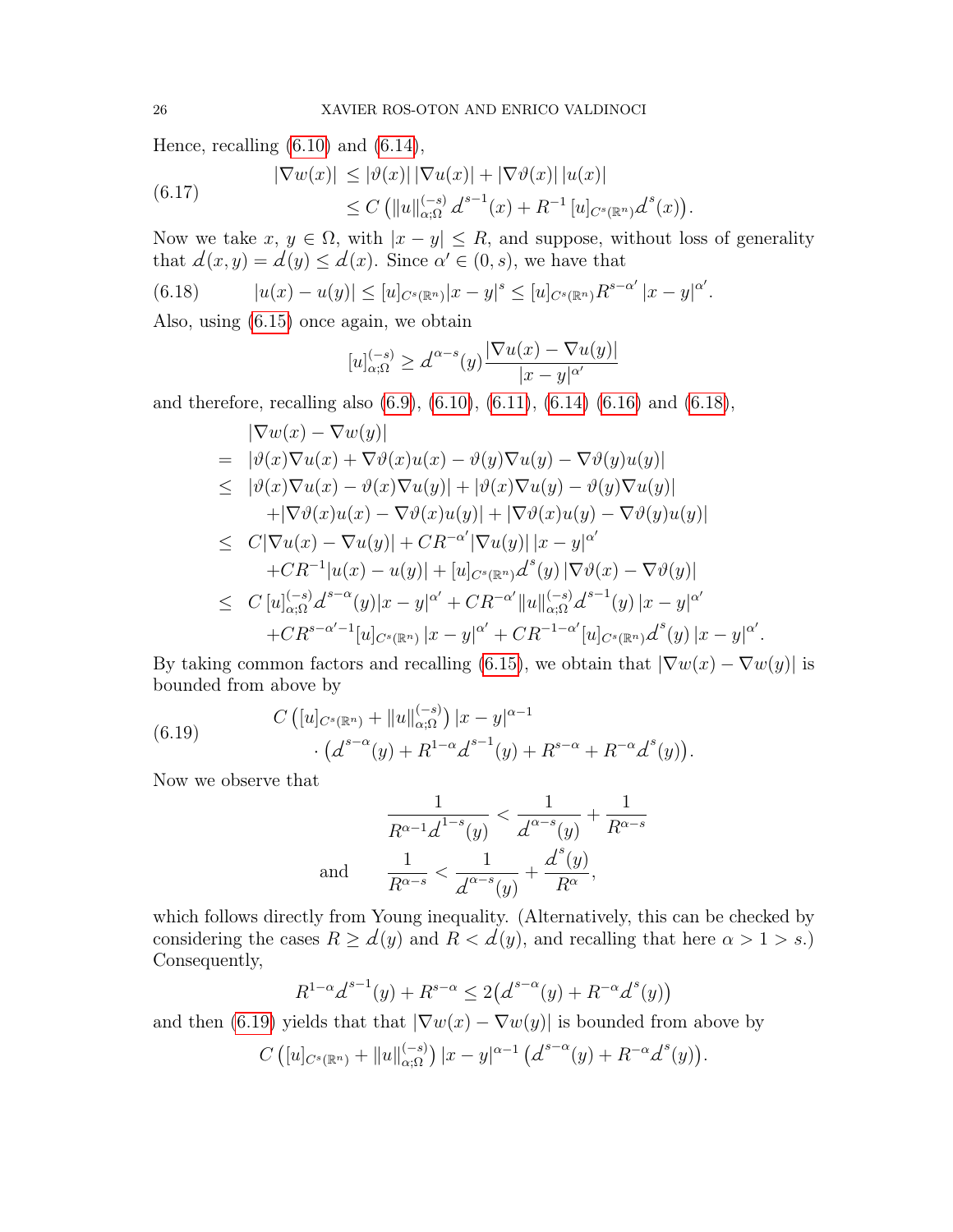This and [\(6.17\)](#page-25-2) complete the proof of [\(6.12\)](#page-24-0) also when  $\alpha \in (1, 1+s)$ .

Having completed the proof of [\(6.12\)](#page-24-0), now we estimate  $||w||_{C^{s}(\mathbb{R}^{n})}$ . We claim that

(6.20) 
$$
[w]_{C^s(\mathbb{R}^n)} \leq C [u]_{C^s(\mathbb{R}^n)}.
$$

To check this, we fix  $a, b \in \mathbb{R}^n$  and we aim to bound  $|w(a) - w(b)|$ . To this goal, by possibly exchanging a and b, we suppose that  $|a| \ge |b|$ . Now we distinguish two cases: either  $|b| \geq 2R$  or  $|b| < 2R$ . If  $|b| \geq 2R$  we have that both a and b lie outside  $B_{3R/2}$ , and so  $\vartheta(a) = \vartheta(b) = 1$ . Accordingly

<span id="page-26-0"></span>
$$
|w(a) - w(b)| = |u(a) - u(b)| \le [u]_{C^{s}(\mathbb{R}^n)} |a - b|^{s},
$$

and  $(6.20)$  is proved in this case. On the other hand, if  $|b| < 2R$  we use  $(6.8)$  and we get

$$
|u(b)| = |u(b) - u(p_\star)| \leq [u]_{C^s(\mathbb{R}^n)} |b - p_\star|^s \leq C[u]_{C^s(\mathbb{R}^n)} R^s.
$$

Therefore, recalling [\(6.9\)](#page-24-2) (used here with  $\alpha' = s$ ),

$$
|w(b) - w(b)| \leq | \vartheta(a) | |u(a) - u(b)| + |u(b)| | \vartheta(a) - \vartheta(b) |
$$
  

$$
\leq C \left( [u]_{C^{s}(\mathbb{R}^{n})} |a - b|^{s} + [u]_{C^{s}(\mathbb{R}^{n})} R^{s} \cdot R^{-s} |a - b|^{s} \right),
$$

which establishes [\(6.20\)](#page-26-0) in this case too.

Now we take  $\ell$  as in [\(6.12\)](#page-24-0) when  $\alpha \in (s, 1+s)$  and, for definiteness, we also set  $\ell = 0$  when  $\alpha \in [0, s]$ : then, with this notation, we deduce by Lemma [5.1](#page-17-1) and formula [\(6.20\)](#page-26-0) that

$$
R^{2s} \| Lw \|_{L^{\infty}(B_{R/2})} \leq CR^{s} [w]_{C^{s}(\mathbb{R}^{n})} \leq CR^{s} [u]_{C^{s}(\mathbb{R}^{n})}
$$
  
and 
$$
R^{\alpha+s}[Lw]_{C^{\alpha}(B_{R/2})} \leq C ([w]_{C^{s}(\mathbb{R}^{n})} + \ell) \leq C ([u]_{C^{s}(\mathbb{R}^{n})} + \ell),
$$

and, in case  $\alpha \in (1, 1+s)$ , also

$$
R^{1+s} \|\nabla Lw\|_{L^{\infty}(B_{R/2})} \leq C\ell \leq C \left( [u]_{C^{s}(\mathbb{R}^n)} + \ell \right).
$$

As a consequence, if  $\alpha = k + \alpha'$  with  $k \in \mathbb{N}$  and  $\alpha' \in (0, 1]$ , we can write the weighted estimate

<span id="page-26-3"></span>(6.21) 
$$
\sum_{j=0}^k R^{j+s} \|D^j L w\|_{L^\infty(B_{R/2})} + R^{\alpha+s} [L w]_{C^\alpha(B_{R/2})} \leq C \left( [u]_{C^s(\mathbb{R}^n)} + \ell \right).
$$

Now we show that  $\bar{u} \in C^{\alpha}(\mathbb{R}^n)$  —recall that  $\bar{u} = u - w$  was defined just before  $(6.9)$ —, with

<span id="page-26-1"></span>(6.22) 
$$
[\bar{u}]_{C^{\alpha}(\mathbb{R}^n)} \leq C\left([u]_{C^s(\mathbb{R}^n)} + \ell\right)R^{s-\alpha}.
$$

To this goal, we distinguish two cases, either  $\alpha \in (0, s]$  or  $\alpha \in (s, 1+s)$ .

Let us first deal with the case  $\alpha \in (0, s]$ . We let  $x, y \in \mathbb{R}^n$  and we estimate  $|\bar{u}(x) \bar{u}(y)$ . If both x and y lies outside  $B_{3R/2}$ , then  $\bar{u}(x) = \bar{u}(y) = 0$  and so  $|\bar{u}(x) - \bar{u}(y)| = 0$ 0. Thus we may assume (up to exchanging x and y) that  $y \in B_{3R/2}$ . So, by [\(6.8\)](#page-23-3),

<span id="page-26-2"></span>(6.23) 
$$
|u(y)| = |u(y) - u(p_{\star})| \leq C[u]_{C^{s}(\mathbb{R}^{n})} R^{s}.
$$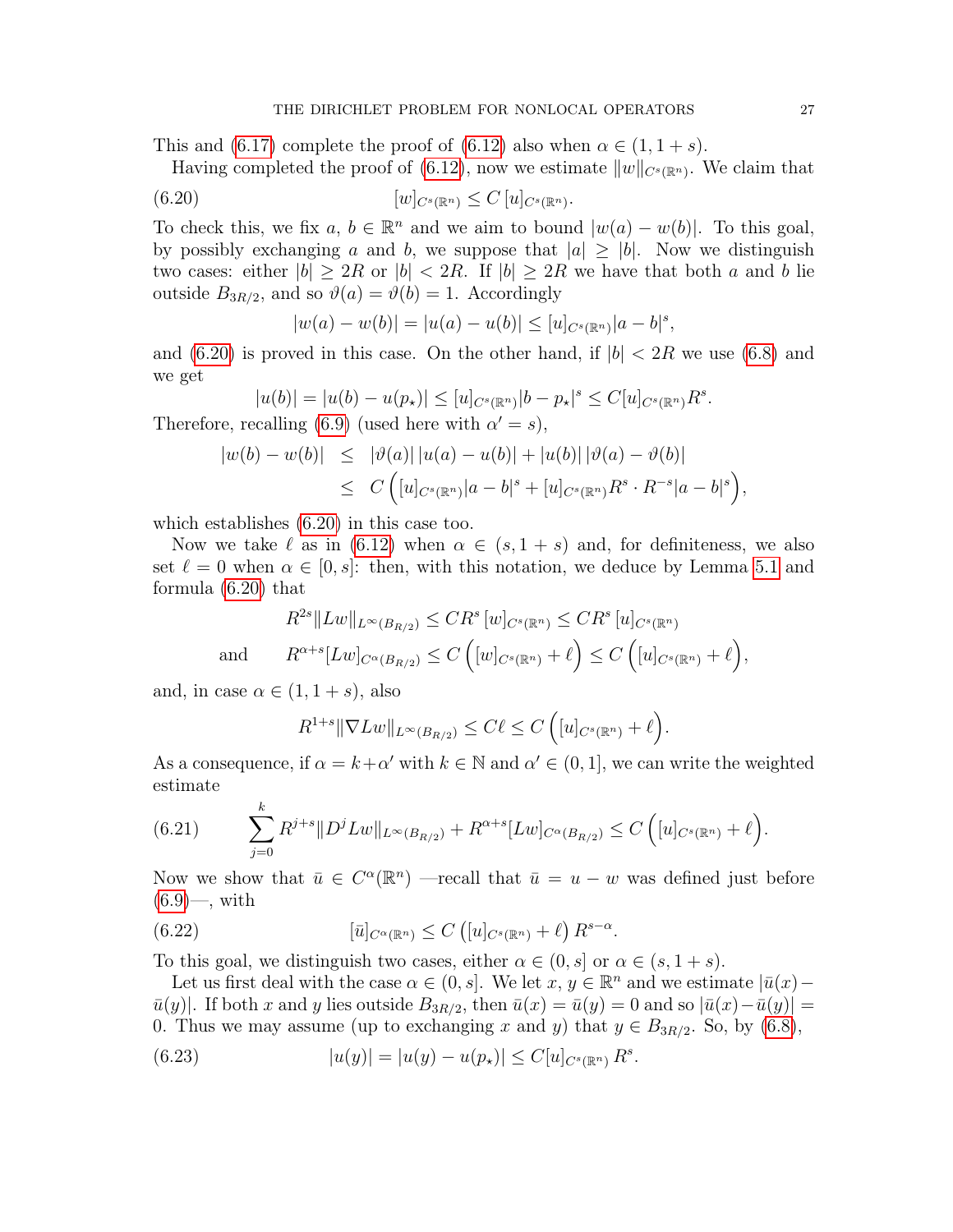To complete the proof of [\(6.22\)](#page-26-1) when  $\alpha \in (0, s]$ , we now distinguish two sub-cases: either  $|x| \geq 7R/4$  or  $|x| < 7R/4$ . If  $|x| \geq 7R/4$ , we have that  $\bar{u}(x) = 0$  and

$$
|x - y| \ge |x| - |y| \ge |x| - \frac{3R}{2} \ge \frac{R}{4}.
$$

Consequently, we use [\(6.23\)](#page-26-2) and we get

$$
|\bar{u}(x) - \bar{u}(y)| = |\bar{u}(y)| \le |u(y)| \le C[u]_{C^{s}(\mathbb{R}^n)} R^{s}
$$
  
=  $C[u]_{C^{s}(\mathbb{R}^n)} R^{s-\alpha} R^{\alpha} \le C[u]_{C^{s}(\mathbb{R}^n)} R^{s-\alpha} |x-y|^{\alpha},$ 

and this establishes [\(6.22\)](#page-26-1) in this sub-case. Now we deal with the sub-case in which  $|x| < 7R/4$ . Then  $|x - y| \le (7R/4) + (3R/2) \le CR$  and so

$$
|u(x) - u(y)| \le [u]_{C^{s}(\mathbb{R}^n)} |x - y|^s \le C [u]_{C^{s}(\mathbb{R}^n)} |x - y|^{\alpha} R^{s - \alpha}.
$$

Therefore, recalling [\(6.9\)](#page-24-2) and [\(6.23\)](#page-26-2), we deduce that

$$
|\bar{u}(x) - \bar{u}(y)| \leq |\eta(x)| |u(x) - u(y)| + |u(y)| |\eta(x) - \eta(y)|
$$
  
\n
$$
\leq C [u]_{C^{s}(\mathbb{R}^n)} R^{s-\alpha} |x - y|^{\alpha}
$$

and this proves [\(6.22\)](#page-26-1) also in this sub-case.

Having completed the proof of [\(6.22\)](#page-26-1) when  $\alpha \in (0, s]$ , we now deal with the case  $\alpha \in (s, 1+s)$ . In this case, we take  $x, y \in \Omega$  and we write  $\alpha = k + \alpha'$ , with  $k \in \{0, 1\}$  and  $\alpha' \in (0, 1]$  and (6.24)

<span id="page-27-0"></span>
$$
\ell \geq ||u||_{\alpha;\Omega}^{(-s)} \geq d^{\alpha-s}(x,y) \frac{|D^k u(x) - D^k u(y)|}{|x - y|^{\alpha'}} + d^{-s}(z) |u(z)| + d^{k-s}(z) |D^k u(z)|,
$$

for any  $x, y, z \in \Omega$  (notice that we have used [\(2.2\)](#page-6-0) with indices  $j = 0$  and  $j = k$ ).

Also,  $\bar{u}$  (and so  $D^k\bar{u}$ ) vanishes in  $\mathbb{R}^n \setminus \overline{B_{3R/2}}$ , therefore, to estimate  $|D^k\bar{u}(x) D^k\bar{u}(y)$ , we may assume (up to interchanging x and y) that  $y \in \overline{B_{3R/2}}$ .

So we distinguish two sub-cases: either also  $x \in B_{7R/4}$  or  $x \in \mathbb{R}^n \setminus B_{7R/4}$ .

Let us start with the sub-case  $x \in B_{7R/4}$ . Notice that

$$
B_{7R/4} \subseteq \left\{ \zeta \in \mathbb{R}^n \text{ s.t. } d(\zeta) \ge R \right\},\
$$

thanks to [\(6.7\)](#page-23-3), so in particular  $d(x) \geq R$  and  $d(y) \geq R$ , and therefore  $d(x, y) \geq R$ . In addition, by [\(6.8\)](#page-23-3), we have that  $d(x) + d(y) \leq CR$ . So, from [\(6.24\)](#page-27-0), we obtain, for x and y as above and every  $\zeta \in B_{7R/4}$ ,

<span id="page-27-1"></span>(6.25) 
$$
|D^{k}u(x) - D^{k}u(y)| \leq \ell d^{s-\alpha}(x, y) |x - y|^{\alpha'} \leq C\ell R^{s-\alpha} |x - y|^{\alpha'},
$$
  
\n
$$
|D^{k}u(\zeta)| \leq \ell d^{s-k}(\zeta) \leq C\ell R^{s-k}
$$
  
\nand 
$$
|u(x)| + |u(y)| \leq \ell (d^{s}(x) + d^{s}(y)) \leq C\ell R^{s}.
$$

We remark that we can also take  $\zeta = x$  or  $\zeta = y$  in [\(6.25\)](#page-27-1) if we wish. Now we claim that

<span id="page-27-2"></span>(6.26) 
$$
|u(x) - u(y)| \le \ell R^{s - \alpha'} |x - y|^{\alpha'}.
$$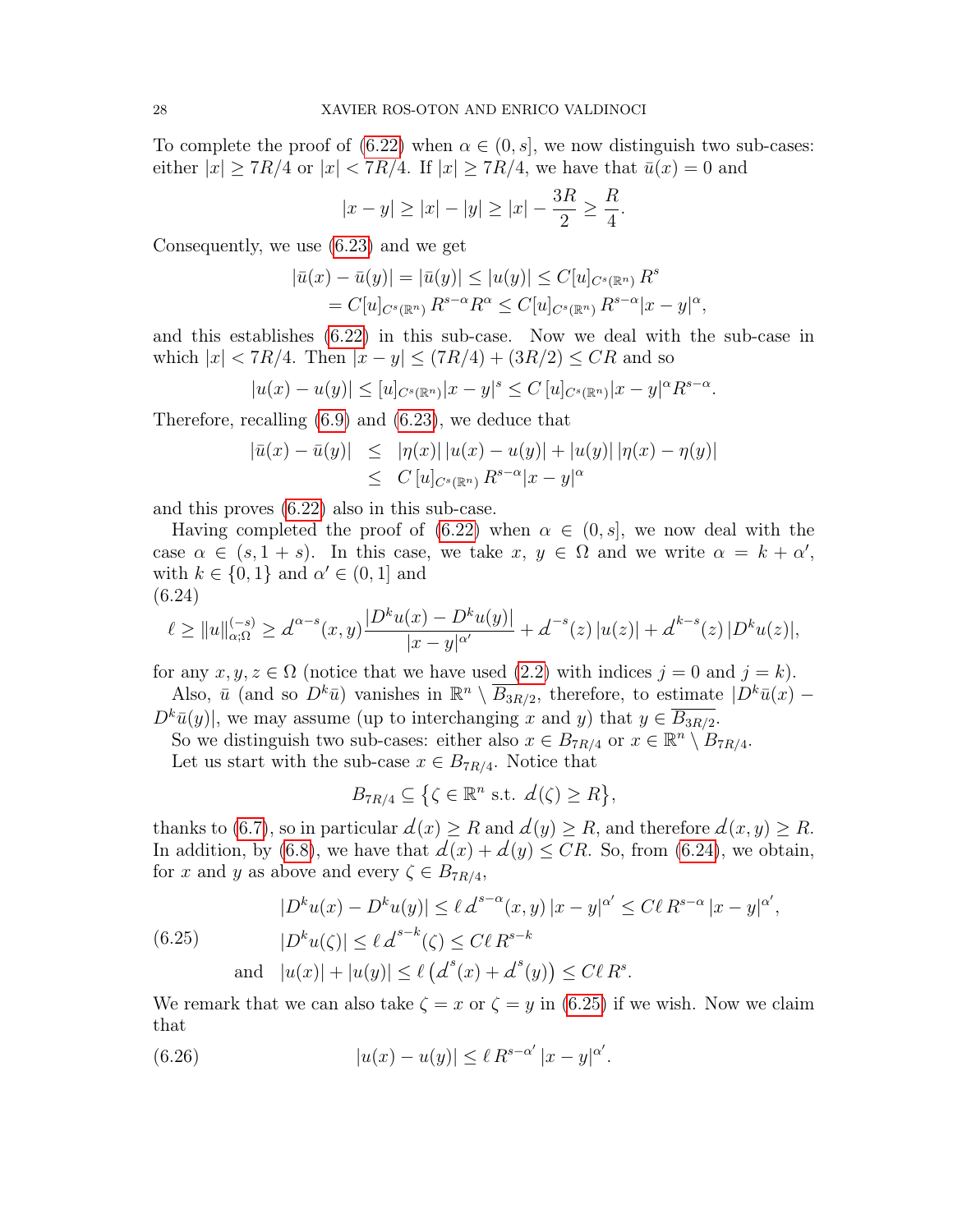Indeed, if  $k = 0$  we have that [\(6.26\)](#page-27-2) reduces to [\(6.25\)](#page-27-1); if instead  $k = 1$ , we use (6.25) to get that

$$
|u(x) - u(y)| \le \sup_{\zeta \in B_{7R/4}} |\nabla u(\zeta)| \, |x - y| \le C\ell R^{s-1} \, |x - y|.
$$

Also

$$
|x - y| \le |x| + |y| \le \frac{7}{4}R + \frac{3}{2}R < 4R,
$$

thus

$$
|u(x) - u(y)| \le C\ell R^{s-1} |x - y|^{1 - \alpha'} |x - y|^{\alpha'} \le C\ell R^{s-1} R^{1 - \alpha'} |x - y|^{\alpha'},
$$

up to changing the constants, and this proves [\(6.26\)](#page-27-2).

Now we remark that

$$
D^k \bar{u} = D^k(\eta u) = \frac{1}{2-k} \left( \eta D^k u + u D^k \eta \right),
$$

for  $k \in \{0, 1\}$ , therefore

<span id="page-28-0"></span>
$$
|D^{k}\bar{u}(x) - D^{k}\bar{u}(y)|
$$
  
\n
$$
= \frac{1}{2-k} |\eta(x)D^{k}u(x) + u(x)D^{k}\eta(x) - \eta(y)D^{k}u(y) - u(y)D^{k}\eta(y)|
$$
  
\n(6.27) 
$$
\leq C \left( |\eta(x)D^{k}u(x) - \eta(y)D^{k}u(y)| + |u(x)D^{k}\eta(x) - u(y)D^{k}\eta(y)| \right)
$$
  
\n
$$
\leq C \left( |\eta(x)| |D^{k}u(x) - D^{k}u(y)| + |D^{k}u(y)| |\eta(x) - \eta(y)| \right)
$$
  
\n
$$
+ |u(x)| |D^{k}\eta(x) - D^{k}\eta(y)| + |D^{k}\eta(y)| |u(x) - u(y)| \right).
$$

Also, by [\(6.9\)](#page-24-2) and [\(6.11\)](#page-24-6)

 $|\eta(y) - \eta(x)| \leq CR^{-\alpha'}|x - y|^{\alpha'}$  and  $|D^k \eta(y) - D^k \eta(x)| \leq CR^{-k-\alpha'}|x - y|^{\alpha'},$ thus, by  $(6.25)$  and  $(6.26)$ ,

$$
|\eta(x)| |D^k u(x) - D^k u(y)| + |D^k u(y)| |\eta(x) - \eta(y)|
$$
  
+|u(x)| |D^k \eta(x) - D^k \eta(y)| + |D^k \eta(y)| |u(x) - u(y)|  

$$
\leq C\ell (R^{s-\alpha} + R^{s-k-\alpha'}) |x - y|^{\alpha'}
$$
  
= C\ell R^{s-\alpha} |x - y|^{\alpha'},

up to renaming constants. Then, we insert this into [\(6.27\)](#page-28-0) and we obtain the proof of [\(6.22\)](#page-26-1) in the sub-case  $x \in B_{7R/4}$ .

Now we consider the sub-case  $x \in \mathbb{R}^n \setminus B_{7R/4}$ . In this case  $\bar{u}$  (and so  $D^k \bar{u}$ ) vanishes in the vicinity of  $x$ , therefore

<span id="page-28-1"></span>
$$
|D^k \bar{u}(x) - D^k \bar{u}(y)| = |D^k \bar{u}(y)| = \frac{1}{2 - k} |\eta(y)D^k u(y) + u(y)D^k \eta(y)|.
$$

Therefore, by  $(6.10)$  and  $(6.25)$ ,

$$
(6.28) \qquad |D^k \bar{u}(x) - D^k \bar{u}(y)| \le C(|\eta(y)| |D^k u(y)| + |u(y)| |D^k \eta(y)|) \le C\ell R^{s-k}.
$$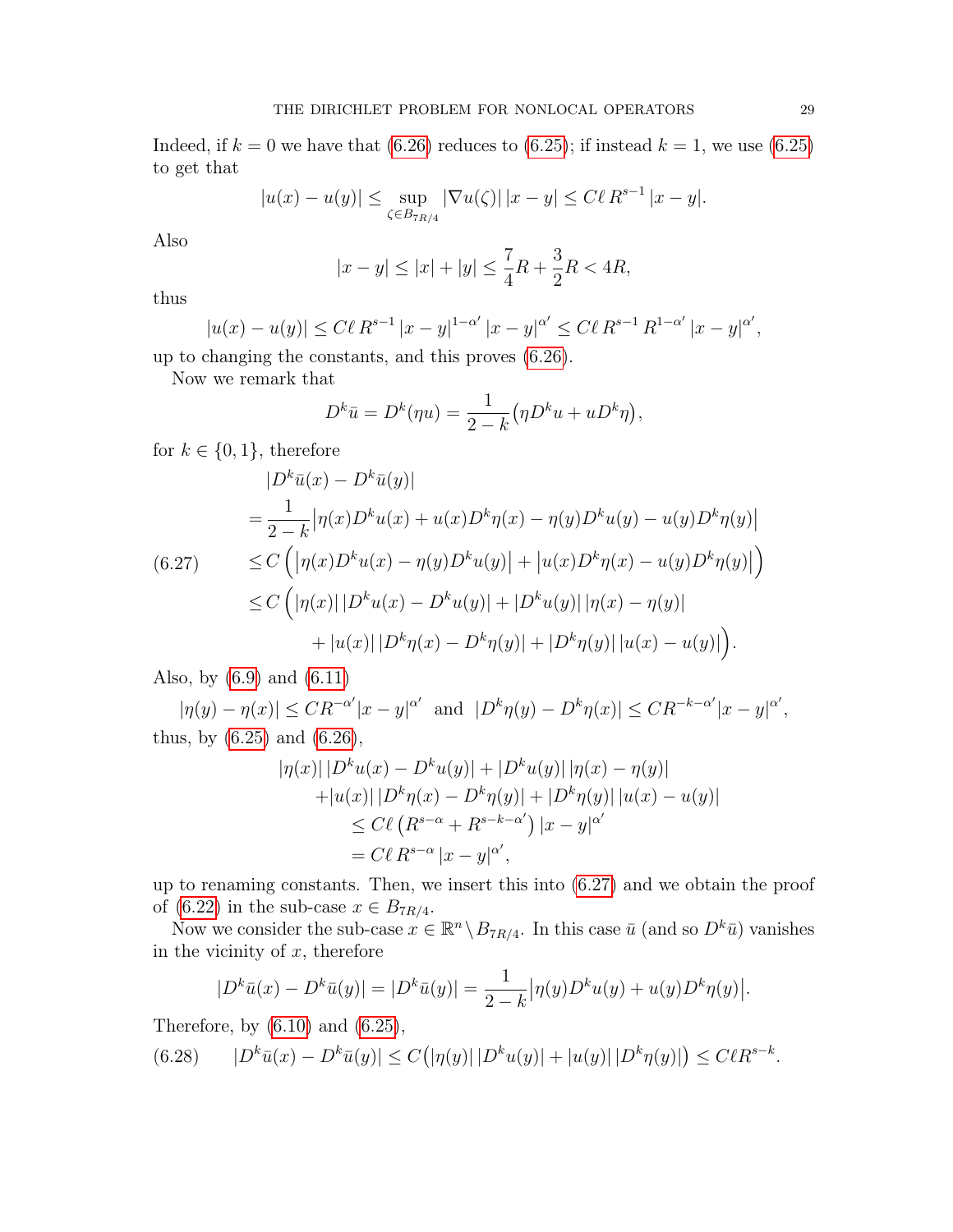Now we use that x is outside  $B_{7R/4}$  and y inside  $B_{3R/2}$  to conclude that  $|x-y| \ge$  $|x| - |y| \ge R/4$ . Hence we deduce from [\(6.28\)](#page-28-1) that

<span id="page-29-0"></span>
$$
|D^k\bar{u}(x) - D^k\bar{u}(y)| \le C\ell R^{s-k-\alpha'} R^{\alpha'} \le C\ell R^{s-\alpha} |x-y|^{\alpha'}.
$$

This completes the proof of [\(6.22\)](#page-26-1) in the case  $\alpha \in (s, 1+s)$ . The proof of (6.22) is therefore finished.

Now we show that

(6.29) 
$$
\|\bar{u}\|_{L^{\infty}(\mathbb{R}^n)} \leq CR^s \left( [u]_{C^s(\mathbb{R}^n)} + \ell \right)
$$

For this, fix  $x \in \mathbb{R}^n$ . If  $|x| \geq 2R$ , then  $|\bar{u}(x)| = 0$  and we are done, so we may suppose that  $|x| < 2R$ . If  $\alpha \in (0, s]$ , we use the fact that  $\bar{u}(2Re_1) = 0$  to conclude that

.

.

$$
|\bar{u}(x)| = |\bar{u}(x) - \bar{u}(2Re_1)| \leq |\bar{u}|_{C^{\alpha}(\mathbb{R}^n)} |x - 2Re_1|^{\alpha} \leq C|\bar{u}|_{C^{\alpha}(\mathbb{R}^n)} R^{\alpha},
$$

hence, by [\(6.22\)](#page-26-1), we see that  $|\bar{u}(x)| \leq C([u]_{C^{s}(\mathbb{R}^n)} + \ell)R^{s-\alpha} \cdot R^{\alpha}$ , as desired. If instead  $\alpha \in (s, 1+s)$ , we use [\(2.2\)](#page-6-0) with index  $j = 0$  to see that

$$
\ell \ge d^{-s}(x) |u(x)|.
$$

Hence, since by [\(6.8\)](#page-23-3) we have that

$$
\mathcal{d}(x) \le |x - p_{\star}| \le |x| + |p_{\star}| \le 5R,
$$

we obtain  $|u(x)| \le \ell d^s(x) \le \ell R^s$ . These considerations prove [\(6.29\)](#page-29-0).

Now we claim that, if  $\alpha = k + \alpha' \in (0, 1 + s)$  with  $k \in \mathbb{N}$  and  $\alpha' \in (0, 1]$ , then

<span id="page-29-1"></span>(6.30) 
$$
\sum_{j=0}^{k} R^{j-s} \| D^{j} \bar{u} \|_{L^{\infty}(\mathbb{R}^{n})} + R^{\alpha-s} [\bar{u}]_{C^{\alpha}(\mathbb{R}^{n})} \leq C \left( [u]_{C^{s}(\mathbb{R}^{n})} + \ell \right)
$$

Indeed, if  $k = 0$ , formula [\(6.30\)](#page-29-1) follows by combining [\(6.22\)](#page-26-1) and [\(6.29\)](#page-29-0). If instead  $k > 0$ , then necessarily  $k = 1$ , since  $k \leq \alpha < 1 + s < 2$ . Consequently, using that  $\bar{u}$  vanishes outside  $B_{3R/2}$  (thus  $\nabla \bar{u}(Re_1) = 0$ ) and [\(6.22\)](#page-26-1), we obtain

$$
R^{k-s}||D^k\bar{u}||_{L^{\infty}(\mathbb{R}^n)} = R^{1-s} \sup_{B_{3R/2}} |\nabla \bar{u}(x)| = R^{1-s} \sup_{B_{3R/2}} |\nabla \bar{u}(x) - \nabla \bar{u}(Re_1)|
$$
  
\n
$$
\leq R^{1-s} [\bar{u}]_{C^{\alpha}(\mathbb{R}^n)} \sup_{B_{3R/2}} |x - Re_1|^{\alpha'} \leq C R^{1-s+s-\alpha+\alpha'} C ([u]_{C^s(\mathbb{R}^n)} + \ell)
$$
  
\n
$$
= C ([u]_{C^s(\mathbb{R}^n)} + \ell).
$$

This,  $(6.22)$  and  $(6.29)$  then imply  $(6.30)$  also in this case.

After all this (rather technical, but useful) preliminary work, we are ready to perform the regularity theory needed in this setting. For this, we notice that  $\bar{u} =$  $u\eta = u(1-\vartheta) = u - w$ , therefore

<span id="page-29-2"></span>(6.31) 
$$
L\bar{u} = g - Lw \quad \text{in } B_{3R/2}.
$$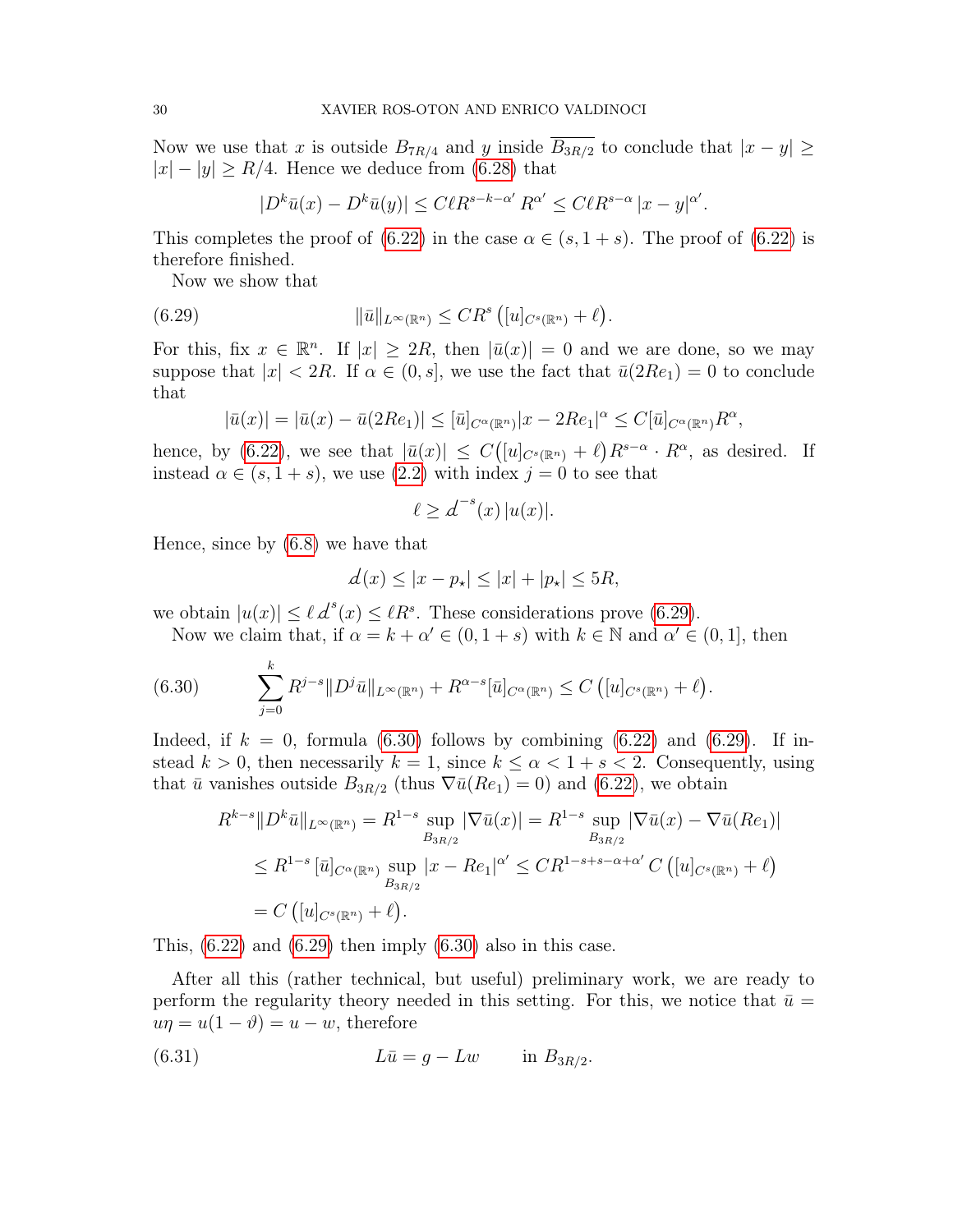It is now useful to scale  $\bar{u}$ , by setting  $\bar{u}_R(x) = R^{-2s}\bar{u}(Rx)$ . We have that  $L\bar{u}_R(x) =$  $L\bar{u}(Rx)$ . Therefore by Theorem 1.1(b) in [\[7\]](#page-51-3),

(6.32) 
$$
\|\bar{u}_R\|_{C^{\alpha+2s}(B_{1/4})} \leq C \left( \|\bar{u}_R\|_{C^{\alpha}(\mathbb{R}^n)} + \|L\bar{u}_R\|_{C^{\alpha}(B_{1/2})} \right).
$$

To scale back, we notice that, for any  $\beta$ ,  $a > 0$ ,

<span id="page-30-2"></span>
$$
||D^{j}\bar{u}_{R}||_{L^{\infty}(B_{a})} = R^{j-2s}||D^{j}\bar{u}||_{L^{\infty}(B_{aR})}, \qquad [\bar{u}_{R}]_{C^{\beta}(B_{a})} = R^{\beta-2s}[\bar{u}]_{C^{\beta}(B_{aR})},
$$
  

$$
||D^{j}L\bar{u}_{R}||_{L^{\infty}(B_{a})} = R^{j}||D^{j}L\bar{u}||_{L^{\infty}(B_{aR})} \qquad \text{and} \qquad [L\bar{u}_{R}]_{C^{\beta}(B_{a})} = R^{\beta}[L\bar{u}]_{C^{\beta}(B_{aR})}.
$$

So, if we write  $\alpha = k + \alpha'$ , with  $k \in \mathbb{N}$  and  $\alpha' \in (0, 1]$ , we have that

<span id="page-30-0"></span>(6.33)  
\n
$$
\|\bar{u}_R\|_{C^{\alpha}(B_a)} = \sum_{j=0}^k \|D^j \bar{u}_R\|_{L^{\infty}(B_a)} + [\bar{u}_R]_{C^{\alpha}(B_a)}
$$
\n
$$
= \sum_{j=0}^k R^{j-2s} \|D^j \bar{u}\|_{L^{\infty}(B_{aR})} + R^{\alpha-2s} [\bar{u}]_{C^{\alpha}(B_{aR})}.
$$

Similarly, if  $\alpha + 2s = k_s + \alpha'_s$ , with  $k_s \in \mathbb{N}$  and  $\alpha'_s \in (0, 1]$ ,

<span id="page-30-4"></span>(6.34) 
$$
\|\bar{u}_R\|_{C^{\alpha+2s}(B_a)} = \sum_{j=0}^{k_s} R^{j-2s} \|D^j \bar{u}\|_{L^{\infty}(B_{aR})} + R^{\alpha}[\bar{u}]_{C^{\alpha+2s}(B_{aR})}
$$

and

<span id="page-30-1"></span>(6.35) 
$$
||L\bar{u}_R||_{C^{\alpha}(B_a)} = \sum_{j=0}^k R^j ||D^j L\bar{u}||_{L^{\infty}(B_{aR})} + R^{\alpha}[L\bar{u}]_{C^{\alpha}(B_{aR})}.
$$

From  $(6.30)$  and  $(6.33)$  we see that

(6.36) 
$$
R^s \|\bar{u}_R\|_{C^{\alpha}(\mathbb{R}^n)} \leq C \left( [u]_{C^s(\mathbb{R}^n)} + \ell \right).
$$

Also, from [\(6.31\)](#page-29-2) and [\(6.35\)](#page-30-1),

<span id="page-30-3"></span>
$$
||L\bar{u}_R||_{C^{\alpha}(B_{1/2})} \leq \sum_{j=0}^k R^j ||D^j L w||_{L^{\infty}(B_{R/2})} + R^{\alpha}[L w]_{C^{\alpha}(B_{R/2})} + \Gamma_g,
$$

where

$$
\Gamma_g = \sum_{j=0}^k R^j \|D^j g\|_{L^\infty(B_{R/2})} + R^\alpha[g]_{C^\alpha(B_{R/2})}.
$$

Accordingly, from [\(6.21\)](#page-26-3),

$$
R^s \|L\bar{u}_R\|_{C^{\alpha}(B_{1/2})} \leq C \left( [u]_{C^s(\mathbb{R}^n)} + \ell + R^s \Gamma_g \right).
$$

This,  $(6.32)$  and  $(6.36)$  give that

$$
R^{s} \|\bar{u}_{R}\|_{C^{\alpha+2s}(B_{1/4})} \leq C \left( [u]_{C^{s}(\mathbb{R}^{n})} + \ell + R^{s} \Gamma_{g} \right).
$$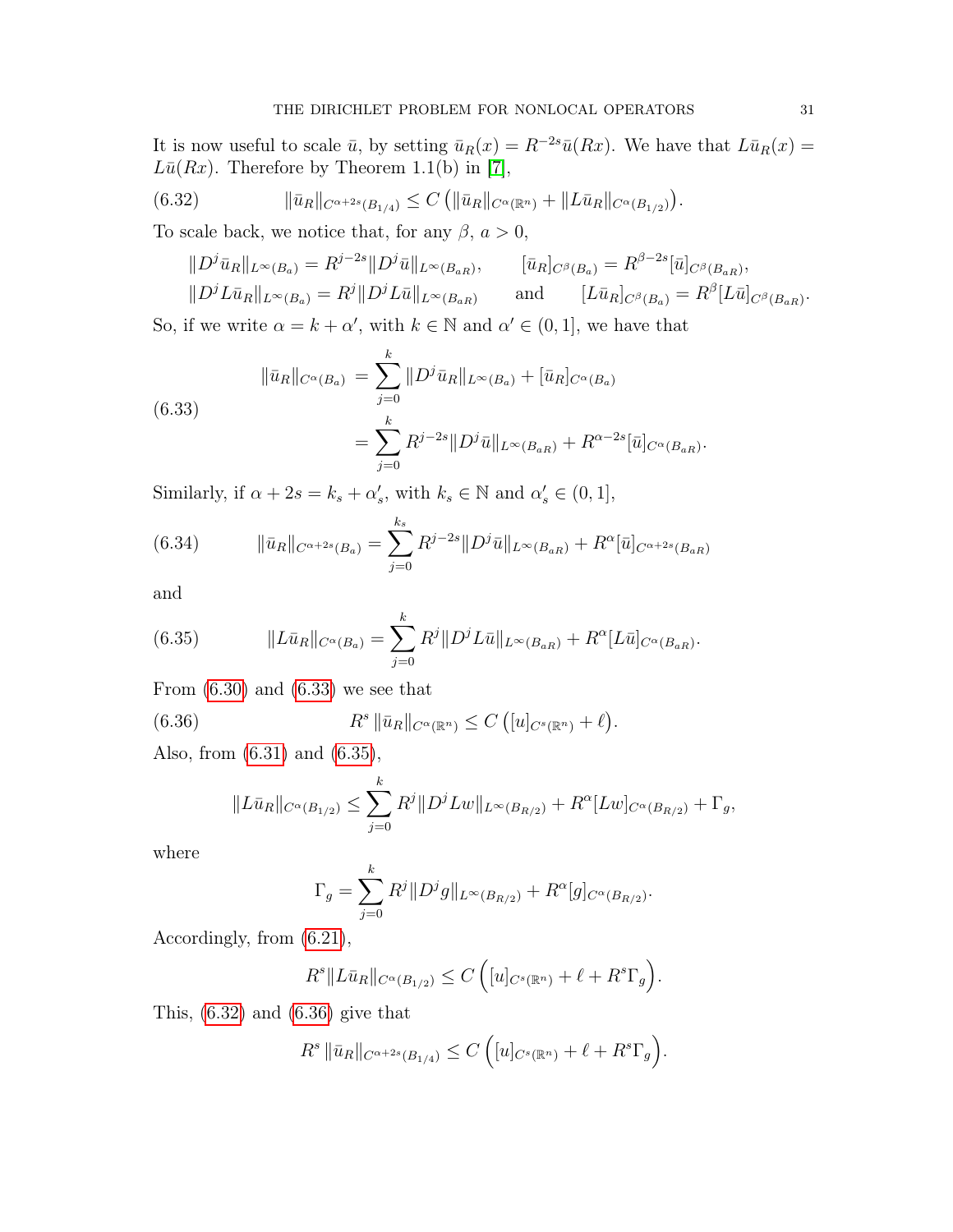As a consequence of this and [\(6.34\)](#page-30-4), we conclude that

<span id="page-31-0"></span>
$$
(6.37) \quad \sum_{j=0}^{k_s} R^{j-s} \| D^j \bar{u} \|_{L^{\infty}(B_{R/4})} + R^{\alpha+s} [\bar{u}]_{C^{\alpha+2s}(B_{R/4})} \leq C \left( [u]_{C^s(\mathbb{R}^n)} + \ell + R^s \Gamma_g \right).
$$

Now, from [\(6.4\)](#page-23-4), [\(6.5\)](#page-23-5) and [\(6.6\)](#page-23-3), we have

$$
d(p,q) = d(p) = 3R
$$
 and  $\frac{R}{10} \ge |p-q| = |q|$ ,

therefore  $d(q) \leq |q-p_{\star}| \leq 4R$ , thanks to [\(6.8\)](#page-23-3). This says that  $d(p)$ ,  $d(q)$  and  $d(p, q)$ are all comparable to R, hence  $R^s \Gamma_g \leq C ||g||_{\alpha;\Omega}^{(s)}$  and  $(6.37)$  gives

<span id="page-31-1"></span>
$$
(6.38)
$$
  

$$
\sum_{j=0}^{k_s} \left( d(p)^{j-s} |D^j \bar{u}(p)| + d(q)^{j-s} |D^j \bar{u}(q)| \right) + d^{\alpha+s}(p,q) \frac{|D^{k_s} \bar{u}(p) - D^{k_s} \bar{u}(q)|}{|p-q|^{\alpha'_s}}
$$
  

$$
\leq C \left( [u]_{C^s(\mathbb{R}^n)} + \ell + ||g||_{\alpha;\Omega}^{(s)} \right).
$$

Since  $\bar{u} = u$  in  $B_{R/4}$ , and p and q lie in such ball, thanks to [\(6.6\)](#page-23-3), we can replace  $\bar{u}$ with u in [\(6.38\)](#page-31-1), and this establishes [\(6.3\)](#page-23-6) when  $|p - q| < d(p, q)/30$ .

Let us now suppose that  $|p - q| \ge d(p, q)/30$  and let us prove [\(6.3\)](#page-23-6) in this case. The proof of this will rely on the fact that we have already proved [\(6.3\)](#page-23-6) when  $|p - q| < d(p, q)/30$ . We first check that

<span id="page-31-2"></span>
$$
(6.39) \qquad \sum_{j=0}^{k_s} d^{j-s}(p) \, |D^j u(p)| \le C \, \big( \|g\|_{\alpha;\Omega}^{(s)} + \|u\|_{C^s(\mathbb{R}^n)} + \chi_{(s,1+s)}(\alpha) \, \|u\|_{\alpha;\Omega}^{(-s)} \big).
$$

For this we take a sequence of points  $p_m \to p$  as  $m \to \infty$ . Since  $d(p) > 0$ , for m large we have that  $|p - p_m| \le d(p)/100$  and thus

$$
\mathcal{d}(p_m) \ge \mathcal{d}(p) - |p - p_m| \ge \frac{99 \, \mathcal{d}(p)}{100}.
$$

Therefore  $d(p, p_m) \geq 99 d(p)/100$  and thus

$$
|p - p_m| \le \frac{d(p)}{100} \le \frac{d(p, p_m)}{99} < \frac{d(p, p_m)}{30}.
$$

Since we have already proved [\(6.3\)](#page-23-6) in this case, we can use it at the points p and  $p_m$ and conclude that

$$
\sum_{j=0}^{k_s} \left( d^{j-s}(p) |D^j u(p)| + d^{j-s}(p_m) |D^j u(p_m)| \right) + d^{\alpha+s}(p, p_m) \frac{|D^{k_s} u(p) - D^{k_s} u(p_m)|}{|p - p_m|^{\alpha'_s}}
$$
  
 
$$
\leq C \left( \|g\|_{\alpha; \Omega}^{(s)} + \|u\|_{C^s(\mathbb{R}^n)} + \chi_{(s, 1+s)}(\alpha) \|u\|_{\alpha; \Omega}^{(-s)} \right),
$$

which in turn implies  $(6.39)$ .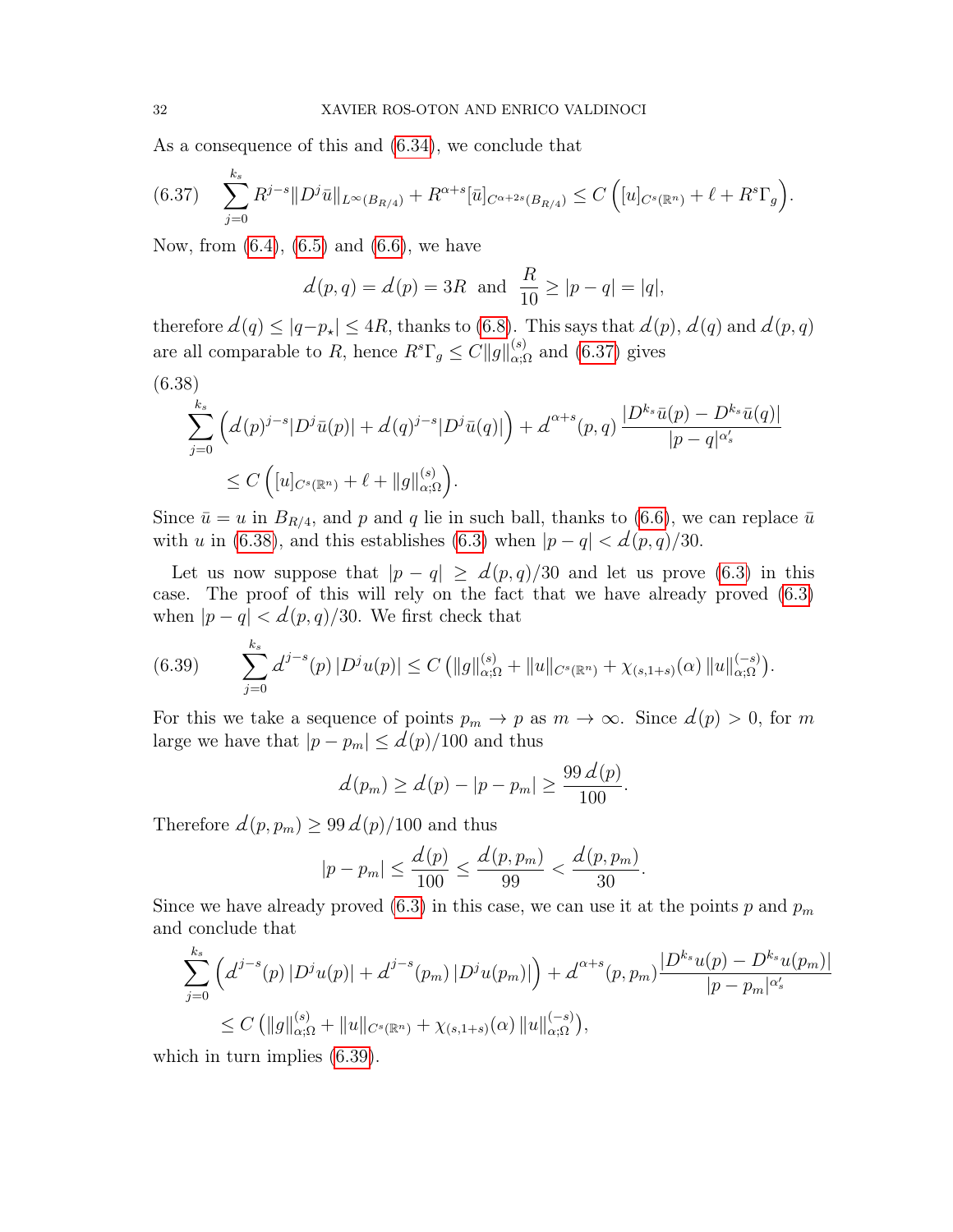The same argument used to prove  $(6.39)$  applied to the point q instead of p gives that

<span id="page-32-1"></span>
$$
(6.40) \qquad \sum_{j=0}^{k_s} d^{j-s}(q) \, |D^j u(q)| \le C \, \big( \|g\|_{\alpha;\Omega}^{(s)} + \|u\|_{C^s(\mathbb{R}^n)} + \chi_{(s,1+s)}(\alpha) \, \|u\|_{\alpha;\Omega}^{(-s)} \big).
$$

Now we want to prove that

<span id="page-32-2"></span>(6.41)  $d^{\alpha+s}(p,q)$  $|D^{k_s}u(p)-D^{k_s}u(q)|$  $\frac{|p| - |D^{-s}u(q)|}{|p - q|^{\alpha'_s}} \leq C \left( \|g\|_{\alpha; \Omega}^{(s)} + \|u\|_{C^s(\mathbb{R}^n)} + \chi_{(s, 1+s)}(\alpha) \|u\|_{\alpha; \Omega}^{(-s)} \right).$ 

For this, we use the condition  $|p - q| \ge d(p, q)/30$  and the fact that

$$
\alpha + s = \alpha + 2s - s = k_s + \alpha'_s - s
$$

to realize that

$$
d^{\alpha+s}(p,q) \frac{|D^{k_s}u(p) - D^{k_s}u(q)|}{|p-q|^{\alpha'_s}} \le C d^{k_s+\alpha'_s-s}(p,q) \frac{|D^{k_s}u(p) - D^{k_s}u(q)|}{d^{\alpha'_s}(p,q)}
$$
  
\n
$$
\le C d^{k_s-s}(p,q) (|D^{k_s}u(p)| + |D^{k_s}u(q)|)
$$
  
\n
$$
\le C d^{k_s-s}(p) |D^{k_s}u(p)| + C d^{k_s-s}(q) |D^{k_s}u(q)|.
$$

This estimate, together with  $(6.39)$  and  $(6.40)$  (used here with  $j = k_s$ ), establishes [\(6.41\)](#page-32-2).

Now, by collecting the estimates in [\(6.39\)](#page-31-2), [\(6.40\)](#page-32-1) and [\(6.41\)](#page-32-2), we complete the proof of [\(6.3\)](#page-23-6) when  $|p - q| \geq d(p, q)/30$ . This is the end of the proof of Theorem [6.1.](#page-23-0) □

By iterating Theorem [6.1,](#page-23-0) and using again the notation in [\(2.2\)](#page-6-0), we obtain:

<span id="page-32-0"></span>Corollary 6.2. Let  $\beta \in (0, 1+s)$ . Let  $\Omega \subset \mathbb{R}^n$  and assume that either [\(1.10\)](#page-3-2) or  $(1.11)$  is satisfied.

<span id="page-32-3"></span>Let  $u \in C^{s}(\mathbb{R}^{n})$  be a solution to [\(1.7\)](#page-2-0), with  $g \in C_{\text{loc}}^{\beta}(\Omega)$  and  $||g||_{\beta,\Omega}^{(s)} < +\infty$ . Then  $u \in C_{\text{loc}}^{\beta+2s}(\Omega)$  and

(6.42) 
$$
||u||_{\beta+2s;\Omega}^{(-s)} \leq C (||g||_{\beta;\Omega}^{(s)} + ||u||_{C^{s}(\mathbb{R}^n)}),
$$

whenever  $\beta + 2s$  is not an integer.

*Proof.* First, notice that [\(6.42\)](#page-32-3) implies that  $u \in C_{\text{loc}}^{\beta+2s}(\Omega)$ . To prove (6.42), the rough idea is to iterate Theorem [6.1](#page-23-0) say, starting with Hölder exponent (possibly below) s, to get  $s+2s$ , then  $s+2s+2s$  and so on, till we reach the threshold imposed by  $\beta$ .

To make this argument rigorous we argue as follows. If  $\beta \in (0, s]$ , then we use Theorem [6.1](#page-23-0) with  $\alpha = \beta$  and we obtain [\(6.42\)](#page-32-3). Thus, we can assume that

<span id="page-32-4"></span>
$$
(6.43) \qquad \beta \in (s, 1+s).
$$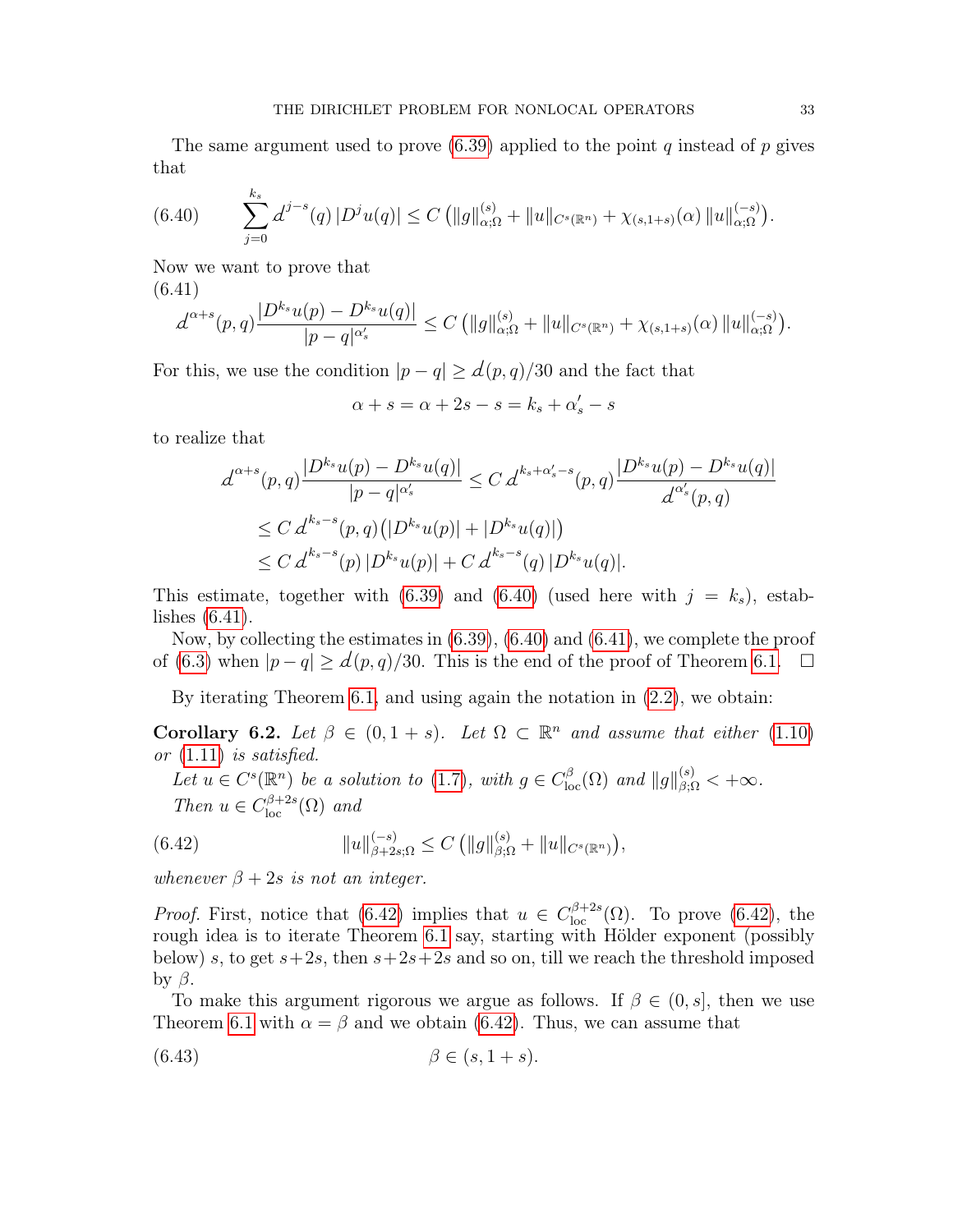Given  $s \in (0,1) \cap \mathbb{Q}$  (resp.,  $s \in (0,1) \setminus \mathbb{Q}$ ), we fix  $\vartheta \in (0,s) \setminus \mathbb{Q}$  (resp.,  $\vartheta \in (0,s) \cap \mathbb{Q}$ ). By construction, for any  $j \in \mathbb{N}$ , we have that  $\vartheta + 2js \notin \mathbb{Q}$ , and so in particular

<span id="page-33-1"></span>
$$
(6.44) \t\t \t\t \vartheta + 2js \notin \mathbb{N}.
$$

We remark that

<span id="page-33-0"></span>
$$
(6.45) \t\t \t\t \vartheta < s < \beta,
$$

thanks to [\(6.43\)](#page-32-4). We let  $J \in \mathbb{N}$  the largest integer j for which  $\vartheta + 2js \leq \beta + 2s$ . By construction

<span id="page-33-4"></span>(6.46) 
$$
\vartheta + 2Js \in (\beta, \beta + 2s].
$$

Furthermore  $J \geq 1$ , due to [\(6.45\)](#page-33-0). We also denote by  $C_1 > 1$  the constant appearing in [\(6.2\)](#page-23-1) and by  $C_2 > 1$  the one appearing in Lemma [2.1](#page-6-3) (these constants were called C in those statements, but for clarity we emphasize now these constant by giving to them a special name and, without loss of generality, we can suppose that they are larger than 1). Let also  $C_{\star} = 2(C_1 + C_2)^2$ . We claim that, for any  $j \in$  $\{1, \dots, J\}$ , we have  $u \in C^{s}(\mathbb{R}^{n}) \cap C_{loc}^{\vartheta+2js}(\Omega)$  and

<span id="page-33-3"></span>(6.47) 
$$
||u||_{\vartheta+2js;\Omega}^{(-s)} \leq C_{\star}^{j} (||g||_{\beta;\Omega}^{(s)} + ||u||_{C^{s}(\mathbb{R}^{n})}).
$$

The proof is by induction. First, we use Theorem [6.1](#page-23-0) with  $\alpha = \vartheta \in (0, s)$ : notice that  $\vartheta$ +2s is not an integer, thanks to [\(6.44\)](#page-33-1), and therefore Theorem [6.1](#page-23-0) yields that

<span id="page-33-2"></span>(6.48) 
$$
||u||_{\vartheta+2s;\Omega}^{(-s)} \leq C_1 (||g||_{\vartheta;\Omega}^{(s)} + ||u||_{C^s(\mathbb{R}^n)}).
$$

Also, in view of [\(6.45\)](#page-33-0) and Lemma [2.1,](#page-6-3) we have that  $||g||_{\vartheta;\Omega}^{(s)} \leq C_2 ||g||_{\beta;\Omega}^{(s)}$ . By plugging this information into [\(6.48\)](#page-33-2) and using that  $C_1, C_2 > 1$ , we see that [\(6.47\)](#page-33-3) holds true for  $j = 1$ .

Now we perform the induction step, i.e. we suppose that [\(6.47\)](#page-33-3) holds true for some  $j \in \{1, \dots, J-1\}$  and we prove it for  $j+1$ . For this, we use Theorem [6.1](#page-23-0) with  $\alpha = \vartheta + 2js$ . We remark that  $\vartheta + js + 2s \notin \mathbb{N}$ , thanks to [\(6.44\)](#page-33-1), hence Theorem [6.1](#page-23-0) applies and it gives that

$$
(6.49) \t\t ||u||_{\vartheta+2(j+1)s;\Omega}^{(-s)} \leq C_1 (||g||_{\vartheta+2js;\Omega}^{(s)} + ||u||_{C^s(\mathbb{R}^n)} + ||u||_{\vartheta+2js;\Omega}^{(-s)}).
$$

Notice also that, by [\(6.46\)](#page-33-4),

<span id="page-33-5"></span>
$$
\vartheta + 2js \le \vartheta + 2(J-1)s = \vartheta + 2Js - 2s \le \beta + 2s - 2s = \beta.
$$

This and Lemma [2.1](#page-6-3) imply that

$$
||g||_{\vartheta+2js;\Omega}^{(s)} \leq C_2 ||g||_{\beta;\Omega}^{(s)}.
$$

Accordingly, we deduce from [\(6.49\)](#page-33-5) that

$$
||u||_{\vartheta+2(j+1)s;\Omega}^{(-s)} \leq C_1 \left( C_2 ||g||_{\beta;\Omega}^{(s)} + ||u||_{C^s(\mathbb{R}^n)} + ||u||_{\vartheta+2js;\Omega}^{(-s)} \right).
$$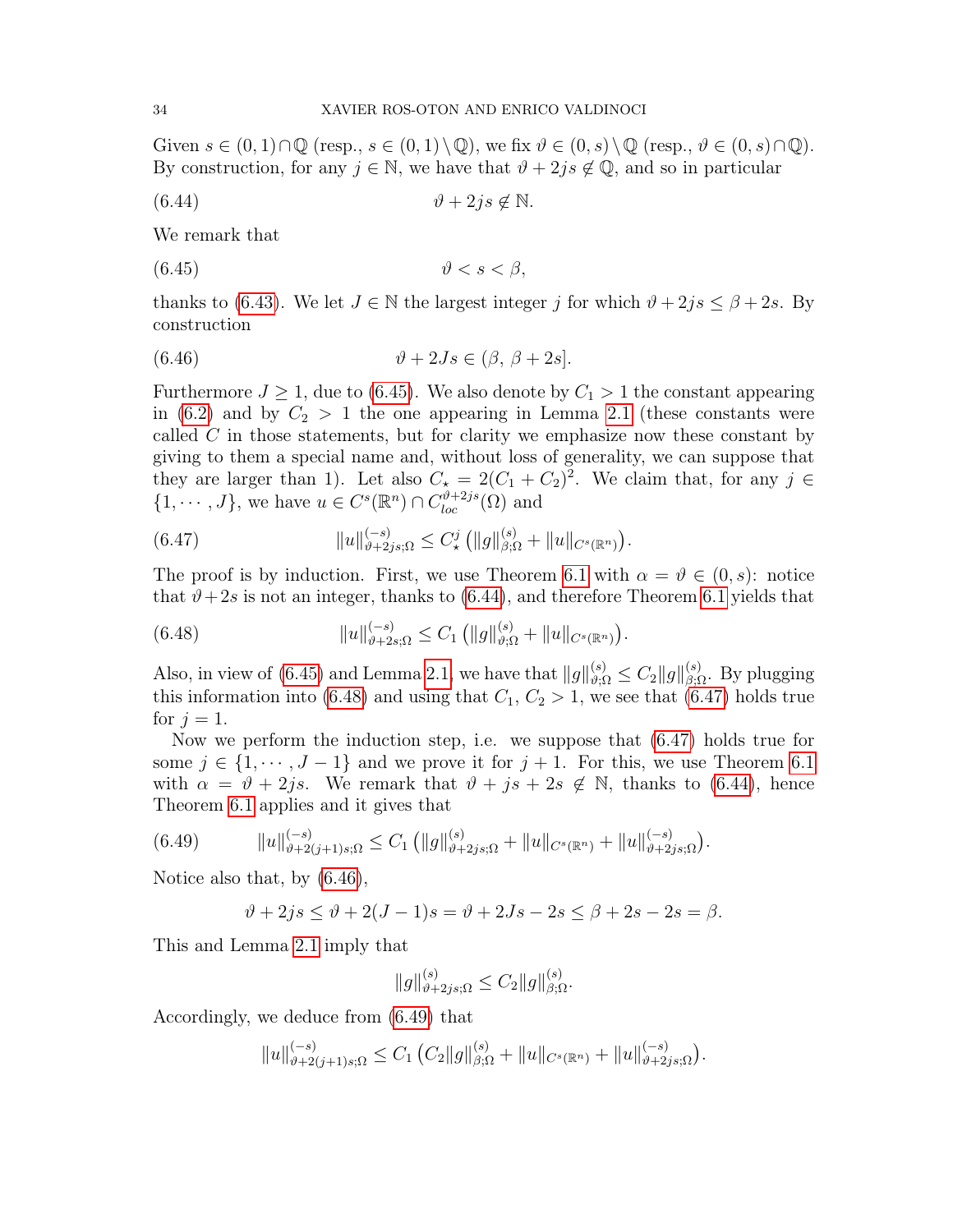Hence, since by inductive assumption  $(6.47)$  holds true for j,

$$
(6.50) \t\t ||u||_{\vartheta+2(j+1)s;\Omega}^{(-s)} \leq C_1 \left( C_2 ||g||_{\beta;\Omega}^{(s)} + ||u||_{C^s(\mathbb{R}^n)} + C^j_{\star} (||g||_{\beta;\Omega}^{(s)} + ||u||_{C^s(\mathbb{R}^n)}) \right)
$$
  

$$
\leq 2C_1 C^j_{\star} (||g||_{\beta;\Omega}^{(s)} + ||u||_{C^s(\mathbb{R}^n)}).
$$

This proves [\(6.47\)](#page-33-3) for  $j + 1$ , and implies that  $u \in C^{s}(\mathbb{R}^{n}) \cap C^{\vartheta+2(j+1)s}_{loc}(\Omega)$ . The inductive step is thus completed, and we have established [\(6.47\)](#page-33-3).

Now we observe that

<span id="page-34-0"></span>
$$
||u||_{\beta;\Omega}^{(-s)} \le C_2 ||u||_{\vartheta+2Js;\Omega}^{(-s)},
$$

due to  $(6.46)$  and Lemma [2.1.](#page-6-3) Thus, using  $(6.47)$  with  $j = J$ ,

(6.51) 
$$
||u||_{\beta;\Omega}^{(-s)} \leq C_{\star}^{J+1} (||g||_{\beta;\Omega}^{(s)} + ||u||_{C^{s}(\mathbb{R}^{n})}).
$$

Now we use Theorem [6.1](#page-23-0) for the last time, here with  $\alpha = \beta$ . Notice that  $\beta + 2s \notin \mathbb{N}$ , by the assumption of Corollary [6.2:](#page-32-0) consequently Theorem [6.1](#page-23-0) can be exploited and we obtain

 $||u||_{\beta+2s;\Omega}^{(-s)} \leq C_{\star}^{J+1} (||g||_{\beta;\Omega}^{(s)} + ||u||_{C^{s}(\mathbb{R}^{n})} + ||u||_{\beta;\Omega}^{(-s)}).$ 

This and [\(6.51\)](#page-34-0) imply that we can bound  $||u||_{\beta+2s;\Omega}^{(-s)}$  by a constant times  $||g||_{\beta;\Omega}^{(s)}$  +  $||u||_{C^{s}(\mathbb{R}^n)}$ , and this completes the proof of Corollary [6.2.](#page-32-0)

With this, we can now complete the proof of the main result:

*Proof of Theorem [1.1.](#page-3-1)* By Proposition 4.6 in [\[7\]](#page-51-3), we know that  $u \in C^{s}(\mathbb{R}^{n})$ , with

(6.52) 
$$
||u||_{C^{s}(\mathbb{R}^{n})} \leq C ||g||_{L^{\infty}(\Omega)}.
$$

Also, if  $x \in \Omega_{\delta}$  then  $d(x) \geq \delta$ , while if  $x \in \Omega$  then  $d(x)$  is controlled by the diameter of  $\Omega$ . In particular  $d^{j-s}(x) \geq \delta^j/(\text{diam}(\Omega))^s$  for every  $x \in \Omega_\delta$ . From this, and recalling also [\(2.3\)](#page-6-4), we obtain that

<span id="page-34-1"></span>
$$
||u||_{\beta+2s;\Omega}^{(-s)} \ge c_o ||u||_{C^{\beta+2s}(\Omega_\delta)}
$$
  
and 
$$
||g||_{\beta;\Omega}^{(s)} \le C_o ||g||_{C^\beta(\Omega)}
$$

for some  $c_o$ ,  $C_o > 0$ , possibly depending on  $\delta$  and  $\Omega$ . Using this, [\(6.52\)](#page-34-1) and Corollary [6.2](#page-32-0) we obtain

$$
||u||_{C^{\beta+2s}(\Omega_{\delta})} \leq c_o^{-1} ||u||_{\beta+2s;\Omega}^{(-s)}
$$
  
\n
$$
\leq c_o^{-1} C \left( ||g||_{\beta;\Omega}^{(s)} + ||u||_{C^s(\mathbb{R}^n)} \right)
$$
  
\n
$$
\leq c_o^{-1} C \left( C_o ||g||_{C^{\beta}(\Omega)} + C ||g||_{L^{\infty}(\Omega)} \right).
$$

The latter term is in turn bounded bounded by a constant, possibly depending on  $\delta$ and  $\Omega$ , times  $||g||_{C^{\beta}(\Omega)}$ , hence the desired result plainly follows.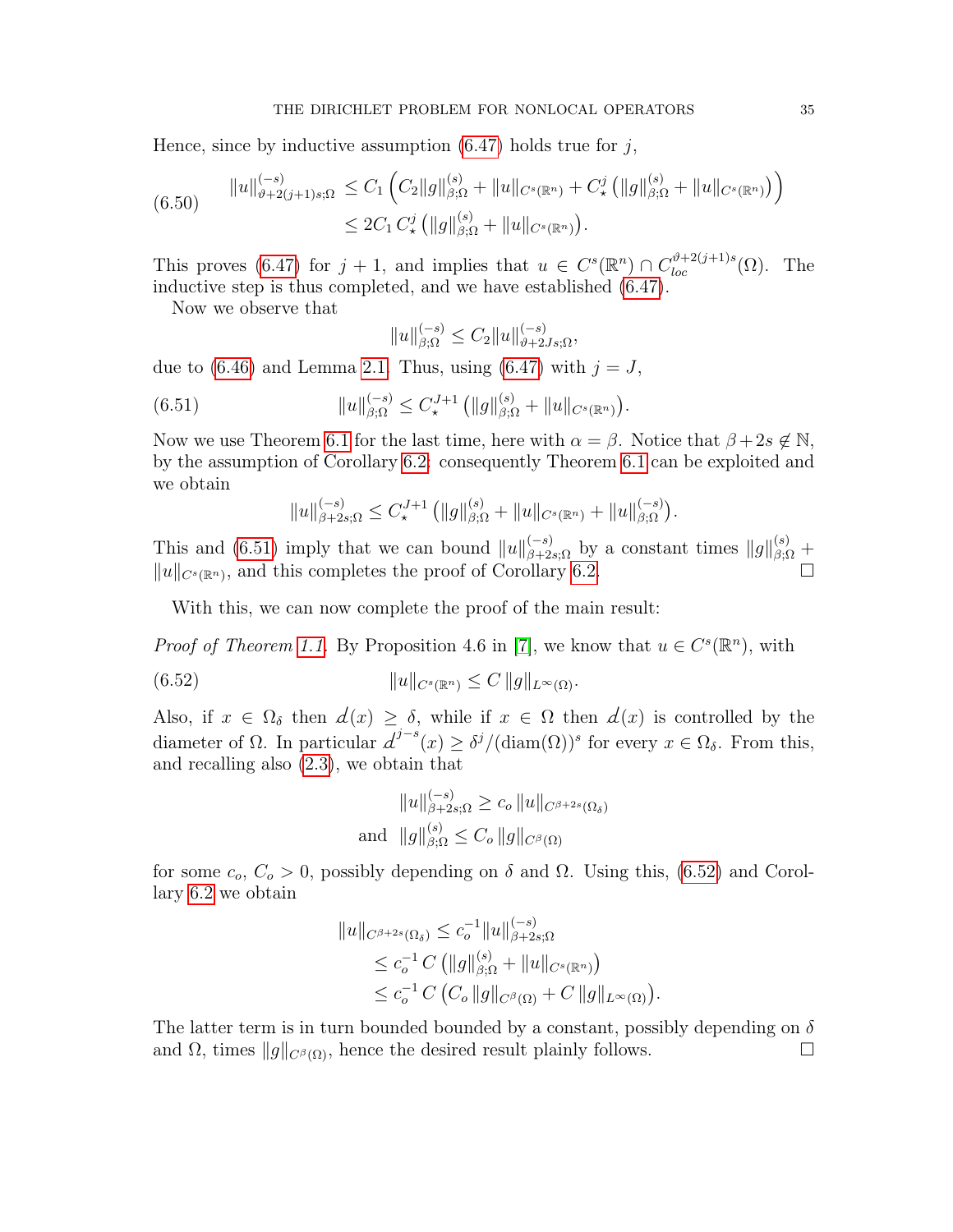## 7. Constructing a counterexample

<span id="page-35-0"></span>This section is devoted to the construction of the counterexample of Theorem [1.3.](#page-4-0) For this, we start with an auxiliary lemma that says, roughly speaking, that the operator  $L$  "looses  $2s$  derivatives":

<span id="page-35-4"></span>**Lemma 7.1.** Let  $\beta \in (0,1)$  and  $v \in C^{\beta+2s}(\mathbb{R}^n)$ . Then  $Lv \in C^{\beta}(B_1)$  and  $[Lv]_{C^{\beta}(B_1)} \leq$  $C\left[v\right]_{C^{\beta+2s}(\mathbb{R}^{n})}.$ 

*Proof.* Notice that by construction  $\beta + 2s \in (0, 3)$ . Let  $x, y \in B_1$  and

$$
r = |x - y| < 2.
$$

Also, for any fixed  $\omega \in S^{n-1}$  and  $\rho \geq 0$ , let

$$
w_{\rho,\omega}(x) = 2v(x) - v(x + \rho\omega) - v(x - \rho\omega).
$$

Then

$$
|Lv(x) - Lv(y)| \le I_1 + I_2, \quad \text{with}
$$
  
\n
$$
I_1 = \int_0^r d\rho \int_{S^{n-1}} da(\omega) \frac{|w_{\rho,\omega}(x) - w_{\rho,\omega}(y)|}{\rho^{1+2s}}
$$
  
\nand 
$$
I_2 = \int_r^{+\infty} d\rho \int_{S^{n-1}} da(\omega) \frac{|w_{\rho,\omega}(x) - w_{\rho,\omega}(y)|}{\rho^{1+2s}}.
$$

To estimate  $I_1$  and  $I_2$ , we first prove that

<span id="page-35-1"></span>
$$
(7.1) \quad |w_{\rho,\omega}(x) - w_{\rho,\omega}(y)| \leq \begin{cases} C\left[v\right]_{C^{\beta+2s}(\mathbb{R}^n)} |x-y|^{\beta+2s} & \text{if } \beta+2s \in (0,1],\\ C\left[v\right]_{C^{\beta+2s}(\mathbb{R}^n)} \rho |x-y|^{\beta+2s-1} & \text{if } \beta+2s \in (1,2],\\ C\left[v\right]_{C^{\beta+2s}(\mathbb{R}^n)} \rho^2 |x-y|^{\beta+2s-2} & \text{if } \beta+2s \in (2,3). \end{cases}
$$

To prove this, let us first consider the case  $\beta + 2s \in (0, 1]$ . In this case, we have that

<span id="page-35-3"></span>(7.2) 
$$
|v(x \pm \rho \omega) - v(y \pm \rho \omega)| \le [v]_{C^{\beta+2s}(\mathbb{R}^n)} |x - y|^{\beta+2s},
$$

for every  $\rho \geq 0$ , and this implies [\(7.1\)](#page-35-1) when  $\beta + 2s \in (0, 1]$ .

If  $\beta + 2s \in (1, 2]$  we use the Fundamental Theorem of Calculus in the variable  $\rho$ to write

(7.3) 
$$
w_{\rho,\omega}(x) = \int_0^{\rho} d\tau \left[ -\nabla v(x + \tau \omega) \cdot \omega + \nabla v(x - \tau \omega) \cdot \omega \right].
$$

Notice also that, for any  $\tau \in \mathbb{R}$ ,

<span id="page-35-2"></span>
$$
\left|\nabla v(x+\tau\omega)\cdot\omega-\nabla v(y+\tau\omega)\cdot\omega\right|\leq [v]_{C^{\beta+2s}(\mathbb{R}^n)}|x-y|^{\beta+2s-1},
$$

since  $\beta + 2s \in (1, 2]$ . This inequality and [\(7.3\)](#page-35-2) give that

$$
\left|w_{\rho,\omega}(x)-w_{\rho,\omega}(y)\right| \leq \int_0^{\rho} 2[v]_{C^{\beta+2s}(\mathbb{R}^n)}|x-y|^{\beta+2s-1} d\tau,
$$

that establishes [\(7.1\)](#page-35-1) in this case.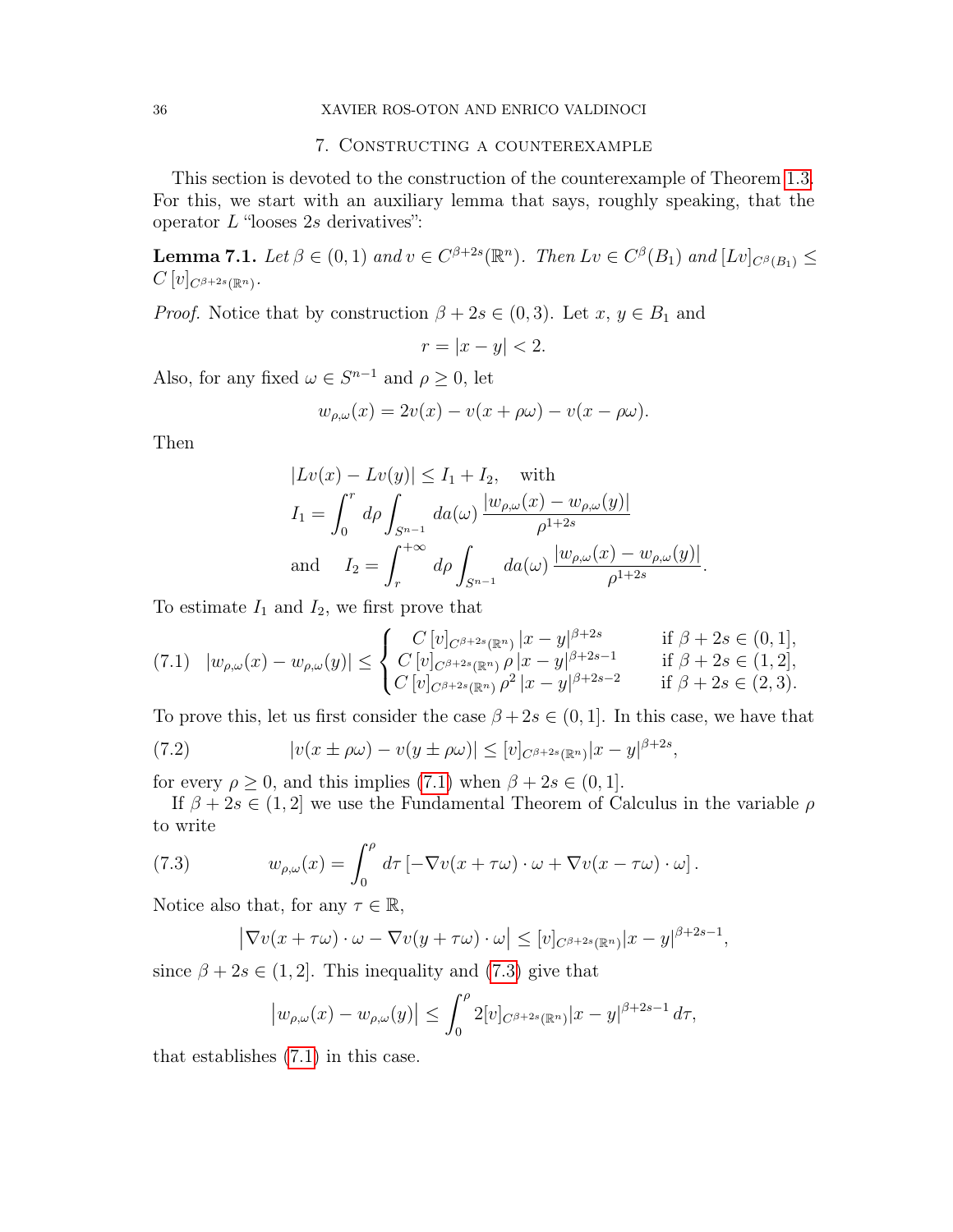Now we deal with the case  $\beta + 2s \in (2,3)$ : for this, we use the Fundamental Theorem of Calculus in the variable  $\rho$  twice in [\(7.3\)](#page-35-2) and we see that

$$
w_{\rho,\omega}(x) = \int_0^{\rho} d\tau \int_{\tau}^{-\tau} d\sigma D_{ij}^2 v(x + \sigma \omega) \, \omega_i \omega_j.
$$

Consequently

$$
\left| w_{\rho,\omega}(x) - w_{\rho,\omega}(y) \right| \leq \int_0^{\rho} d\tau \int_{-\tau}^{\tau} d\sigma \left| D_{ij}^2 v(x + \sigma \omega) - D_{ij}^2 v(y + \sigma \omega) \right|
$$
  

$$
\leq \int_0^{\rho} d\tau \int_{-\tau}^{\tau} d\sigma \left[ v \right]_{C^{\beta+2s}(\mathbb{R}^n)} |x - y|^{\beta+2s-2},
$$

since  $\beta + 2s \in (2, 3)$ , and this establishes [\(7.1\)](#page-35-1) in this case as well.

<span id="page-36-0"></span>The proof of [\(7.1\)](#page-35-1) is thus complete, and now we show that

$$
(7.4) \quad |w_{\rho,\omega}(x) - w_{\rho,\omega}(y)| \leq \begin{cases} C\left[v\right]_{C^{\beta+2s}(\mathbb{R}^n)} \rho^{\beta+2s} & \text{if } \beta+2s \in (0,1],\\ C\left[v\right]_{C^{\beta+2s}(\mathbb{R}^n)} |x-y| \rho^{\beta+2s-1} & \text{if } \beta+2s \in (1,3). \end{cases}
$$

To prove [\(7.4\)](#page-36-0), we distinguish three cases. If  $\beta + 2s \in (0, 1]$ , we have that (7.4) follows easily from the fact that  $|v(x) - v(x \pm \rho \omega)| \leq [v]_{C^{\beta+2s}(\mathbb{R}^n)} \rho^{\beta+2s}$ , and the same for y instead of x. If  $\beta + 2s \in (1, 2]$  we notice that

$$
\nabla w_{\rho,\omega}(x) = 2\nabla v(x) - \nabla v(x + \rho\omega) - \nabla v(x - \rho\omega)
$$

and so the Fundamental Theorem of Calculus in the space variable gives that (7.5)

<span id="page-36-2"></span>
$$
w_{\rho,\omega}(x) - w_{\rho,\omega}(y)
$$
  
=  $\int_0^1 dt \nabla w_{\rho,\omega}(y + t(x - y)) \cdot (x - y)$   
=  $\int_0^1 dt \left(2\nabla v(y + t(x - y)) - \nabla v(y + t(x - y) + \rho\omega) - \nabla v(y + t(x - y) - \rho\omega)\right) \cdot (x - y).$ 

Now we notice that

(7.6) 
$$
\left| \nabla v(y + t(x - y)) - \nabla v(y + t(x - y) \pm \rho \omega) \right| \leq [v]_{C^{\beta + 2s}(\mathbb{R}^n)} \rho^{\beta + 2s - 1},
$$

since here  $\beta + 2s \in (1, 2]$ . By inserting [\(7.6\)](#page-36-1) into [\(7.5\)](#page-36-2) we obtain

<span id="page-36-1"></span>
$$
|w_{\rho,\omega}(x) - w_{\rho,\omega}(y)| \le \int_0^1 dt \, 2[v]_{C^{\beta+2s}(\mathbb{R}^n)} \, \rho^{\beta+2s-1} |x-y|,
$$

which proves  $(7.4)$  in this case.

It remains to prove [\(7.4\)](#page-36-0) when  $\beta + 2s \in (2,3)$ . In this case, we apply the Fundamental Theorem of Calculus in the variable  $\rho$  once more to obtain

$$
\partial_i v(y+t(x-y)) - \partial_i v(y+t(x-y) \pm \rho \omega) = \pm \int_{\rho}^0 d\sigma D_{ij}^2 v(y+t(x-y) \pm \sigma \omega) \omega_j
$$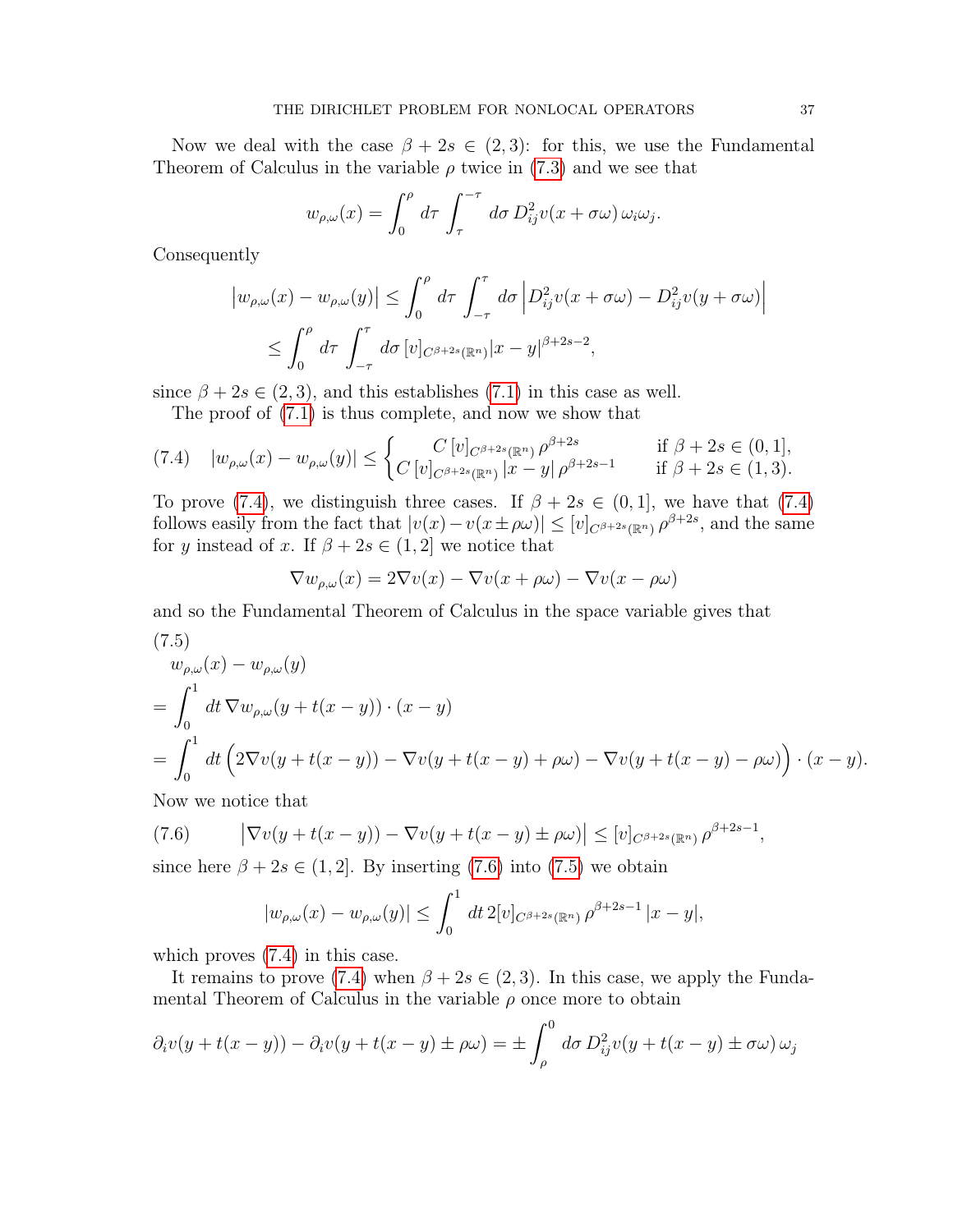and therefore

$$
\begin{aligned}\n\left| 2\partial_i v(y+t(x-y)) - \partial_i v(y+t(x-y) + \rho \omega) - \partial_i v(y+t(x-y) - \rho \omega) \right| \\
&= \left| \int_{\rho}^{0} d\sigma \left( D_{ij}^2 v(y+t(x-y) + \sigma \omega) - D_{ij}^2 v(y+t(x-y) - \sigma \omega) \right) \omega_j \right| \\
&\leq \int_{0}^{\rho} d\sigma \left[ v|_{C^{\beta+2s}(\mathbb{R}^n)} (2\sigma)^{\beta+2s-2} \\
&= C \left[ v|_{C^{\beta+2s}(\mathbb{R}^n)} \rho^{\beta+2s-1},\n\end{aligned}
$$

where the condition  $\beta \in (2,3)$  was used. By plugging this information into [\(7.5\)](#page-36-2), we obtain

$$
|w_{\rho,\omega}(x) - w_{\rho,\omega}(y)| \le \int_0^1 dt \, C \, [v]_{C^{\beta+2s}(\mathbb{R}^n)} \, \rho^{\beta+2s-1} \, |x-y|,
$$

which establishes  $(7.4)$  also in this case.

<span id="page-37-0"></span>Now we show that

(7.7) if 
$$
\beta + 2s \in (0, 2]
$$
, then  $|w_{\rho,\omega}(x)| \le C [v]_{C^{\beta+2s}(\mathbb{R}^n)} \rho^{\beta+2s}$ .

Indeed, if  $\beta \in (0,1]$  we have that  $|v(x) - v(x \pm \rho \omega)| \leq [v]_{C^{\beta+2s}(\mathbb{R}^n)} \rho^{\beta+2s}$ , and this implies [\(7.7\)](#page-37-0) in this case. If instead  $\beta \in (1, 2]$ , then we use [\(7.3\)](#page-35-2) to see that

$$
|w_{\rho,\omega}(x)| \leq \int_0^{\rho} d\tau \left| \nabla v(x + \tau \omega) - \nabla v(x - \tau \omega) \right| \leq \int_0^{\rho} d\tau \left[ v \right]_{C^{\beta+2s}(\mathbb{R}^n)} (2\tau)^{\beta+2s-1},
$$

which gives  $(7.7)$  also in this case.

Now we claim that there exists  $\kappa \in (0, \beta)$  such that

<span id="page-37-1"></span>(7.8)   
for any 
$$
\rho \in [0, r]
$$
  

$$
\left| w_{\rho,\omega}(x) - w_{\rho,\omega}(y) \right| \le C \left[ v \right]_{C^{\beta+2s}(\mathbb{R}^n)} \rho^{2s+\kappa} r^{\beta-\kappa}.
$$

To check this, we distinguish two cases. When  $\beta + 2s \in (0, 2]$ , we define  $\kappa = \beta/2$ and use [\(7.7\)](#page-37-0) and the assumption that  $\rho \le r = |x - y|$  to conclude that

$$
|w_{\rho,\omega}(x)| \le C \left[ v \right]_{C^{\beta+2s}(\mathbb{R}^n)} \rho^{\kappa+2s} \rho^{\beta-\kappa} \le C \left[ v \right]_{C^{\beta+2s}(\mathbb{R}^n)} \rho^{\kappa+2s} r^{\beta-\kappa}.
$$

Since the same holds when x is replaced by y, we have that [\(7.8\)](#page-37-1) when  $\beta + 2s \in (0, 2]$ follows from the above formula and the triangle inequality.

When instead  $\beta + 2s \in (2, 3)$ , we take  $\kappa = \min\left\{\frac{\beta}{2}, 1-s\right\}$  and we use [\(7.1\)](#page-35-1) and the assumption that  $\rho \leq r = |x - y|$  to deduce that

$$
\begin{aligned} \left| w_{\rho,\omega}(x) - w_{\rho,\omega}(y) \right| &\le C \left[ v \right]_{C^{\beta+2s}(\mathbb{R}^n)} \rho^2 r^{\beta+2s-2} \\ &= C \left[ v \right]_{C^{\beta+2s}(\mathbb{R}^n)} \rho^{2s+\kappa} \rho^{2-2s-\kappa} r^{\beta+2s-2} \le C \left[ v \right]_{C^{\beta+2s}(\mathbb{R}^n)} \rho^{2s+\kappa} r^{2-2s-\kappa} r^{\beta+2s-2}, \end{aligned}
$$

which provides the proof of [\(7.8\)](#page-37-1) also in this case.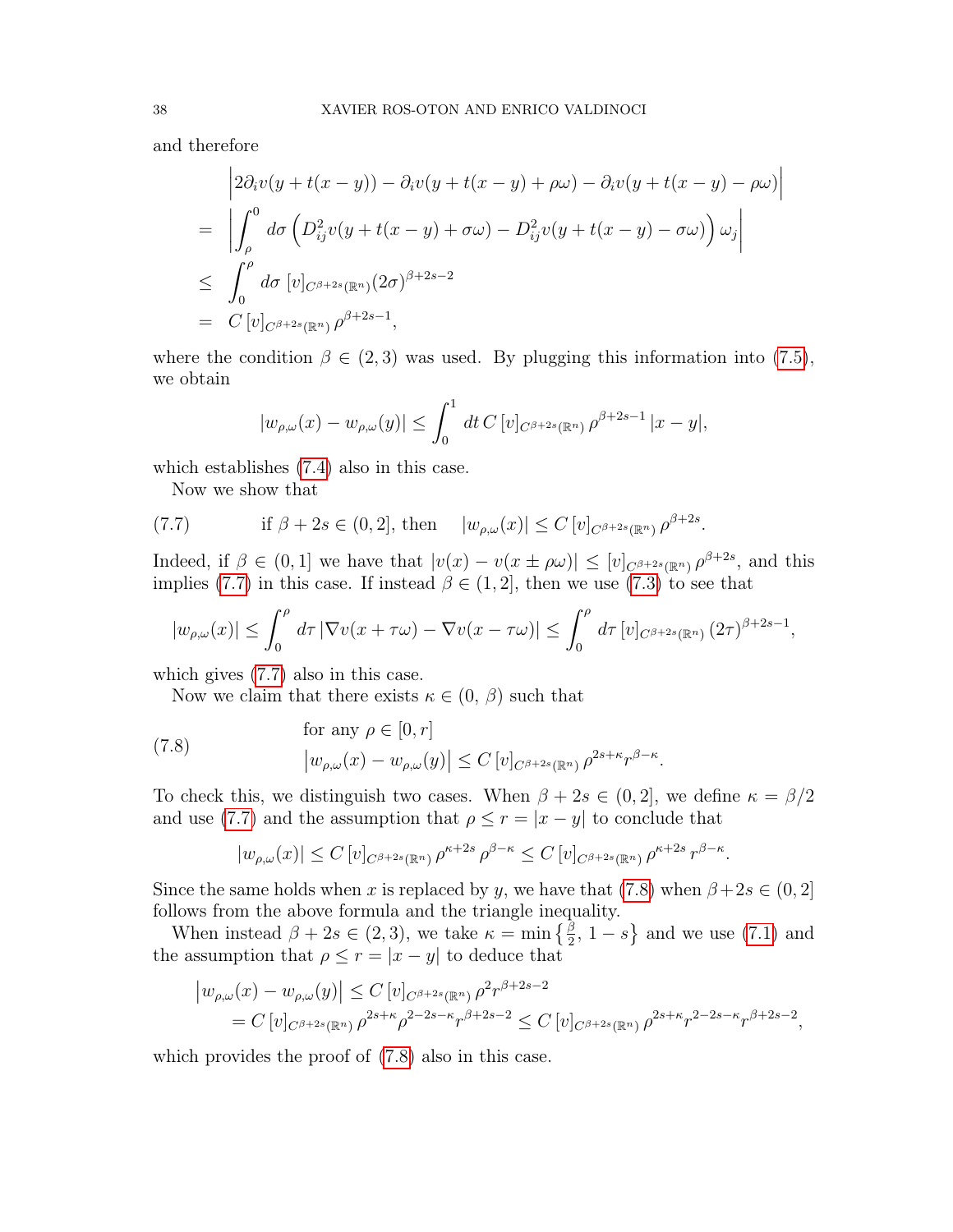Having completed these preliminary estimates, we are now in the position to estimate  $I_1$ . For this, we use [\(7.8\)](#page-37-1) and the fact that  $\kappa > 0$  to see that, for any fixed  $\omega \in S^{n-1}$ ,

$$
\int_0^r \frac{|w_{\rho,\omega}(x) - w_{\rho,\omega}(y)|}{\rho^{1+2s}} d\rho \le C \left[ v \right]_{C^{\beta+2s}(\mathbb{R}^n)} r^{\beta-\kappa} \int_0^r \rho^{2s+\kappa-1-2s} d\rho = C \left[ v \right]_{C^{\beta+2s}(\mathbb{R}^n)} r^{\beta}.
$$

As a consequence, by integrating in  $\omega \in S^{n-1}$ , we obtain that

$$
(7.9) \t\t I_1 \leq C[v]_{C^{\beta+2s}(\mathbb{R}^n)} r^{\beta}.
$$

Now we estimate  $I_2$ . We claim that

$$
(7.10)\t\t I_2 \le C[v]_{C^{\beta+2s}(\mathbb{R}^n)} r^{\beta}
$$

To prove this, we distinguish two cases. If  $\beta + 2s \in (0, 1]$ , we use [\(7.2\)](#page-35-3) and the fact that  $|x - y| = r$  to deduce that

.

<span id="page-38-2"></span><span id="page-38-1"></span>
$$
\left|w_{\rho,\omega}(x)-w_{\rho,\omega}(y)\right| \leq C\left[v\right]_{C^{\beta+2s}(\mathbb{R}^n)} r^{\beta+2s}.
$$

Therefore

$$
I_2 \leq C \left[ v \right]_{C^{\beta+2s}(\mathbb{R}^n)} r^{\beta+2s} \int_r^{+\infty} d\rho \, \rho^{-1-2s} = C \left[ v \right]_{C^{\beta+2s}(\mathbb{R}^n)} r^{\beta},
$$

which proves [\(7.10\)](#page-38-1) in this case.

If instead  $\beta + 2s \in (1,3)$  we use [\(7.4\)](#page-36-0) to write

$$
\left|w_{\rho,\omega}(x) - w_{\rho,\omega}(y)\right| \le C \left[v\right]_{C^{\beta+2s}(\mathbb{R}^n)} r \rho^{\beta+2s-1}
$$

and so to obtain that

$$
I_2 \leq C \left[ v \right]_{C^{\beta+2s}(\mathbb{R}^n)} r \int_r^{+\infty} d\rho \, \rho^{\beta+2s-1-1-2s} = C \left[ v \right]_{C^{\beta+2s}(\mathbb{R}^n)} r \, r^{\beta-1}.
$$

This proves [\(7.10\)](#page-38-1) also in this case.

By combining [\(7.9\)](#page-38-2) and [\(7.10\)](#page-38-1), we conclude that

$$
|Lv(x) - Lv(y)| \le I_1 + I_2 \le C [v]_{C^{\beta+2s}(\mathbb{R}^n)} r^{\beta} = C [v]_{C^{\beta+2s}(\mathbb{R}^n)} |x - y|^{\beta},
$$

from which the desired result easily follows.

Now we recall a useful, explicit barrier:

<span id="page-38-0"></span>**Lemma 7.2.** Let  $\phi(x) = (1 - |x|^2)^s_+$  and L be as in [\(1.6\)](#page-1-3). Then  $L\phi(x) = c$ , for every  $x \in B_1$ , where  $c > 0$  is a suitable constant, only depending on n and s.

*Proof.* Fix  $x = (x', x_n) \in B_1$ , and let  $b = \sqrt{1 - |x'|^2}$  and  $\xi = x_n/b$ . Notice that  $|x'|^2 + x_n^2 < 1$ , thus

(7.11) 
$$
|\xi| < \frac{\sqrt{1 - |x'|^2}}{b} = 1.
$$

Moreover, for any  $\rho \in \mathbb{R}$ ,

<span id="page-38-3"></span>
$$
\phi(x+\rho e_n) = (1-|x'|^2-|x_n+\rho|^2)_+^s = (b^2-|b\xi+\rho|^2)_+^s = b^{2s}(1-|\xi+b^{-1}\rho|^2)_+^s.
$$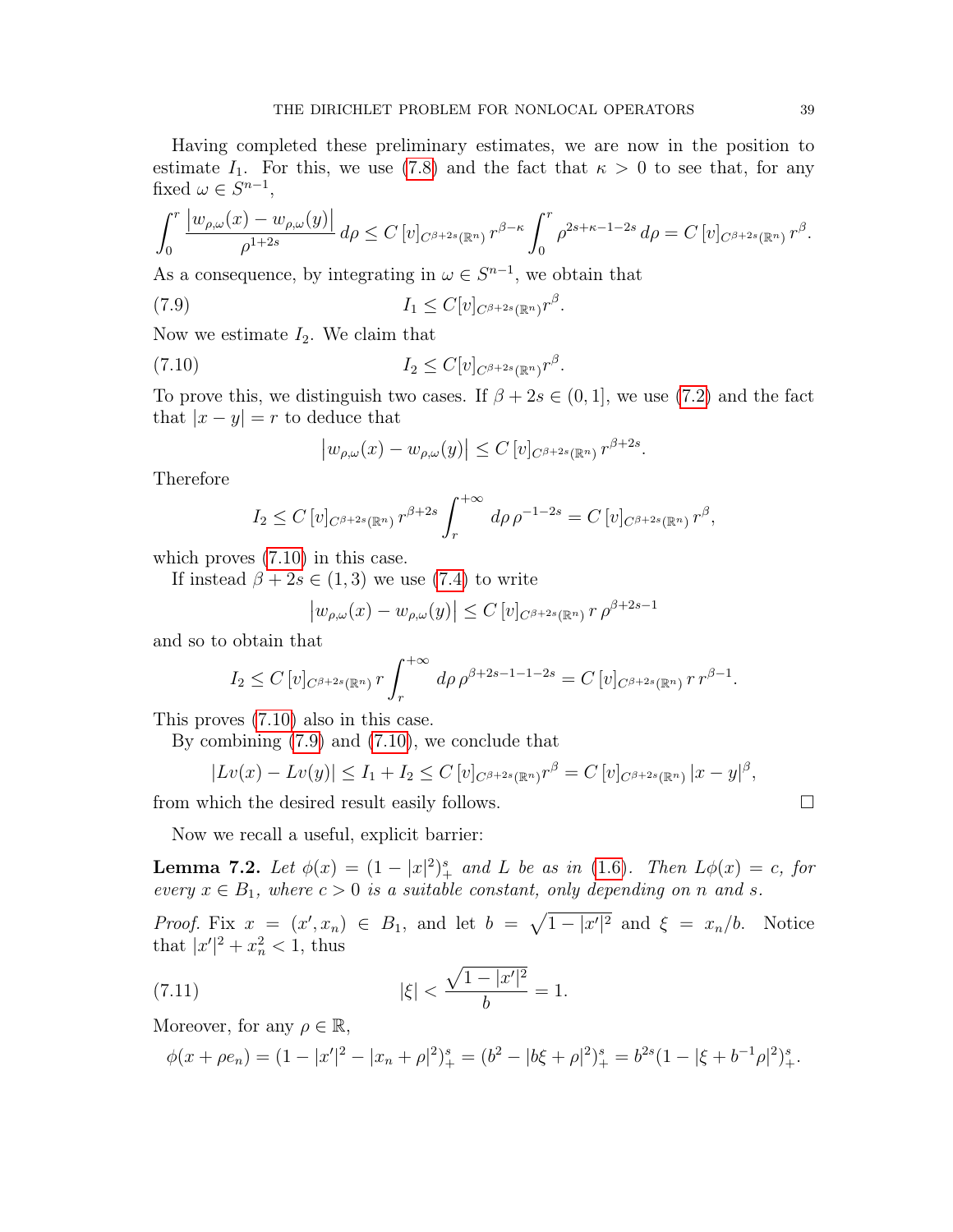

Figure A. The domain of Theorem [1.3.](#page-4-0)

As a consequence, writing  $\phi_o(\zeta) = (1 - |\zeta|^2)^s_+$ , for any  $\zeta \in \mathbb{R}$ , and using the change of variable  $t = b^{-1} \rho$ ,

$$
(-\partial_n^2)^s \phi(x) = \int_{\mathbb{R}} \frac{2\phi(x) - \phi(x + \rho e_n) - \phi(x - \rho e_n)}{\rho^{1+2s}} d\rho
$$
  
\n
$$
= b^{2s} \int_{\mathbb{R}} \frac{2(1 - |\xi|^2)_+^s - (1 - |\xi + b^{-1}\rho|^2)_+^s - (1 - |\xi - b^{-1}\rho|^2)_+^s}{\rho^{1+2s}} d\rho
$$
  
\n
$$
= \int_{\mathbb{R}} \frac{2(1 - |\xi|^2)_+^s - (1 - |\xi + t|^2)_+^s - (1 - |\xi - t|^2)_+^s}{t^{1+2s}} dt
$$
  
\n
$$
= (-\partial_n^2)^s \phi_o(\xi).
$$

Now, we point out that  $\phi_o$  is a function of one variable, and  $(-\partial_n^2)^s \phi_o = c_o$ , for some  $c_o > 0$ , see e.g. [\[10\]](#page-52-0). Thus, recalling [\(7.11\)](#page-38-3), we have that  $(-\partial_n^2)^s \phi(x) = c_o$ . By exchanging the roles of the variables, we obtain similarly that

$$
(-\partial_1^2)^s \phi(x) = (-\partial_2^2)^s \phi(x) = \cdots = (-\partial_n^2)^s \phi(x) = c_o,
$$

from which we obtain the desired result.

With this, we can now construct our counterexample, by considering the planar domain  $\Omega \supset B_4$  in Figure A.

*Proof of Theorem [1.3.](#page-4-0)* The fact that  $u \in C^{s}(\overline{\Omega})$  follows from Proposition 4.6 of [\[7\]](#page-51-3). Now suppose, by contradiction, that  $u \in C^{3s+\epsilon}_{loc}(\Omega)$ . Let  $\theta \in C^{\infty}_0(B_2)$  with  $\theta \equiv 1$ in  $B_1$ , and let  $v = \theta u$  and  $w = u - v$ . Then  $v \in C^{3s+\epsilon}(\mathbb{R}^n)$  and so, by Lemma [7.1](#page-35-4)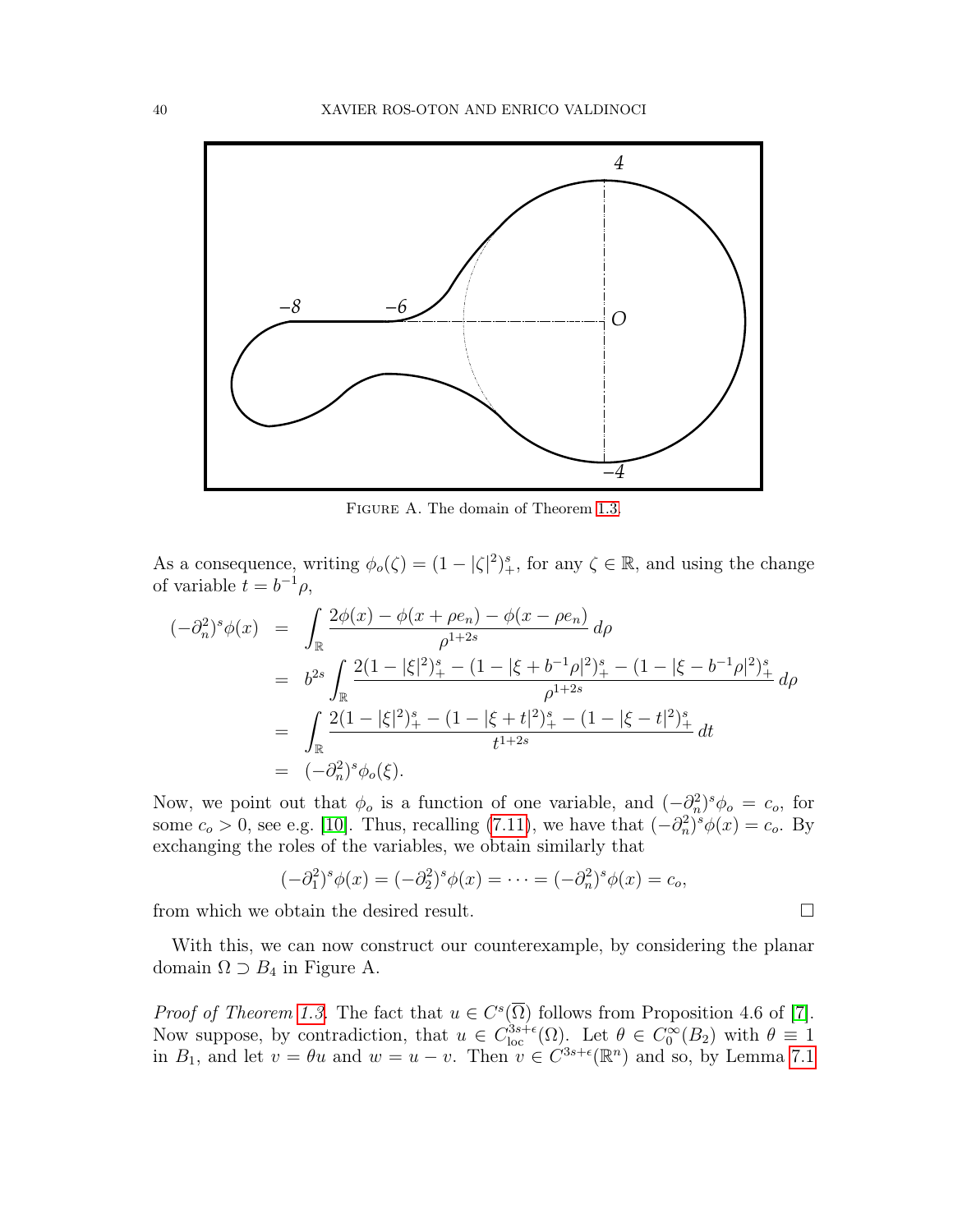(being  $B_1$  there any ball in  $\mathbb{R}^n$ ), we have that  $Lv \in C^{s+\epsilon}(\mathbb{R}^n)$ . Hence

<span id="page-40-1"></span>(7.12) 
$$
Lw = 1 - Lv \in C^{s+\epsilon}(\mathbb{R}^n).
$$

Now, we take  $\eta \in (0, 1/2)$  and we evaluate Lw at the two points  $x_1 = (0, 0)$  and  $x_2 =$  $(0, -\eta)$ . We notice that  $w = (1 - \theta)u$ , so  $w \equiv 0$  in  $B_1$ , hence  $w(x_1) = w(x_2) = 0$  (as well as  $w(x_2 + \rho \omega) = w(x_2 - \rho \omega) = 0$  if  $\rho \in [0, 1/2]$  and  $\omega \in S^{n-1}$ , and

$$
Lw(x_1) - Lw(x_2) = \int_{1/2}^{+\infty} d\rho \int_{S^{n-1}} da(\omega) \frac{w(x_2 + \rho \omega) + w(x_2 - \rho \omega) - w(\rho \omega) - w(-\rho \omega)}{\rho^{1+2s}}.
$$

More precisely, since L has the form  $(1.6)$ , the anisotropy takes the form in  $(1.5)$ and we obtain that

(7.13)  
\n
$$
Lw(x_1) - Lw(x_2)
$$
\n
$$
= 2 \sum_{i=1}^{2} \int_{\{|\rho| \ge 1/2\}} d\rho \frac{w(x_2 + \rho e_i) - w(\rho e_i)}{|\rho|^{1+2s}}
$$
\n
$$
= J_1 + J_2,
$$

where

$$
J_1 = 2 \int_{\{|\rho| \ge 1/2\}} \frac{w(\rho, -\eta) - w(\rho, 0)}{|\rho|^{1+2s}} d\rho
$$
  
and 
$$
J_2 = 2 \int_{\{|\rho| \ge 1/2\}} \frac{w(0, \rho - \eta) - w(0, \rho)}{|\rho|^{1+2s}} d\rho.
$$

Though the integrals  $J_1$  and  $J_2$  may look alike at a first glance, they are geometrically very different: indeed the integral trajectory of  $J_2$  is transverse to the boundary (hence the interior regularity will dominate the boundary effects), while the integral trajectory of  $J_1$  sticks at the boundary (hence it makes propagate the singularity from the boundary towards the interior). As an effect of these different geometric behaviors, we will prove that

(7.14) 
$$
J_1 \geq C^{-1} \eta^s \text{ and } |J_2| \leq C \eta^{s+\epsilon},
$$

for some  $C > 1$  (here C will denote a quantity, possibly varying from line to line, which may depend on u, but which is independent of  $\eta$ ). To prove [\(7.14\)](#page-40-0) it is useful to observe that, since w vanishes outside  $\Omega$ , the denominator in the integrands defining  $J_1$  and  $J_2$  is bounded uniformly and bounded uniformly away from zero. We set  $\beta = 2s/(1+2s)$  and we notice that  $\beta \in (0,1)$ . If  $\rho \in [-4, -4+\eta^{\beta}] \cup [4-\eta^{\beta}, 4]$ , we use that  $w \in C^{s}(\mathbb{R}^{n})$  to obtain that

<span id="page-40-0"></span>
$$
|w(0, \rho + \eta) - w(0, \rho)| \le C\eta^s,
$$

and so

<span id="page-40-2"></span>(7.15) 
$$
|J_2| \leq C\eta^{\beta+s} + C \int_{\{|\rho| \in [\frac{1}{2}, 4-\eta^{\beta}]\}} |w(0, \rho + \eta) - w(0, \rho)| d\rho.
$$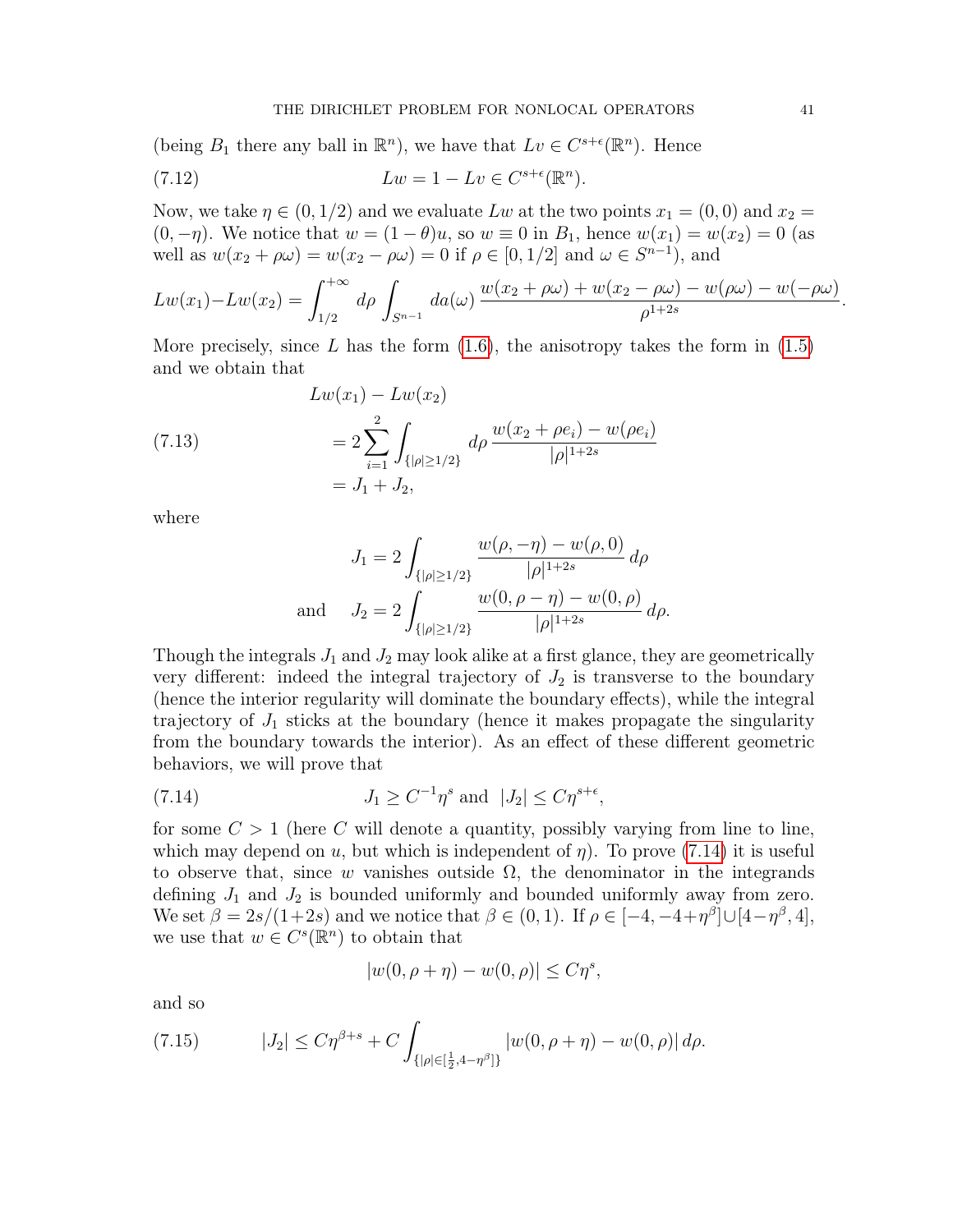Here, we have also used that  $w(0, \rho) = 0$  for  $|\rho| > 4$ . Also, if  $|\rho| \leq 4 - \eta^{\beta}$ , we have that  $d((0, \rho + \eta), (0, \rho)) \ge \eta^{\beta} - \eta \ge \eta^{\beta}/2$ , if  $\eta$  is small enough. Hence we use Theorem 1.1(b) in [\[7\]](#page-51-3) (applied here with  $\alpha = s$ ) and [\(7.12\)](#page-40-1) to see that

$$
|w(0, \rho + \eta) - w(0, \rho + \eta)| \leq C (||w||_{C^{s}(\mathbb{R}^n)} + ||Lw||_{C^{s}(\Omega)}) \eta^{3s} d^{-2s} ((0, \rho + \eta), (0, \rho))
$$
  
 
$$
\leq C \eta^{3s - 2s\beta}
$$

and therefore

<span id="page-41-3"></span>
$$
\int_{\{|\rho| \in [\frac{1}{2}, 4 - \eta^{\beta}]\}} |w(0, \rho + \eta) - w(0, \rho)| d\rho \leq C \eta^{3s - 2s\beta}.
$$

This and [\(7.15\)](#page-40-2) imply that

(7.16) 
$$
|J_2| \leq C \eta^{\beta+s} + C \eta^{3s-2s\beta} = C \eta^{\beta+s}.
$$

This estimates  $J_2$ . Now we estimate  $J_1$ . To this goal, when  $\rho \in [-8 - \sqrt[8]{\eta}, -8] \cup$ This estimates  $\Im_2$ . Now we estimate  $\Im_1$ . To this goal, when  $p \in [-\infty - \sqrt[3]{\eta}, -\infty]$  $w(\rho, 0) \leq C\eta$ , and so

<span id="page-41-0"></span>
$$
(7.17) \qquad \left| \int_{\{\rho \in [-8-\sqrt[8]{\eta}, -8] \cup [-6, -6+\sqrt[8]{\eta}] \cup [4-\sqrt[8]{\eta}, 4]\}} \frac{w(\rho, -\eta) - w(\rho, 0)}{|\rho|^{1+2s}} d\rho \right| \leq C \eta^{s + \frac{1}{8}}.
$$

Furthermore, if  $\rho \in [-20, -8 - \sqrt[8]{\eta}] \cup [-6 + \sqrt[8]{\eta}, 4 - \sqrt[8]{\eta}]$  we have that

$$
d((\rho, -\eta), (\rho, -\eta)) \ge \sqrt{\eta}
$$

if  $\eta$  is small enough, and thus, by Theorem 1.1(b) in [\[7\]](#page-51-3), we see that

$$
|w(\rho, -\eta) - w(\rho, 0)| \leq C (||w||_{C^{s}(\mathbb{R}^n)} + ||Lw||_{C^{s}(\Omega)}) \eta^{3s} d^{-2s} ((0, \rho + \eta), (0, \rho))
$$
  
 
$$
\leq C \eta^{2s}
$$

and therefore

<span id="page-41-1"></span>(7.18) 
$$
\left| \int_{\{\rho \in [-20, -8 - \sqrt[8]{\eta}] \cup [-6 + \sqrt[8]{\eta}, 4 - \sqrt[8]{\eta}]\}} \frac{w(\rho, -\eta) - w(\rho, 0)}{|\rho|^{1+2s}} d\rho \right| \leq C \eta^{2s}.
$$

To complete the estimate on  $J_1$ , in virtue of  $(7.17)$  and  $(7.18)$ , it only remains to consider the case in which  $\rho \in [-8, -6]$ . For this, if  $\rho \in [-8, -6]$ , we have that  $w(\rho, 0) = 0$ , and we claim that

$$
(7.19) \t\t\t w(\rho, -\eta) \ge c\eta^s,
$$

for some  $c > 0$ . To check this, fix  $\rho \in [-8, -6]$ . We notice that there exists  $r_o > 0$ (independent of  $\rho$ ) such that the ball  $B_{r_o}(\rho, -r_o)$  is tangent to  $\partial\Omega$  at  $(\rho, 0)$ . We consider the function  $\phi$  given by Lemma [7.2](#page-38-0) (used here with  $n = 2$ ), and we set

<span id="page-41-2"></span>
$$
\underline{\phi}(x) = \phi_o(r_o^{-1}(x - (\rho, -r_o))) = (1 - r_o^{-2}|x - (\rho, -r_o)|^2)^s_+.
$$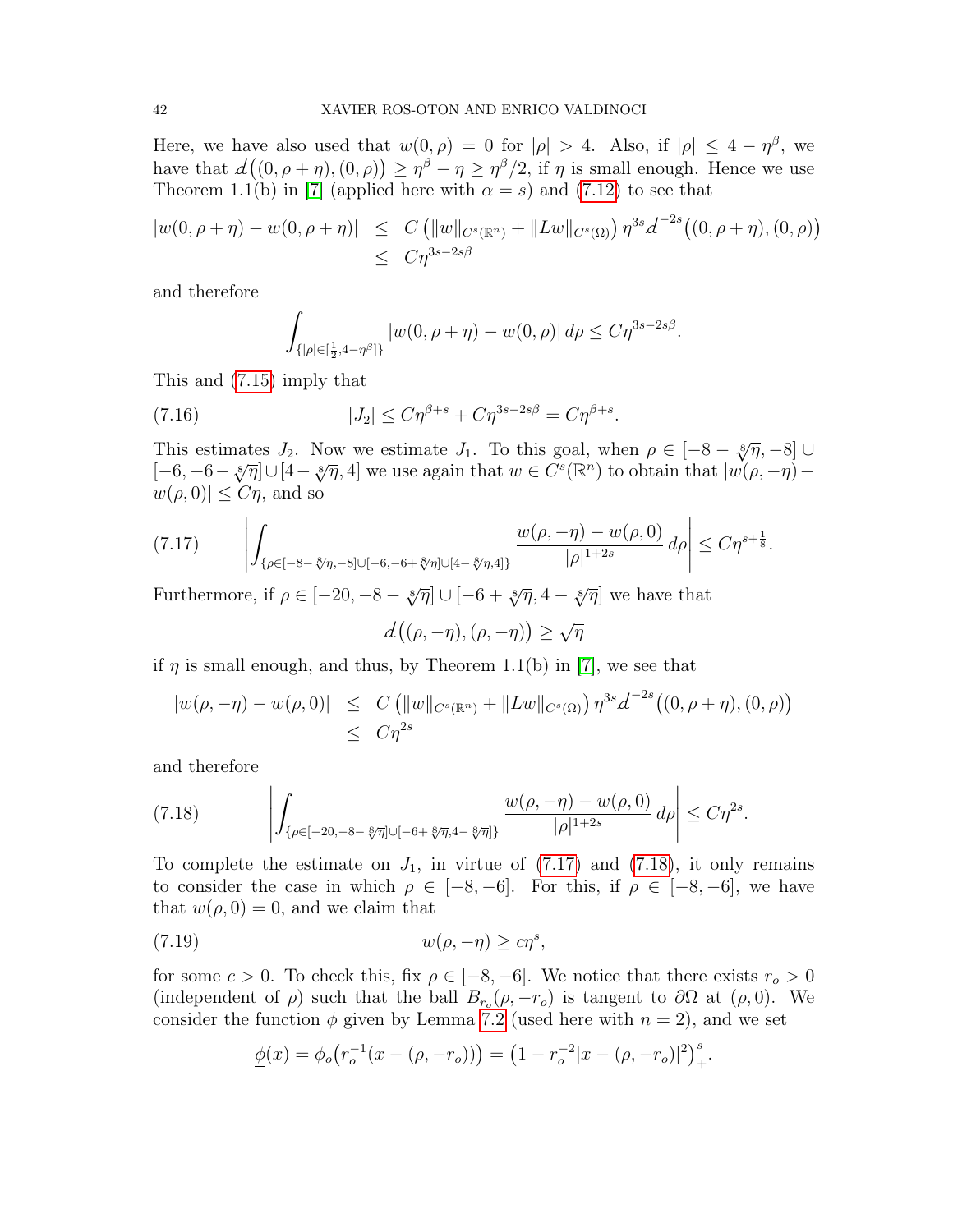Exploiting Lemma [7.2](#page-38-0) and the Comparison Principle, we obtain that  $u(x) \geq c\phi(x)$ for any  $x \in B_{r_o}(\rho, -r_o)$ , for some  $c > 0$ . So, choosing  $x = (\rho, -\eta)$ , we have that

$$
|x - (\rho, -r_o)|^2 = |(0, r_o - \eta)|^2 = r_o^2 + \eta^2 - 2r_o\eta \le r_o^2 - r_o\eta,
$$

if  $\eta$  is small enough. So we obtain

$$
u(\rho, -\eta) \ge c\left(1 - r_o^{-2}|x - (\rho, -r_o)|^2\right)_+^s \ge c\left(1 - r_o^{-2}(r_o^2 - r_o\eta)\right)_+^s = cr_o^{-s}\eta^s.
$$

Since  $u(\rho, -\eta) = w(\rho, -\eta)$ , thanks to the choice of the cutoff functions, the latter formula proves [\(7.19\)](#page-41-2), up to renaming constants.

Thus, using  $(7.19)$  (and possibly renaming c once again), we obtain that

$$
\int_{\{\rho \in [-6,-8]\}} \frac{w(\rho, -\eta) - w(\rho, 0)}{|\rho|^{1+2s}} d\rho = \int_{\{\rho \in [-6,-8]\}} \frac{w(\rho, -\eta)}{|\rho|^{1+2s}} d\rho \geq c\eta^s.
$$

Consequently, recalling [\(7.17\)](#page-41-0) and [\(7.18\)](#page-41-1),

$$
J_1 \geq c\eta^s - C\eta^{s+\frac{1}{8}} - C\eta^{2s},
$$

that gives  $J_1 \geq c\eta^s$ , up to renaming constants. This and [\(7.16\)](#page-41-3) complete the proof of [\(7.14\)](#page-40-0).

Now, by  $(7.12)$  and  $(7.14)$ , we obtain that

$$
C \ge \frac{Lw(x_1) - Lw(x_2)}{|x_1 - x_2|^{s+\epsilon}} \ge \eta^{-s-\epsilon} \big( J_1 - |J_2| \big) \ge \eta^{-s-\epsilon} \big( C^{-1} \eta^s - C \eta^{s+\epsilon} \big) = \frac{C^{-1}}{\eta^{\epsilon}} - C.
$$

This is a contradiction if  $\eta$  is sufficiently small (possibly in dependence of the fixed  $\epsilon > 0$ ). This shows that u cannot belong to  $C^{3s+\epsilon}_{loc}(\Omega)$  and so the construction of the counterexample in Theorem [1.3](#page-4-0) is complete.  $\Box$ 

# Appendix A. Some basic results about the level sets of the distance FUNCTION IN  $C^{1,1}$  DOMAINS

The goal of this appendix is to give some ancillary operational results about the distance function from the boundary of  $C^{1,1}$  domains. The topic is of course of classical flavor, and the literature is rich of results in even more general settings (see e.g. [\[4\]](#page-51-7)), but we thought it was useful to have the results needed for our scope at hand, and with proofs that do not involve any fine argument from Geometric Measure Theory.

The following result states that a  $C^{1,1}$  domain satisfies an inner sphere condition, in a uniform way. This is probably well known, but we give the details for the convenience of the reader:

<span id="page-42-1"></span>**Lemma A.1.** Let  $\kappa, K > 0$  and  $\Omega \subset \mathbb{R}^n$  be such that

<span id="page-42-0"></span>(A.1) 
$$
\Omega \cap B_{2\kappa} = \{x = (x', x_n) \in B_{2\kappa} \text{ s.t. } x_n > h(x')\},
$$

for a  $C^{1,1}$  function  $h: \mathbb{R}^{n-1} \to \mathbb{R}$ , with  $\|\nabla h\|_{C^{0,1}(\mathbb{R}^n)} \leq K$ .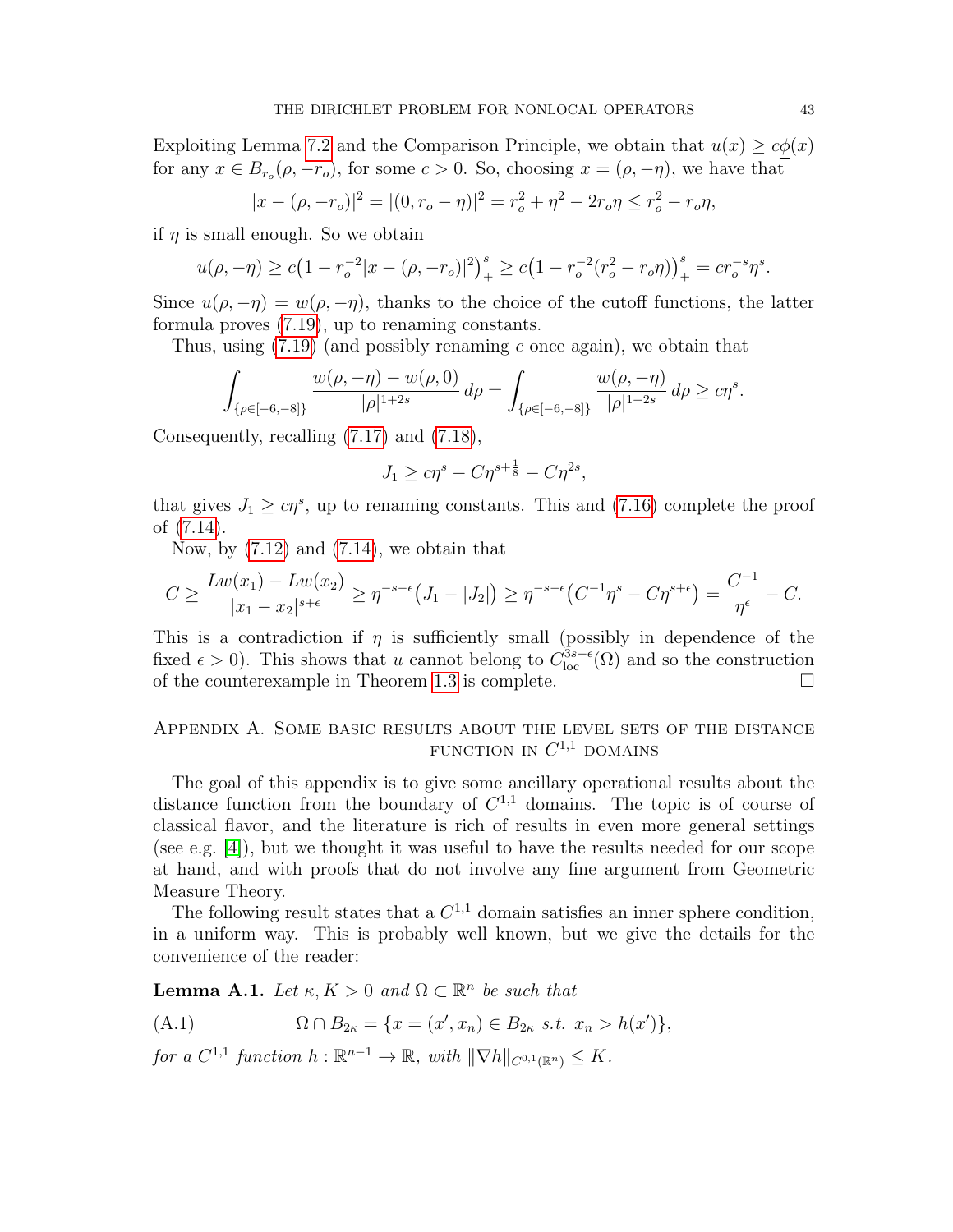Then, there exists  $C > 0$ , only depending on n such that each point of  $(\partial\Omega) \cap B_{\kappa}$ is touched from the interior by balls of radius

$$
r = \frac{1}{2} \min \left\{ \kappa, K^{-1} \right\}.
$$

More explicitly, for any  $p \in (\partial \Omega) \cap B_{\kappa}$  there exists  $q \in \mathbb{R}^n$  such that  $B_r(q) \subseteq \Omega \cap B_{2\kappa}$ and  $p \in \partial B_r(q)$ .

The point q is given explicitly by the formula

<span id="page-43-0"></span>
$$
q = p - \frac{r(\nabla h(p'), -1)}{\sqrt{|\nabla h(p')|^2 + 1}}.
$$

Proof. Let  $p = (p', p_n) = (p', h(p')) \in (\partial \Omega) \cap B_{\kappa}$ . By construction  $|p - q|^2 = r^2$ , hence

$$
(A.2) \t\t\t p \in \partial B_r(q).
$$

Moreover, if  $x \in B_r(q)$  then

<span id="page-43-3"></span>
$$
|x| \le |x - q| + |q - p| + |p| < 2r + \kappa \le 2\kappa,
$$

hence  $B_r(q) \subseteq B_{2\kappa}$ .

Therefore, recalling [\(A.1\)](#page-42-0), in order to show that  $B_r(q) \subseteq \Omega$ , it suffices to prove that

(A.3) 
$$
B_r(q) \subseteq \{x = (x', x_n) \in \mathbb{R}^n \text{ s.t. } x_n > h(x')\}
$$

To prove this, let

$$
(A.4) \t x \in B_r(q)
$$

and define

<span id="page-43-2"></span><span id="page-43-1"></span>
$$
\xi(x) = p_n + \nabla h(p') \cdot (x' - p').
$$

We claim that

(A.5)  $\xi(x) \leq x_n$ .

To check this, we use [\(A.2\)](#page-43-0), [\(A.4\)](#page-43-1) and the convexity of the ball to see that, for any  $t \in (0, 1]$ ,

$$
B_r(q) \ni p + t(x - p) = q + \frac{r(\nabla h(p'), -1)}{\sqrt{|\nabla h(p')|^2 + 1}} + t(x - p).
$$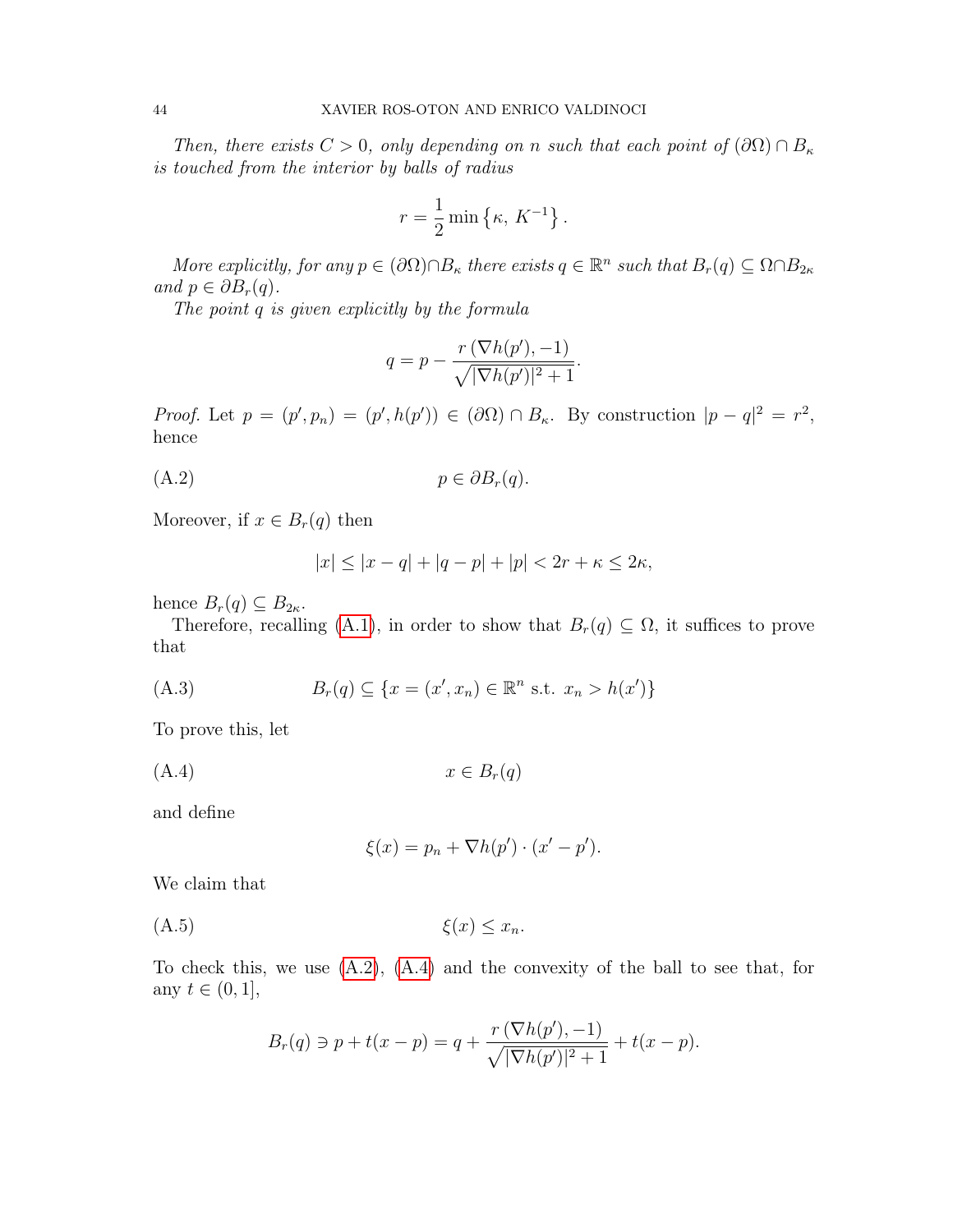As a consequence

<span id="page-44-0"></span>
$$
r^{2} > \left| \frac{r(\nabla h(p'), -1)}{\sqrt{|\nabla h(p')|^{2} + 1}} + t(x - p) \right|^{2}
$$
  
=  $r^{2} + t^{2}|x - p|^{2} + \frac{2rt(\nabla h(p'), -1) \cdot (x - p)}{\sqrt{|\nabla h(p')|^{2} + 1}}$   
=  $r^{2} + t^{2}|x - p|^{2} + \frac{2rt}{\sqrt{|\nabla h(p')|^{2} + 1}} (\nabla h(p') \cdot (x' - p') - (x_{n} - p_{n}))$   
=  $r^{2} + t^{2}|x - p|^{2} + \frac{2rt}{\sqrt{|\nabla h(p')|^{2} + 1}} (\xi(x) - x_{n}).$ 

Simplifying  $r^2$  to both the terms, multiplying by  $t^{-1}\sqrt{|\nabla h(p')|^2+1}$  and taking the limit in  $t$ , we deduce that

$$
0 \geq \lim_{t \to 0^+} t|x - p|^2 \sqrt{|\nabla h(p')|^2 + 1} + 2r(\xi(x) - x_n)
$$
  
=  $2r(\xi(x) - x_n).$ 

This proves [\(A.5\)](#page-43-2) and we can now continue the proof of [\(A.3\)](#page-43-3).

To this goal, we use again  $(A.6)$ , here with  $t = 1$ , to observe that

$$
0 > |x - p|^2 + \frac{2r}{\sqrt{|\nabla h(p')|^2 + 1}} (\xi(x) - x_n)
$$
  
\n
$$
\geq |x' - p'|^2 + \frac{2r}{\sqrt{|\nabla h(p')|^2 + 1}} (\xi(x) - x_n).
$$

As a consequence,

<span id="page-44-1"></span>
$$
h(x') - x_n = h(x') - h(p') + p_n - x_n
$$
  
\n
$$
\leq \nabla h(p') \cdot (x' - p') + ||\nabla h||_{C^{0,1}(\mathbb{R}^n)} |x' - p'|^2 + p_n - x_n
$$
  
\n
$$
\leq \xi(x) - x_n + K|x' - p'|^2
$$
  
\n(A.7)  
\n
$$
< \xi(x) - x_n + \frac{2Kr}{\sqrt{|\nabla h(p')|^2 + 1}} (x_n - \xi(x))
$$
  
\n
$$
= (x_n - \xi(x)) \left( \frac{2Kr}{\sqrt{|\nabla h(p')|^2 + 1}} - 1 \right)
$$

Furthermore,

$$
\frac{2Kr}{\sqrt{|\nabla h(p')|^2+1}} \le 2Kr \le 1.
$$

By inserting this and [\(A.5\)](#page-43-2) into [\(A.7\)](#page-44-1) we conclude that  $h(x') - x_n < 0$ . This completes the proof of  $(A.3)$  and thus of Lemma [A.1.](#page-42-1)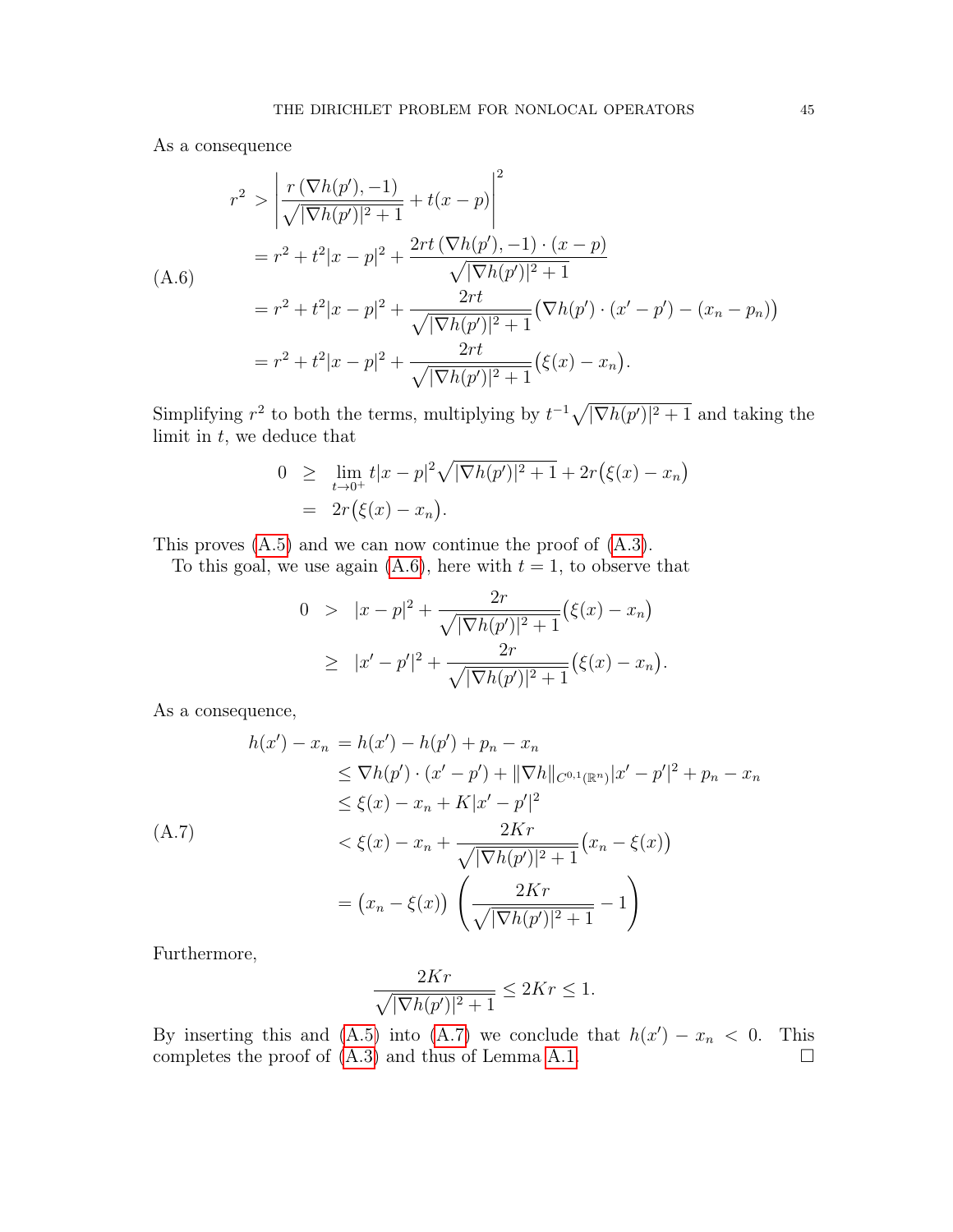As a consequence of Lemma [A.1,](#page-42-1) we obtain that the level sets of the distance function from a  $C^{1,1}$  domain are locally a Lipschitz graph:

<span id="page-45-0"></span>**Corollary A.2.** Under the assumptions of Lemma [A.1,](#page-42-1) there exists  $\kappa_* \in (0, \kappa]$ ,  $K_* \geq K > 0$  only depending on n,  $\kappa$  and K such that for any  $t \in (0, \kappa_*]$  the level set

<span id="page-45-1"></span>(A.8) 
$$
\{x = (x', x_n) \in B_{\kappa_*} \text{ s.t. } d(x) = t\}
$$

lies in the graph of a Lipschitz function, whose Lipschitz seminorm is bounded by  $K_*$ .

*Proof.* First all all, we show that for any  $x' \in \mathbb{R}^n$  with  $|x'| \leq \kappa_*$  there exists a unique  $x_n(x',t) \in \mathbb{R}$  such that  $d(x', x_n(x', t)) = t$ , i.e. the level set in [\(A.8\)](#page-45-1) enjoys a graph property (as long as  $\kappa_*$  is sufficiently small).

Indeed, given x' as above, we consider the point  $p = (x', h(x')) \in (\partial \Omega)$  given by the graph property of  $\partial\Omega$ . Notice that  $d(p) = 0$ . Also, by Lemma [A.1](#page-42-1) we know that a tubular neighborhood of width r lies in  $\Omega$ : points on the upper boundary of this neighborhood stay at distance  $r > \kappa_* \geq t$  from  $\partial\Omega$ . Therefore, by the continuity of the distance function, we find  $\ell(x', t) \geq 0$  such that  $d(p + \ell(x', t)e_n) = t$ . Notice that

$$
p + \ell(x',t)e_n = (p', p_n + \ell(x',t)) = (x', h(x') + \ell(x',t))
$$

hence we found a point  $x_n(x', t) = h(x') + \ell(x', t)$  with the desired properties.

We remark that the point  $(x', x_n(x', t))$  is unique in  $B_{\kappa_*}$ . Indeed, suppose by contradiction that  $(x', x_n), (x', x_n + \xi) \in B_{\kappa_*}$  satisfy  $t = d(x', x_n) = d(x', x_n + \xi),$ with  $\xi > 0$ . Since the gradient of the distance function agrees with the normal  $\nu$  of the projection  $\pi : \Omega \to \partial\Omega$  in the vicinity of the boundary, we obtain that

<span id="page-45-2"></span>(A.9)  
\n
$$
0 = d(x', x_n + \xi) - d(x', x_n) = \xi \int_0^1 \partial_n d(x', x' + \tau \xi) d\tau
$$
\n
$$
= \xi \int_0^1 \nu_n(\pi(x', x' + \tau \xi)) d\tau.
$$

Notice that

$$
\nu_n = \frac{1}{\sqrt{|\nabla h|^2 + 1}} \ge \frac{1}{\sqrt{K^2 + 1}},
$$

thus [\(A.9\)](#page-45-2) implies that

$$
0 \ge \frac{\xi}{\sqrt{K^2 + 1}},
$$

which is a contradiction, that shows the uniqueness of the value  $x_n(x', t)$ .

Now we show the Lipschitz property of such graph. For this we observe that it also follows from Lemma [A.1](#page-42-1) that the distance function in  $B_{\kappa}$  is semiconcave (see e.g. Proposition 2.2.2(iii) in [\[2\]](#page-51-8)), namely there exists  $C > 0$ , only depending on n,  $\kappa$  and K, such that, for any  $x, y \in B_{\kappa}$  and any  $\lambda \in [0, 1],$ 

<span id="page-45-3"></span>(A.10) 
$$
\lambda d(x) + (1 - \lambda)d(y) - d(\lambda x + (1 - \lambda)y)) \le C\lambda(1 - \lambda)|x - y|^2.
$$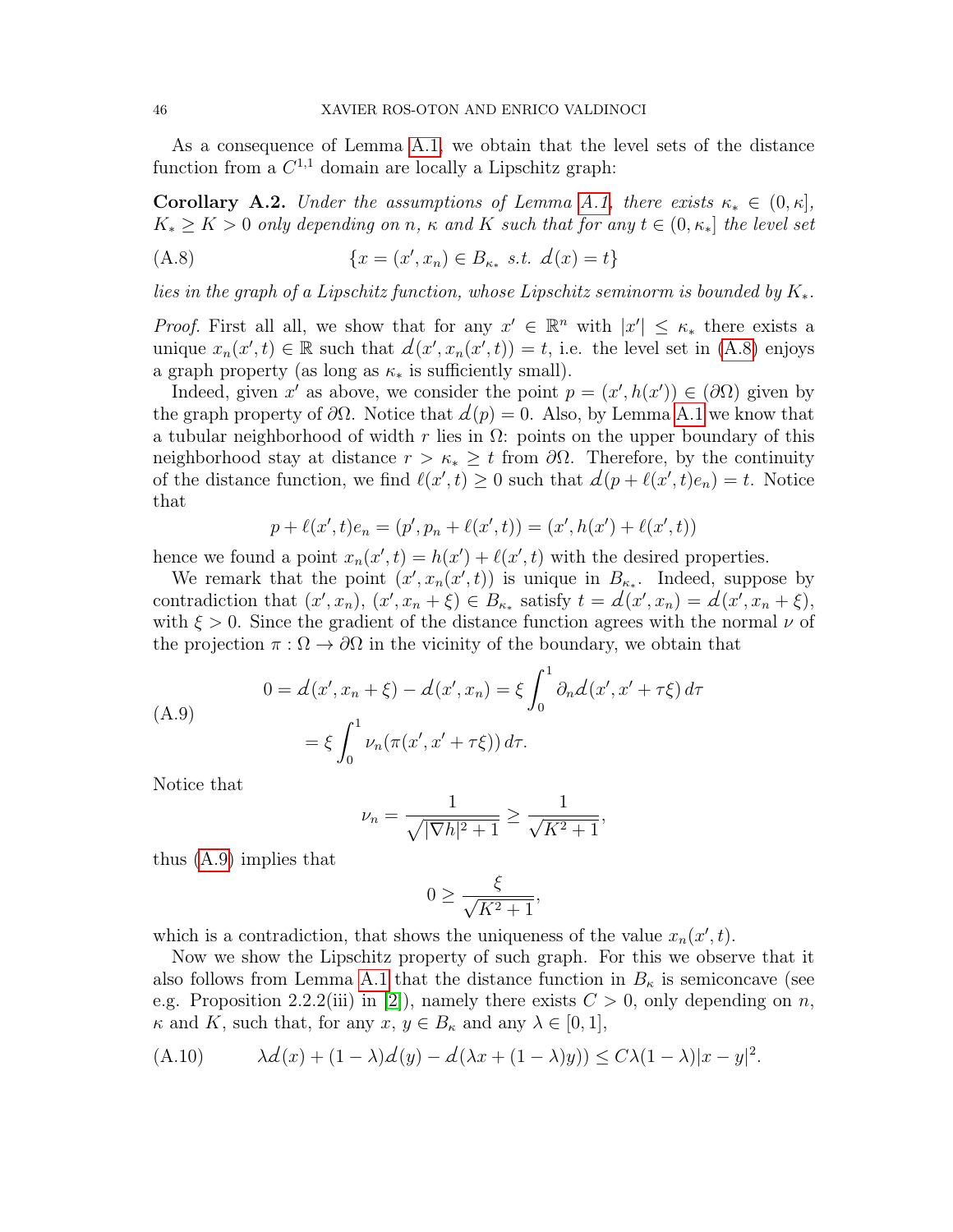Our goal is now to show that, for any  $x, y \in B_{\kappa_*}$ , with  $d(x) = d(y) = t$ , we can bound  $|x_n - y_n|$  by  $K_*|x' - y'|$ , for a suitable  $K_*$ . For this, without loss of generality, up to exchanging the roles of  $x$  and  $y$ , we may suppose that

$$
(A.11) \t\t x_n \ge y_n.
$$

So, fixed x and y as above, we let  $z = y - x$  and we obtain from [\(A.10\)](#page-45-3) that

$$
t = \lambda t + (1 - \lambda)t \le d(x + (1 - \lambda)z) + C(1 - \lambda)|z|^2.
$$

<span id="page-46-1"></span>.

So we set  $\epsilon = 1 - \lambda \in [0, 1]$  and we obtain that

$$
(A.12) \t t \le d(x + \epsilon z) + C\epsilon |z|^2
$$

Let  $X = (X', X_n) \in \partial \Omega$  such that  $t = d(x) = |x - X|$ . Then

<span id="page-46-0"></span>
$$
x = X + \frac{t\left(-\nabla h(X'), 1\right)}{\sqrt{|\nabla h(X')|^2 + 1}}
$$

and

$$
\begin{array}{rcl} d(x+\epsilon z) & \leq & |(x+\epsilon z)-X| \\ & = & \left| \epsilon z + \frac{t\left(-\nabla h(X'), 1\right)}{\sqrt{|\nabla h(X')|^2+1}} \right|, \end{array}
$$

and so

$$
d^{2}(x+\epsilon z) \leq \epsilon^{2}|z|^{2} + t^{2} + \frac{2\epsilon t z \cdot (-\nabla h(X'), 1)}{\sqrt{|\nabla h(X')|^{2} + 1}}.
$$

By comparing this and [\(A.12\)](#page-46-0) we obtain

<span id="page-46-2"></span>
$$
C^{2} \epsilon^{2} |z|^{4} - 2\epsilon t C |z|^{2} = (t - C\epsilon |z|^{2})^{2} - t^{2}
$$
  
 
$$
\leq d^{2} (x + \epsilon z) - t^{2} \leq \epsilon^{2} |z|^{2} + \frac{2\epsilon t z \cdot (-\nabla h(X'), 1)}{\sqrt{|\nabla h(X')|^{2} + 1}}.
$$

We divide by  $2\epsilon t$  and then take the limit as  $\epsilon \to 0^+$ , hence we obtain

(A.13) 
$$
-C|z|^2 \le \frac{z \cdot (-\nabla h(X'), 1)}{\sqrt{|\nabla h(X')|^2 + 1}}.
$$

Recalling [\(A.11\)](#page-46-1), we also have that  $z_n \leq 0$ , and therefore [\(A.13\)](#page-46-2) gives that

<span id="page-46-3"></span>(A.14) 
$$
-C|z|^2 \le \frac{|\nabla h(X')| |z'|}{\sqrt{|\nabla h(X')|^2 + 1}} + \frac{z_n}{\sqrt{|\nabla h(X')|^2 + 1}} \le |z'| - \frac{|z_n|}{\sqrt{|\nabla h(X')|^2 + 1}}.
$$

Now we observe that  $|z| \leq |x| + |y| \leq 2\kappa_*$ , hence

$$
C|z| \leq C\kappa_* \leq \frac{1}{2\sqrt{2(K^2+1)}}
$$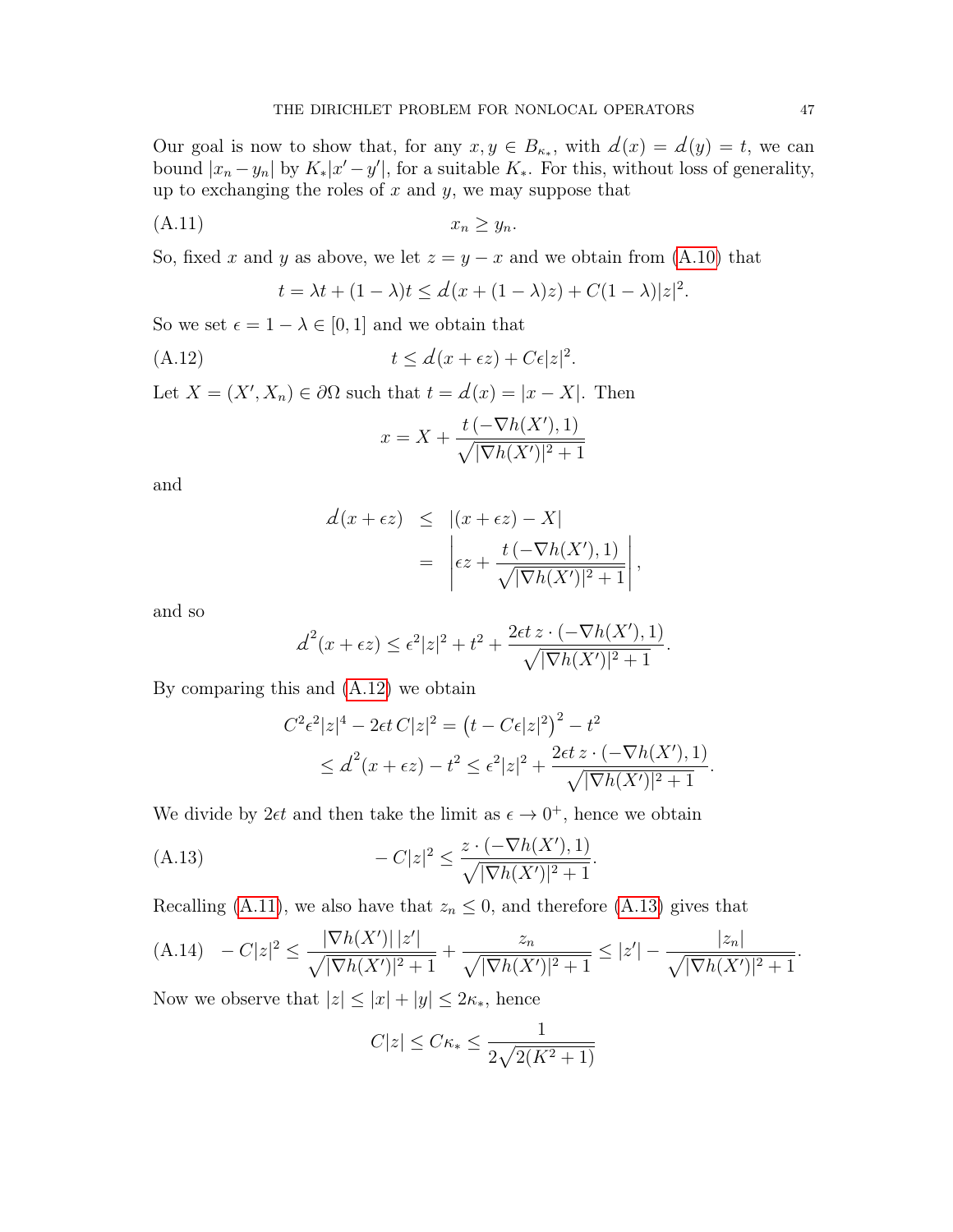if we choose  $\kappa_*$  conveniently small. Thus we obtain from [\(A.14\)](#page-46-3) that

$$
\frac{|z_n|}{\sqrt{K^2+1}} \le \frac{|z_n|}{\sqrt{|\nabla h(X')|^2+1}} \le |z'| + C|z|^2 = |z'| + \frac{|z|}{2\sqrt{2(K^2+1)}}.
$$

In addition

$$
|z| = \sqrt{|z'|^2 + |z_n|^2} \le \sqrt{2 \max\{|z'|^2, |z_n|^2\}} = \sqrt{2 \max^2\{|z'|, |z_n|\}}
$$
  
=  $\sqrt{2} \max\{|z'|, |z_n|\} \le \sqrt{2}(|z'| + |z_n|),$ 

therefore

$$
\frac{|z_n|}{\sqrt{K^2+1}} \le |z'| + \frac{|z'|}{2\sqrt{K^2+1}} + \frac{|z_n|}{2\sqrt{K^2+1}}
$$

and so, by taking the latter term to the left hand side,

$$
\frac{|z_n|}{2\sqrt{K^2+1}} \le |z'| + \frac{|z'|}{2\sqrt{K^2+1}},
$$

which establishes the desired Lipschitz property.

Next is an auxiliary measure theoretic result that follows from Corollary [A.2](#page-45-0) and the Coarea Formula:

<span id="page-47-0"></span>**Proposition A.3.** Let  $\Omega \subset \mathbb{R}^n$  and  $p \in \Omega$ . Assume that there exist  $\kappa > 0$ ,  $N \in$  $\mathbb{N} \cup \{+\infty\}$  and  $K > 0$  such that

(A.15)

<span id="page-47-1"></span> $\partial\Omega$  is covered by a family of balls  $B_{\kappa}(x_i)$ , with  $i \in \{1, \cdots, N\}$  and  $x_i \in \partial\Omega$ , with the property that  $\partial\Omega \cap B_{8\kappa}(x_i)$  lies in a  $C^{1,1}$  graph

whose  $C^{1,1}$  seminorm is bounded by K,

for any  $i \in \{1, \cdots, N\}$ .

Then, there exist  $\kappa_* \in (0, \kappa)$ , possibly depending on  $\kappa$  and  $K$ , and  $C > 0$ , possibly depending on n, such that for any  $\mu \in (0, \kappa_*]$  we have that

$$
\left| \left\{ x \in \mathbb{R}^n \ s.t. \ p + x \in \Omega \cap A_{R_1, R_2, P} \ and \ d(p + x) \in [0, \mu] \right\} \right|
$$
  

$$
\leq C\mu \mathcal{H}^{n-1}((\partial \Omega) \cap A_{R_1 - \mu, R_2 + \mu, P}),
$$

for any annulus  $A_{R_1,R_2,P} = B_{R_2}(P) \backslash B_{R_1}(P)$ , with  $P \in \mathbb{R}^n$ , and  $R_1, R_2 > 0$  with  $R_2 R_1 > 2\mu$ .

*Proof.* We can assume that  $\Omega \cap A_{R_1,R_2,P} \neq \emptyset$ , otherwise we are done. Also, by possibly translating  $\Omega$ , we can suppose that  $p = 0$ .

We cover  $\partial\Omega$  with a finite overlapping family of balls of radius  $\mu$  centered at points of  $\partial\Omega$ , say  $B_\mu(y_i)$ , with  $j \in \{1, \cdots, M_\mu\}$ , for some  $M_\mu \in \mathbb{N}$ .

Notice that each ball  $B_{\mu}(y_j)$  is contained in some  $B_{2\kappa}(x_{i_j})$ : indeed, since  $y_j \in \partial\Omega$ , the covering property implies that there exists  $i_j \in \{1, \ldots, N\}$  such that  $y_j \in$  $B_{\kappa}(x_{i_j});$  accordingly, if  $q \in B_{\mu}(y_j)$ , then

$$
|q - x_{i_j}| \le |q - y_j| + |y_j - x_{i_j}| < \mu + \kappa \le 2\kappa,
$$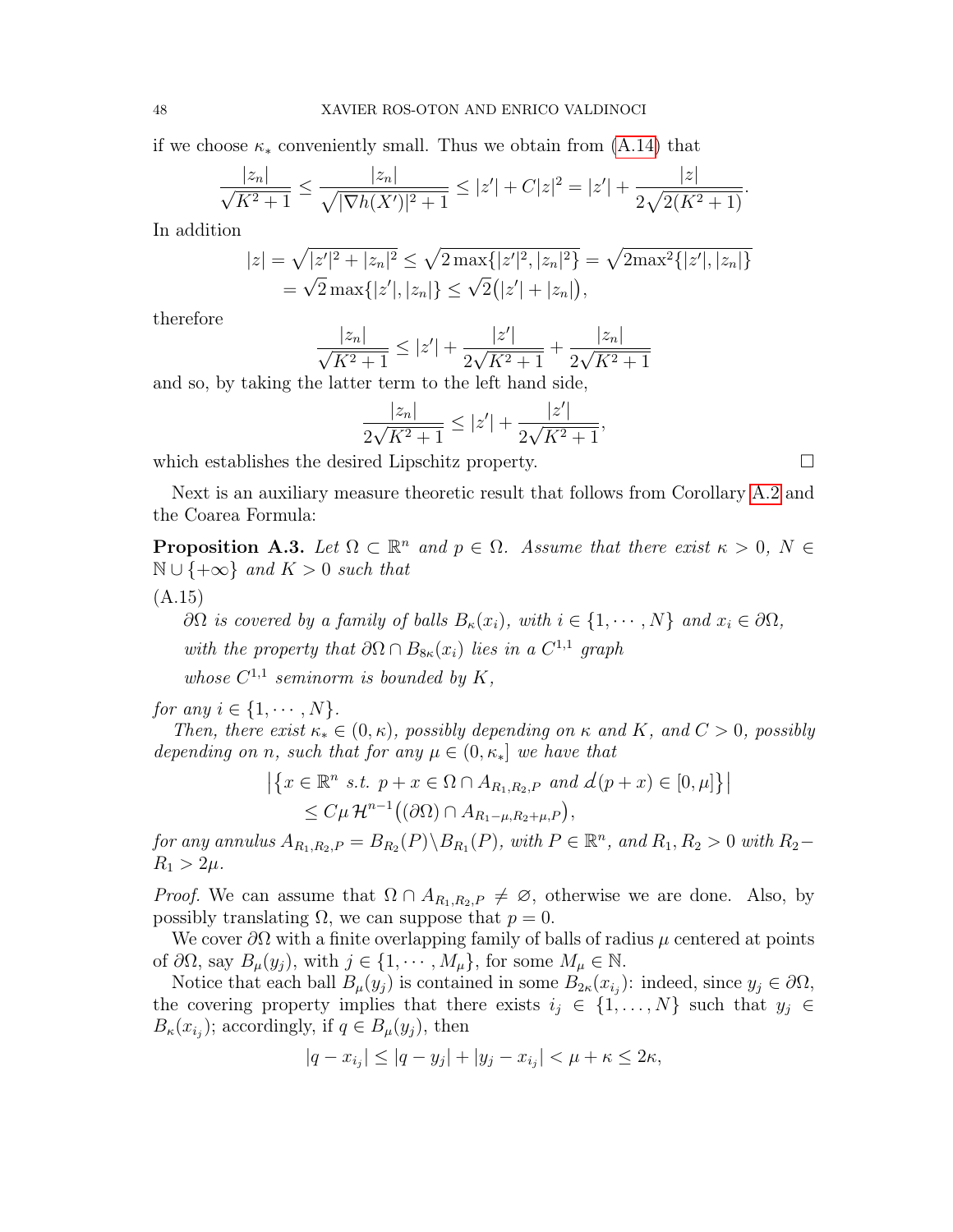which says that  $B_{\mu}(y_j) \subseteq B_{2\kappa}(x_{i_j}).$ 

This implies that we can apply [\(A.15\)](#page-47-1) inside each ball  $B_{\mu}(y_j)$ . As a consequence, by Corollary [A.2](#page-45-0) the level sets of the distance function in  $B_{\mu}(y_i)$  are Lipschitz graphs with respect to the tangent hyperplane of  $\partial\Omega$  at  $y_j$ , therefore

$$
\mathcal{H}^{n-1}(\left\{x \in \Omega \cap B_{\mu}(y_j) \text{ s.t. } d(x) = t\right\}) \le C\mu^{n-1},
$$

for some  $C > 0$ . On the other hand  $(\partial \Omega) \cap B_{\mu}(y_j)$  is also a  $C^{1,1}$  graph with respect to the tangent hyperplane of  $\partial\Omega$  at  $y_j$  and so

$$
\mathcal{H}^{n-1}((\partial\Omega)\cap B_{\mu}(y_j))\geq c\mu^{n-1},
$$

for some  $c > 0$ . By comparing the latter two formulas, and possibly renaming  $C > 0$ , we conclude that

<span id="page-48-0"></span>(A.16) 
$$
\mathcal{H}^{n-1}(\lbrace x \in \Omega \cap B_{\mu}(y_j) \text{ s.t. } d(x) = t \rbrace) \leq C \mathcal{H}^{n-1}((\partial \Omega) \cap B_{\mu}(y_j)).
$$

Let us now reorder the indices in such a way the balls  $B_{\mu}(y_1), \cdots, B_{\mu}(y_{L_{\mu}})$  intersect the annulus  $A_{R_1,R_2,P}$ , for some  $L_\mu \in \mathbb{N}$ ,  $L_\mu \leq M_\mu$ . The finite overlapping property of the covering gives that

$$
\sum_{j=1}^{L_{\mu}} \mathcal{H}^{n-1} \left( (\partial \Omega) \cap B_{\mu}(y_j) \right) \leq C \, \mathcal{H}^{n-1} \left( (\partial \Omega) \cap \left( \bigcup_{j=1}^{L_{\mu}} B_{\mu}(y_j) \right) \right)
$$

and so, by set inclusions,

<span id="page-48-1"></span>(A.17) 
$$
\sum_{j=1}^{L_{\mu}} \mathcal{H}^{n-1} \left( (\partial \Omega) \cap B_{\mu}(y_j) \right) \leq C \, \mathcal{H}^{n-1} \left( (\partial \Omega) \cap A_{R_1-\mu,R_2+\mu,P} \right).
$$

Furthermore, the gradient of the distance function agrees with the normal of the projection in the vicinity of the boundary (hence it has modulus 1), so we use the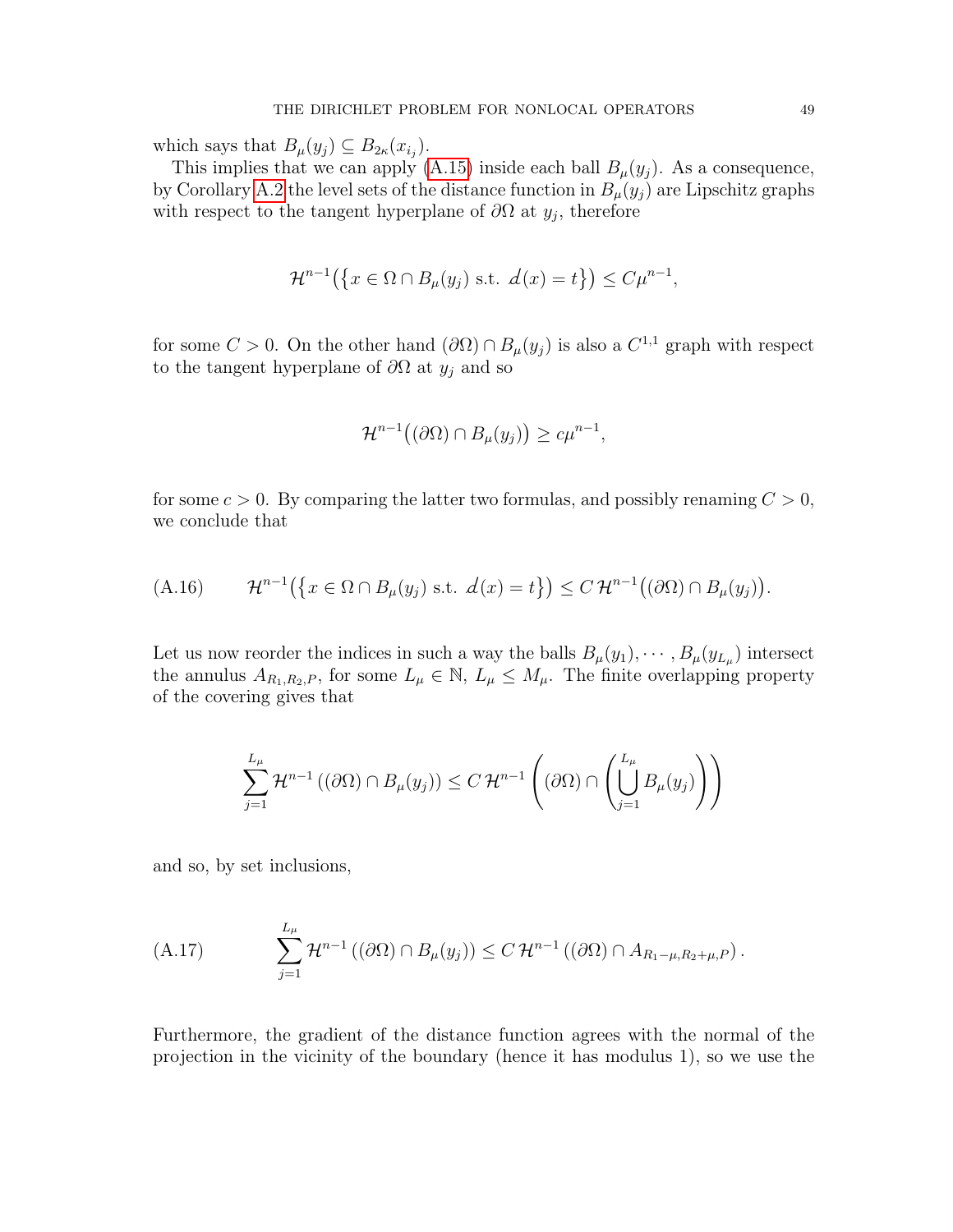Coarea Formula and [\(A.16\)](#page-48-0) to obtain that

$$
\left| \left\{ x \in \Omega \cap A_{R_1, R_2, P} \text{ s.t. } d(x) \in [0, \mu] \right\} \right|
$$
\n
$$
\leq \sum_{j=1}^{L_{\mu}} \left| \left\{ x \in \Omega \cap B_{\mu}(y_j) \text{ s.t. } d(x) \in [0, \mu] \right\} \right|
$$
\n
$$
= \sum_{j=1}^{L_{\mu}} \int_{\left\{ x \in \Omega \cap B_{\mu}(y_j) \text{ s.t. } d(x) \in [0, \mu] \right\}} dx
$$
\n
$$
= \sum_{j=1}^{L_{\mu}} \int_{\left\{ x \in \Omega \cap B_{\mu}(y_j) \text{ s.t. } d(x) \in [0, \mu] \right\}} |\nabla d(x)| dx
$$
\n
$$
= \sum_{j=1}^{L_{\mu}} \int_{0}^{\mu} \mathcal{H}^{n-1}(\left\{ x \in \Omega \cap B_{\mu}(y_j) \text{ s.t. } d(x) = t \right\}) dt
$$
\n
$$
\leq C \sum_{j=1}^{L_{\mu}} \int_{0}^{\mu} \mathcal{H}^{n-1}((\partial \Omega) \cap B_{\mu}(y_j)) dt
$$
\n
$$
\leq C \mu \sum_{j=1}^{L_{\mu}} \mathcal{H}^{n-1}((\partial \Omega) \cap B_{\mu}(y_j)).
$$

This and  $(A.17)$  imply the desired result.

When condition [\(A.15\)](#page-47-1) is fulfilled, it is also possible to control the surface of  $\partial\Omega$ inside an annulus with the "correct power" of the size of the annulus itself. A precise statement goes as follows:

<span id="page-49-0"></span>**Lemma A.4.** Let  $\Omega \subset \mathbb{R}^n$  and assume that there exist  $\kappa > 0$ ,  $N \in \mathbb{N} \cup \{+\infty\}$ and  $K > 0$  such that  $\partial\Omega$  is covered by a family of balls  $B_{\kappa}(x_i)$ , with  $i \in \{1, \cdots, N\}$ and  $x_i \in \partial\Omega$ , with the property that  $\partial\Omega \cap B_{8\kappa}(x_i)$  lies in a  $C^{1,1}$  graph whose  $C^{1,1}$ seminorm is bounded by K, for any  $i \in \{1, \dots, N\}$ .

Suppose also that  $\Omega$  is bounded, with diameter less than D. Then, there exists  $C >$ 0, possibly depending on  $\kappa$ , K and D, such that

<span id="page-49-2"></span>
$$
(A.18)\qquad \mathcal{H}^{n-1}((\partial\Omega)\cap A_R)\leq CR^{n-1},
$$

for any  $R > 0$ , where  $A_R = B_{8R} \setminus B_R$ .

*Proof.* First of all, we show that for any  $r \in (0, \kappa/2]$  and any  $p \in \mathbb{R}^n$ ,

(A.19) 
$$
\mathcal{H}^{n-1}((\partial \Omega) \cap B_r(p)) \leq Cr^{n-1}.
$$

To prove this, we may suppose that  $(\partial \Omega) \cap B_r(p) \neq \emptyset$ , otherwise we are done. Hence, let  $q \in (\partial \Omega) \cap B_r(p)$ . By assumption, there exists  $i \in \{1, \dots, N\}$  such that  $q \in B_{\kappa}(x_i)$ . We observe that if  $y \in B_r(p)$  then

<span id="page-49-1"></span>
$$
|y - x_i| \le |y - p| + |p - q| + |q - x_i| < r + r + \kappa \le 2\kappa,
$$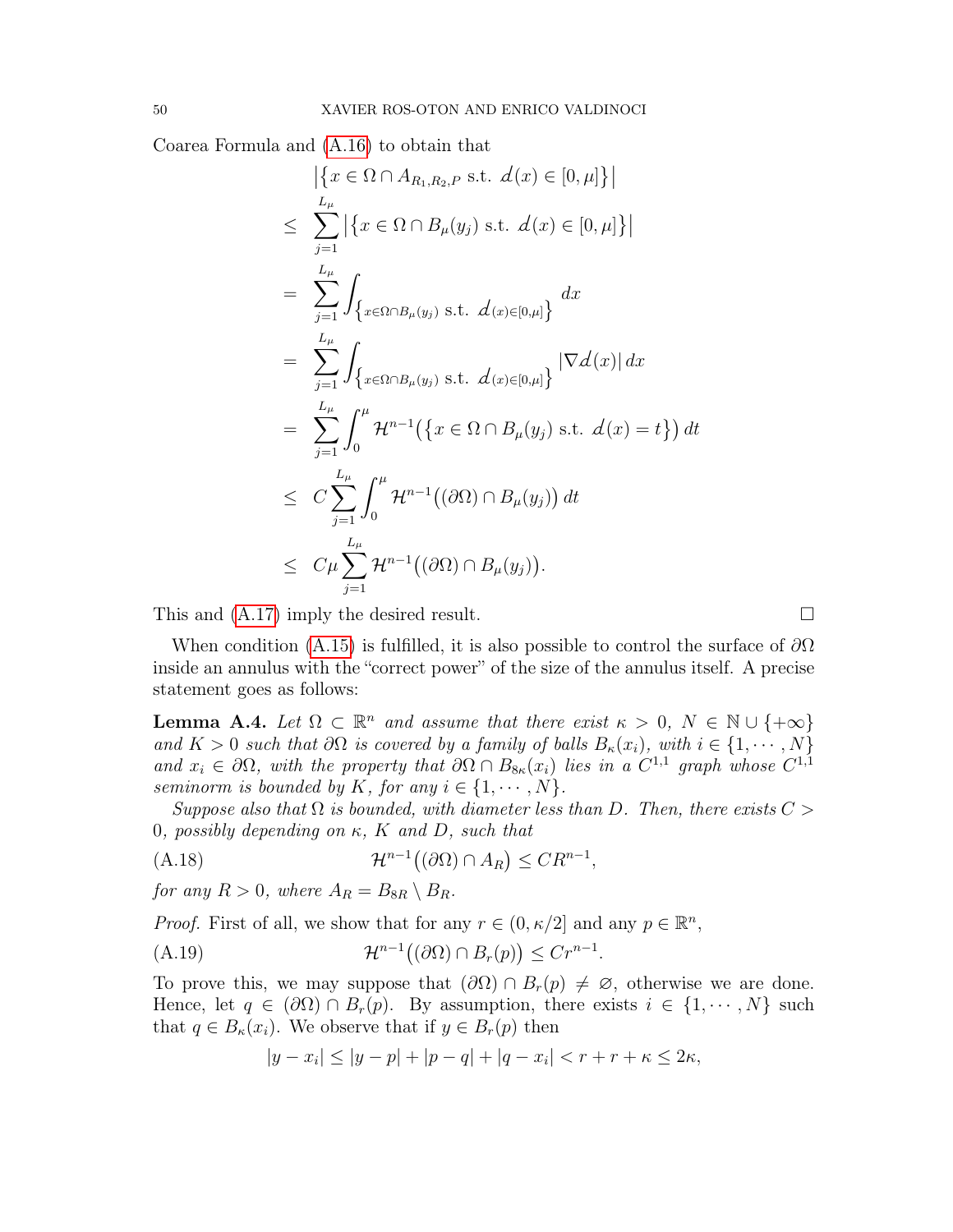hence  $B_r(p) \subseteq B_\kappa(x_i)$ .

Consequently,  $(\partial \Omega) \cap B_r(p)$  lies in a Lipschitz graph, with Lipschitz seminorm controlled by  $K$  and thus

$$
\mathcal{H}^{n-1}((\partial\Omega)\cap B_r(p))\leq \int_{\{x'\in\mathbb{R}^{n-1}\text{ s.t. }|x'|\leq r\}}\sqrt{K^2+1}\,dx'\leq Cr^{n-1},
$$

and this proves [\(A.19\)](#page-49-1).

Now we complete the proof of [\(A.18\)](#page-49-2). We distinguish two cases: either  $R \leq \kappa/2$ or  $R > \kappa/2$ .

If  $R \leq \kappa/2$ , we cover  $B_8 \backslash B_1$  by a family of balls of radius 1/4. By scaling, this provides a finite number of balls of radius  $R/4$  that cover  $A_R$ , say  $B_{R/4}(q_1), \cdots, B_{R/4}(q_M)$ (notice that M is a fixed, universal number). Then, by  $(A.19)$ ,

$$
\mathcal{H}^{n-1}((\partial\Omega)\cap A_R)\leq \sum_{i=1}^M\mathcal{H}^{n-1}((\partial\Omega)\cap B_{R/4}(q_i))\leq CR^{n-1},
$$

which proves [\(A.18\)](#page-49-2) in this case.

Thus, we now deal with the case  $R > \kappa/2$ . For this, we consider a non overlapping partition of  $\mathbb{R}^n$  into adjacent (closed) cubes of side  $\kappa/n$  (in jargon, a  $\kappa/n$ -net of  $\mathbb{R}^n$ ). Notice that the number of these cubes needed to cover  $A_R$  in this case depends on  $\kappa$  (which is fixed for our purposes, since the constant C in [\(A.18\)](#page-49-2) is allowed to depend on  $\kappa$ ) but also on R, therefore we need a more careful argument to bound the number of such cubes that really play a role in our estimates. Indeed, we claim that

<span id="page-50-0"></span>the number of cubes which intersect  $\partial\Omega$  is bounded  $(A, 20)$ 

by some 
$$
C_o > 0
$$
 which depends only on  $D$  and  $\kappa$ .

To prove this, we may suppose that there is a cube  $Q_*,$  that intersects  $\partial\Omega$ , oth-erwise [\(A.20\)](#page-50-0) is true and we are done. So let  $P_* \in (\partial \Omega) \cap Q_*$ . Let  $\mathcal{F}_0 = \{Q_*\}$ and  $U_0 = Q_*$ . Then, we define  $\mathcal{F}_1$  the set all the cubes adjacent to  $U_0 = Q_*$ , and we let

$$
U_1 = \bigcup_{Q \in \mathcal{F}_0 \cup \mathcal{F}_1} Q.
$$

Then, we let  $\mathcal{F}_2$  the set of cubes adjacent to  $U_1$  and we set

$$
U_2 = \bigcup_{Q \in \mathcal{F}_0 \cup \mathcal{F}_1 \cup \mathcal{F}_2} Q,
$$

and so on, iteratively, we let  $\mathcal{F}_{i+1}$  the set of cubes adjacent to  $U_i$  and

$$
U_{i+1} = \bigcup_{Q \in \mathcal{F}_0 \cup \dots \cup \mathcal{F}_{i+1}} Q.
$$

Notice that  $U_i$  is a cube of side  $(2i+1)\kappa/n$ , that has  $Q_*$  "in its center", that is

$$
dist(\partial U_i, Q_*) = \inf_{a \in \partial U_i, b \in Q_*} |a - b| = i.
$$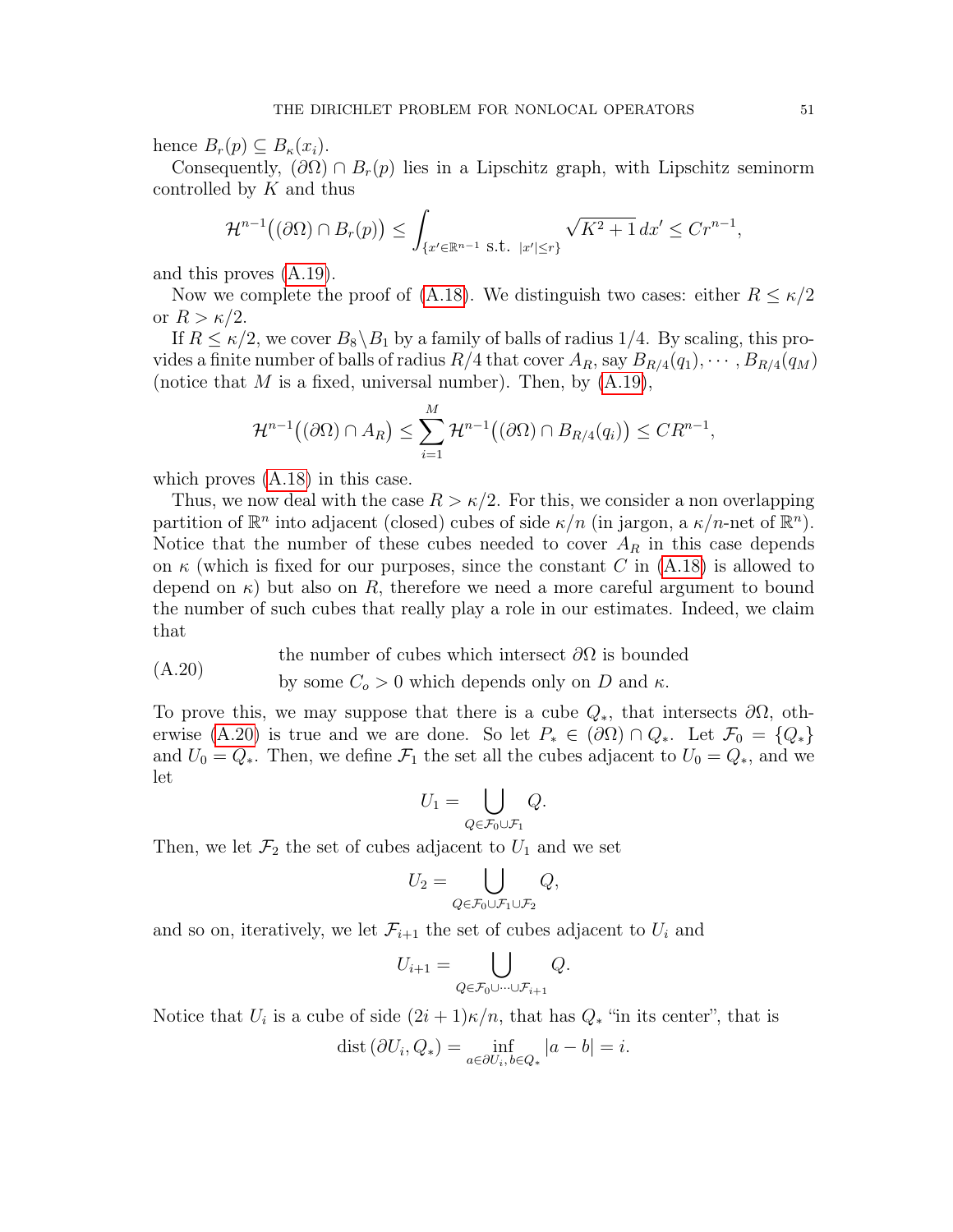Also, if  $Q_{\sharp} \in \mathcal{F}_i$  is such that  $(\partial \Omega) \cap Q_{\sharp} \neq \emptyset$ , namely there exists  $P_{\sharp} \in (\partial \Omega) \cap Q_{\sharp}$ , then we have that  $|P_{\sharp} - P_{*}| \leq D$ , thanks to the property of the diameter. Also,

$$
\text{dist}\left(P_{\sharp}, Q_{*}\right) \ge \text{dist}\left(\partial U_{i-1}, Q_{*}\right) = i - 1
$$
\n
$$
\sup_{a \in \partial Q_{*}} |P_{*} - a| \le \kappa.
$$

Therefore

$$
D \ge |P_{\sharp} - P_{*}| \ge i - 1 - \kappa,
$$

hence  $i \leq D+1+\kappa$ .

This means that the cubes that intersect  $\partial\Omega$  lie in  $U_i$ , with  $i \leq D+1+\kappa$ . Since  $U_i$ contains  $(2i + 1)^n/n^n$  cubes, the number of cubes of the net which intersect  $\partial\Omega$  is at most  $(2(D+1+\kappa) + 1)^n/n^n$ , which proves [\(A.20\)](#page-50-0).

Furthermore, if  $Q$  is a cube of the family, we have that  $Q$  is contained in the ball of radius  $\kappa$  with the same center of  $Q$ : hence, by  $(A.19)$ ,

$$
\mathcal{H}^{n-1}((\partial\Omega)\cap Q)\leq C\kappa^{n-1}.
$$

From this and [\(A.20\)](#page-50-0), we obtain that

$$
\mathcal{H}^{n-1}((\partial\Omega) \cap A_R) \leq \sum_{Q \text{ s.t. } (\partial\Omega) \cap Q \neq \varnothing} \mathcal{H}^{n-1}((\partial\Omega) \cap Q)
$$
  

$$
\leq \sum_{Q \text{ s.t. } (\partial\Omega) \cap Q \neq \varnothing} C\kappa^{n-1} \leq C_o C \kappa^{n-1}.
$$

Then, since we are assuming in this case that  $R > \kappa/2$ ,

$$
\mathcal{H}^{n-1}((\partial\Omega)\cap A_R) \le 2^{n-1}C_oCR^{n-1},
$$

which proves  $(A.18)$  also in this case, up to renaming constants.  $\Box$ 

#### **REFERENCES**

- <span id="page-51-4"></span>[1] B. Barrios, A. Figalli, E. Valdinoci, Bootstrap regularity for integro-differential operators and its application to nonlocal minimal surfaces, Ann. Sc. Norm. Super. Pisa Cl. Sci. (5) 13, no. 3, 609-639 (2014).
- <span id="page-51-8"></span>[2] P. Cannarsa, C. Sinestrari, Semiconcave functions, Hamilton-Jacobi equations, and optimal control, Progress in Nonlinear Differential Equations and their Applications, 58, Birkhäuser, Boston (2004).
- <span id="page-51-2"></span>[3] S. Dipierro, O. Savin, E. Valdinoci, All functions are locally s-harmonic up to a small error, to appear in J. Eur. Math. Soc. (JEMS).
- <span id="page-51-7"></span>[4] H. Federer, Curvature measures, Trans. Amer. Math. Soc. 93, 418-491 (1959).
- <span id="page-51-0"></span>[5] N. S. Landkof, Foundations of modern potential theory, Die Grundlehren der mathematischen Wissenschaften, 180, Springer-Verlag, Berlin (1972).
- <span id="page-51-5"></span>[6] X. Ros-Oton, Nonlocal elliptic equations in bounded domains: a survey, Publ. Mat., to appear.
- <span id="page-51-3"></span>[7] X. Ros-Oton, J. Serra, Regularity theory for general stable operators, preprint arXiv (2014).
- <span id="page-51-1"></span>[8] X. Ros-Oton, J. Serra, The Dirichlet problem for the fractional Laplacian: regularity up to the boundary, J. Math. Pures Appl. (9) 101, no. 3, 275-302 (2014).
- <span id="page-51-6"></span>[9] X. Ros-Oton, J. Serra, E. Valdinoci, Pohozaev identities for anisotropic integro-differential operators, preprint arXiv (2015).